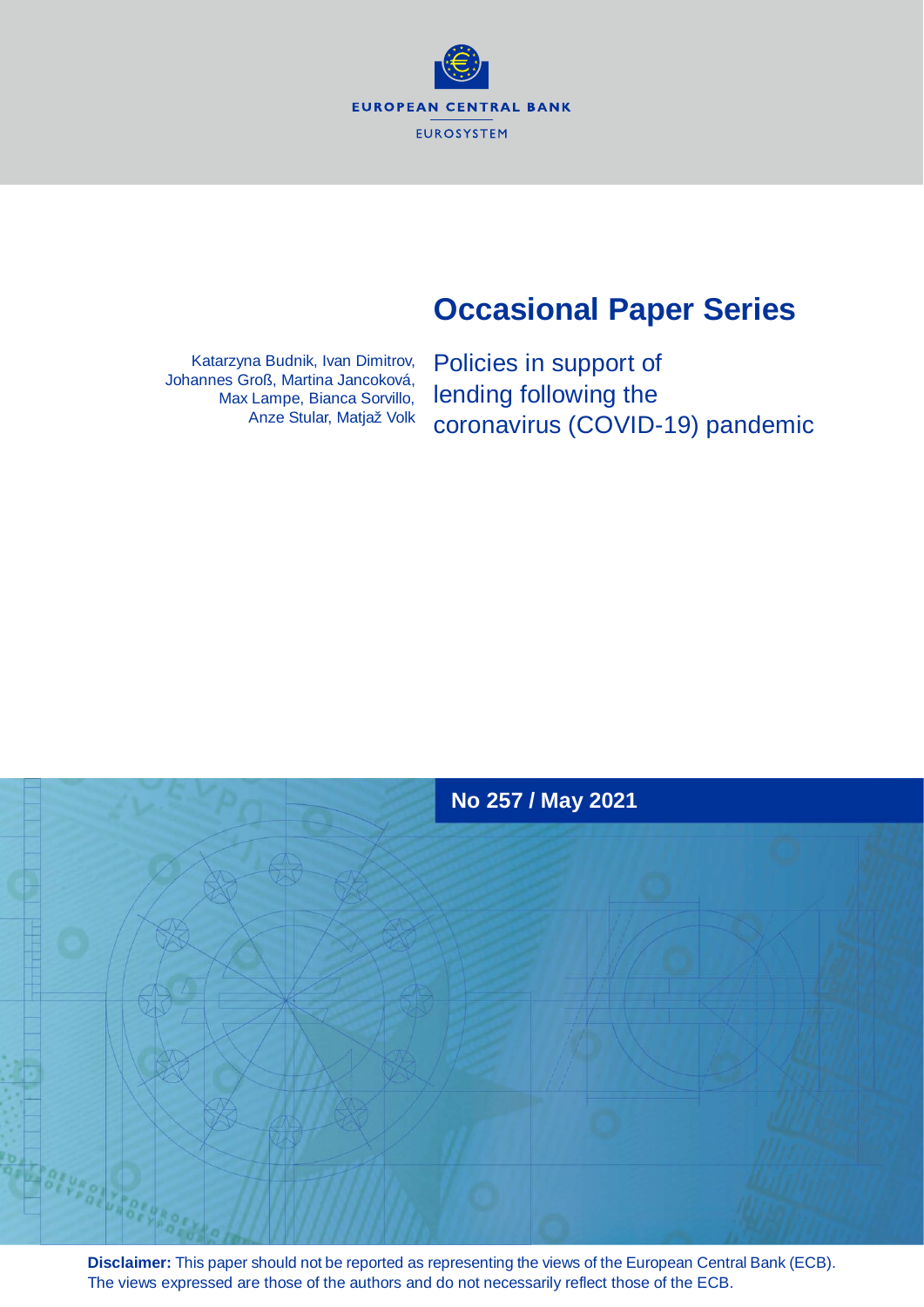# **Contents**

|                | <b>Abstract</b>                                                                   |                                                                                                            | $\overline{2}$ |  |  |  |  |  |  |  |
|----------------|-----------------------------------------------------------------------------------|------------------------------------------------------------------------------------------------------------|----------------|--|--|--|--|--|--|--|
|                |                                                                                   | <b>Executive summary</b>                                                                                   | 3              |  |  |  |  |  |  |  |
| 1              |                                                                                   | <b>Introduction</b>                                                                                        | 5              |  |  |  |  |  |  |  |
| $\overline{2}$ |                                                                                   | Supervisory, macroprudential and government policies in 2020                                               | 8              |  |  |  |  |  |  |  |
| 3              |                                                                                   | <b>Methodology</b>                                                                                         | 12             |  |  |  |  |  |  |  |
|                | 3.1                                                                               | The model                                                                                                  | 12             |  |  |  |  |  |  |  |
|                | 3.2                                                                               | Modelling the policies                                                                                     | 14             |  |  |  |  |  |  |  |
|                | 3.3                                                                               | Looking at plausible scenarios                                                                             | 16             |  |  |  |  |  |  |  |
| 4              |                                                                                   | Looking ahead to an uncertain future                                                                       | 20             |  |  |  |  |  |  |  |
| 5              | The impact of policies on lending, the economic outlook and bank<br>vulnerability |                                                                                                            |                |  |  |  |  |  |  |  |
| 6              |                                                                                   | <b>Selected results</b>                                                                                    |                |  |  |  |  |  |  |  |
|                | 6.1                                                                               | Distinguishing between the effects of supervisory and<br>macroprudential measures versus public guarantees | 30             |  |  |  |  |  |  |  |
|                | 6.2                                                                               | The impact of supervisory and macroprudential measures                                                     | 34             |  |  |  |  |  |  |  |
|                | 6.3                                                                               | The impact of public guarantees                                                                            | 39             |  |  |  |  |  |  |  |
|                | 6.4                                                                               | Heterogenous impact on banks                                                                               | 42             |  |  |  |  |  |  |  |
|                | 6.5                                                                               | Overview of results by country                                                                             | 44             |  |  |  |  |  |  |  |
| 7              |                                                                                   | <b>Conclusions</b>                                                                                         | 47             |  |  |  |  |  |  |  |
| 8              |                                                                                   | <b>References</b>                                                                                          | 49             |  |  |  |  |  |  |  |
| 9              |                                                                                   | Appendix: policies in the model                                                                            | 50             |  |  |  |  |  |  |  |
|                | 9.1                                                                               | National moratoria                                                                                         | 50             |  |  |  |  |  |  |  |
|                | 9.2                                                                               | IRFS 9 interpretation in early 2020                                                                        | 51             |  |  |  |  |  |  |  |
|                | 9.3                                                                               | Public guarantees                                                                                          | 52             |  |  |  |  |  |  |  |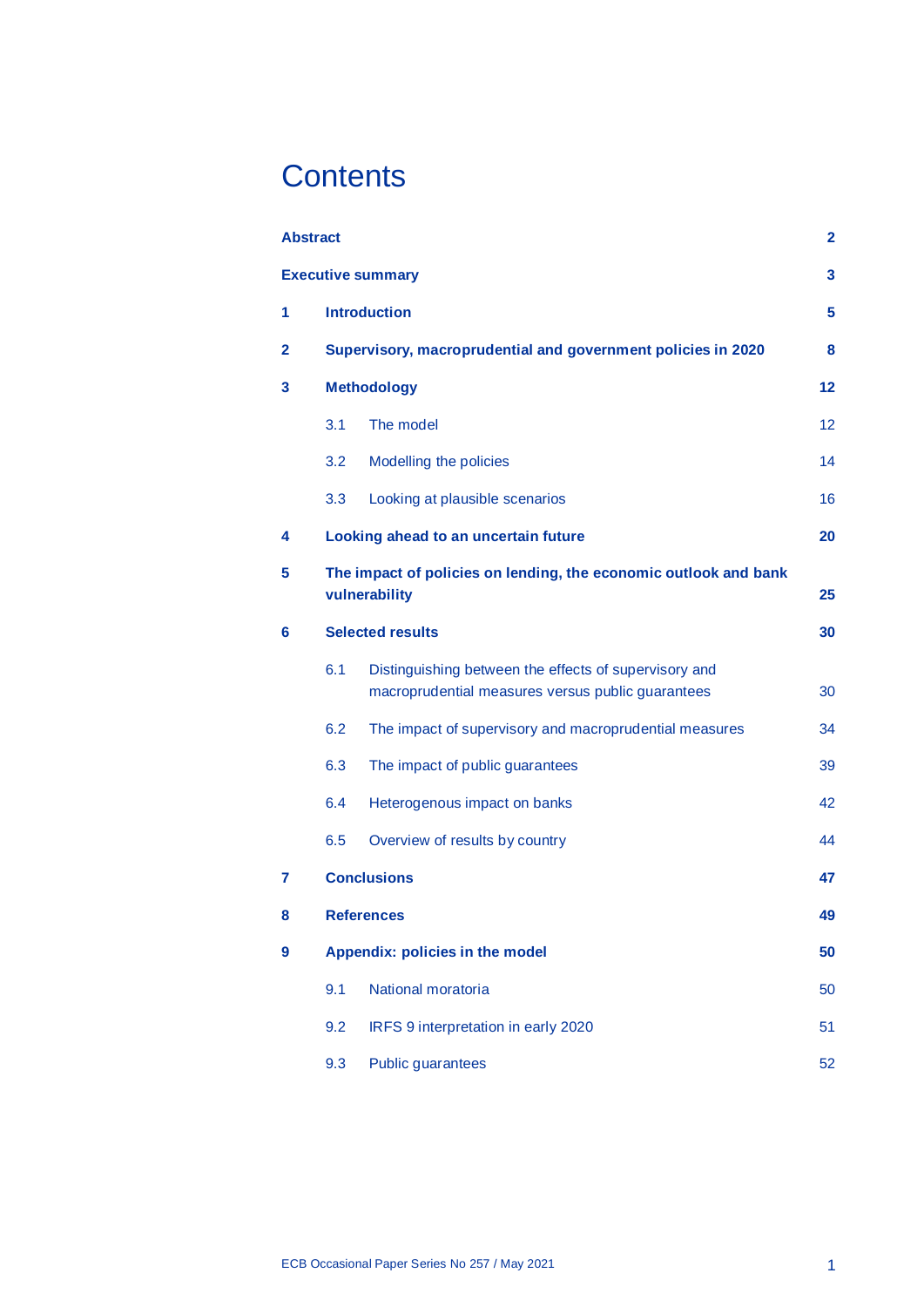# <span id="page-2-0"></span>Abstract

This paper looks at the impact of mitigation policies implemented by supervisory and macroprudential authorities as well as national governments in the euro area during the coronavirus (COVID-19) pandemic to support lending to the real economy. The impact assessment concerns joint, and individual, effect of supervisory measures introduced by the ECB Banking Supervision, a reduction in macroprudential buffers put forward by national macroprudential authorities, and public moratoria and guarantee schemes. The analysis has been conducted in the first half of 2020, in a situation of high uncertainty about how the crisis will develop in the future. Against this backdrop, it proposes a method of addressing such uncertainty by assessing the impact of policies across a full range of scenarios. We find that the supervisory, macroprudential and government policies should have helped to maintain higher lending to the non-financial private sector (around 5% higher than lending in the absence of policy measures) and, in particular, to non-financial corporations (12% higher than lending in the absence of policy measures), preventing further amplification of the recession via the banking sector. The national and supervisory and macroprudential actions have reinforced each other, and have been jointly able to affect a broader share of the banking sector.

**JEL Codes:** E37, E58, G21, G28

**Keywords:** COVID-19, impact assessment, banking sector, real-financial feedback mechanism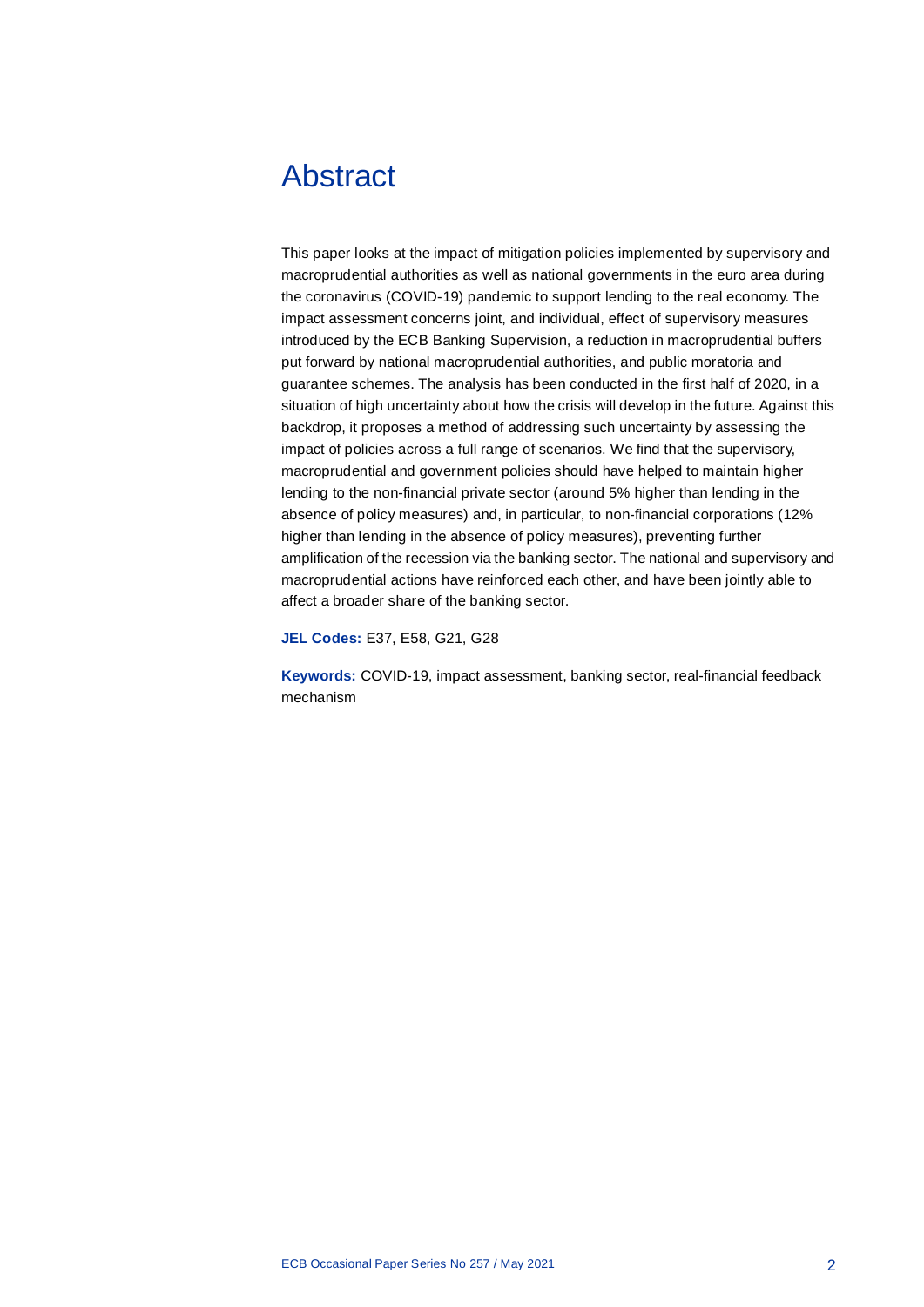# <span id="page-3-0"></span>Executive summary

**The 2020 coronavirus (COVID-19) pandemic and the containment measures taken to halt the spread of the disease entail substantial economic costs.**

Although stay-at-home requirements and workplace closures are highly effective in curbing both infections and deaths, they interrupt production and break supply chains. The severity of the crisis in terms of the fall in GDP, increased unemployment, decreased investment and the number of firms defaulting could, potentially, be further exacerbated by the banking sector and a negative feedback loop between the contraction in economic activity and a curtailing of bank lending.

**In response to the above concerns, supervisory, macroprudential authorities, and governments have taken large-scale action in order to mitigate the effects of the COVID-19 pandemic on real economies and banking systems.** These policies include capital relief measures put forward by ECB Banking Supervision, the loosening of macroprudential policies by national authorities, public moratoria and guarantees, and supervisory flexibility which allows banks to benefit from the two latter measures. This paper assesses the joint and individual impact of these polices, focusing mostly on their impact on lending and GDP. As a secondary goal, the paper also discusses the implications for bank solvency, profitability and asset quality.

**The policies have a strong positive effect on bank lending and GDP.** In

cumulative terms, for the period 2020-22, lending to the non-financial private sector is expected to be around 5% higher. The segment benefiting the most is non-financial corporations (NFCs), for which the impact on lending is around 12%. The largest contribution to stronger lending comes from public guarantee policies – these increase lending to NFCs by around 8%. Stronger lending translates into GDP growth which is about 0.6 percentage point higher in cumulative terms.

**The impact on lending is amplified through interactions between policies.**

Supervisory and macroprudential measures aimed at lowering banks' capital targets combined with profit distribution restrictions strengthen bank capitalisation, which in turn positively affects the ability of banks to provide funds to the real economy. This is important for the functioning of public guarantee policies, as these will only be effective if banks are in a position in which they are willing and able to increase loan supply. Our analysis shows an increased impact of public guarantees on lending when guarantee policies are combined with supervisory measures.

**Policy measures have a positive effect on the share of non-performing assets and bank profitability.** By postponing the recognition of losses (as in the case of public moratoria), by reducing provisioning rates (as in the case of public guarantees) and, finally, by accelerating economic recovery, the policies reduce credit losses by around €20 billion in cumulative terms, depending on the scenario considered. The gains increase with the severity of the scenario as credit losses would be larger in more adverse economic conditions if the policies were not in place. Lower credit losses contribute to banks' return on assets (ROA) being about 0.03 percentage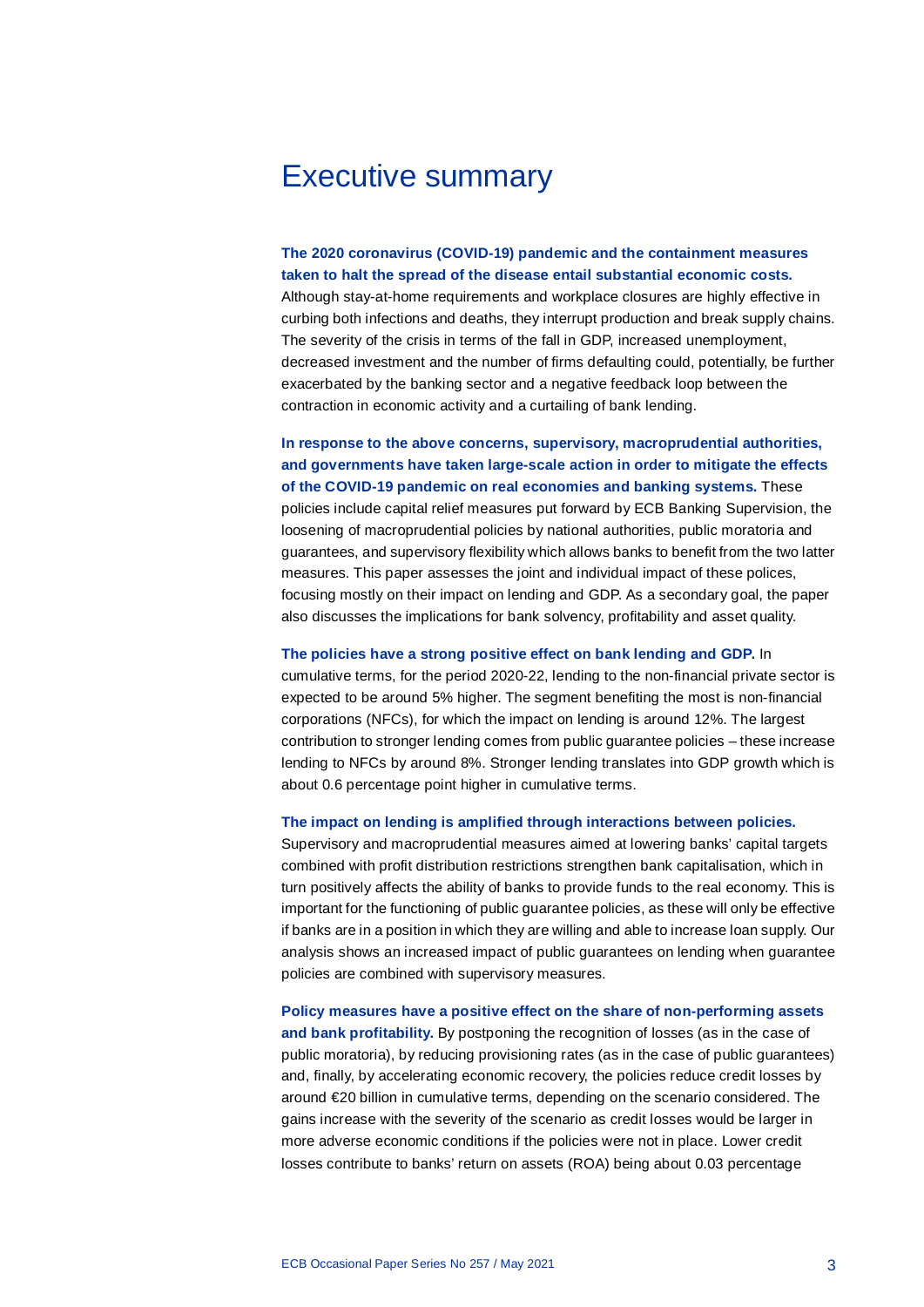points higher. All these measures together result in a 0.5 percentage points lower non-performing loan (NPL) ratio in 2022.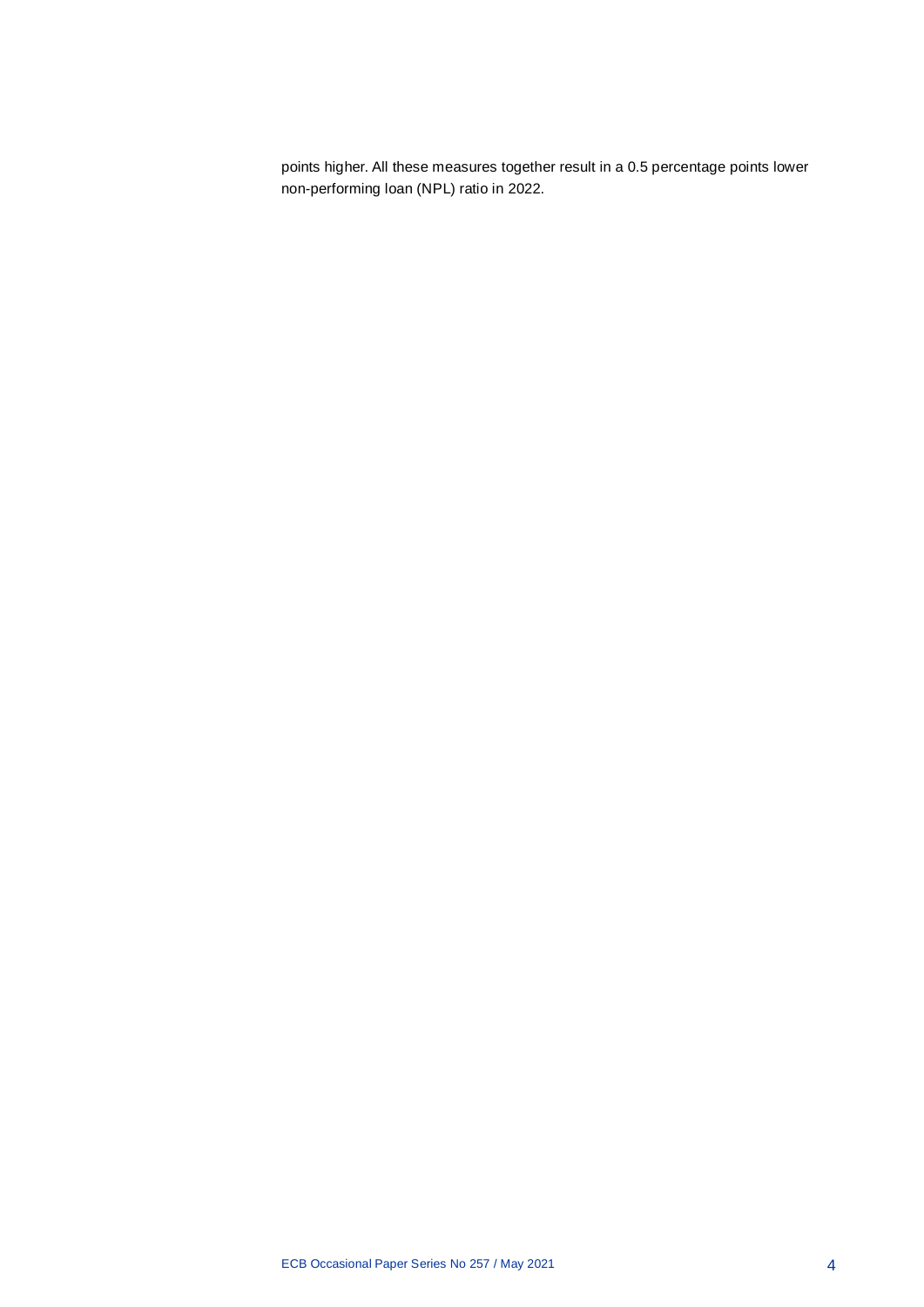# 1 Introduction

<span id="page-5-0"></span>**The spread of the coronavirus COVID-19 and the introduction of lockdown measures related to the outbreak represent a severe real-economic shock.** Economies all over the world experienced negative economic growth in the first half of 2020. This period has also featured a high degree of uncertainty regarding the timescale of economic recovery and future developments, which have become strongly associated with the evolution of the pandemic and the possible reestablishment or reinforcement of lockdown measures.

**The shock to the real economy could have been further exacerbated by the banking sector.** COVID-19 developments could have a negative bearing on bank profitability through larger credit losses and lower income generation. As these would put pressure on bank capital, banks could respond by cutting loan supply, especially when the deterioration of capital combined with an uncertain economic outlook. A contraction in loan supply and limited availability of funds to the real economy could amplify the effects of the initial shocks caused by the spread of the disease and the lockdown measures.

**In response to the above concerns, policymakers introduced ample policy measures to mitigate the negative implications of COVID-19 shocks.** The ECB's monetary policy response included the pandemic emergency purchase programme (PEPP), a new series of targeted longer-term refinancing operations (TLTROs) or adjustments of collateral requirements to allow the national Additional Credit Claim frameworks to account for the various national guarantees (Lagarde, 2020). The ECB's supervisory response included allowing banks to operate below the level of capital defined by the Pillar 2 Guidance, profit distribution restrictions, and the easing of provisioning requirements within the IFRS9. National macroprudential authorities released countercyclical capital buffers. Generous public guarantee policies were put in place across almost all euro area countries, in order to at least partially remove the credit supply constraints for NFCs, as losses from guaranteed loans are largely covered by the government. In addition, public moratoria were introduced for both NFCs and households, enabling them to postpone debt repayment for a certain period.

**This paper studies the combined effects of supervisory, macroprudential and government policies (including interaction effects).** Policies of ECB Banking

Supervision, macroprudential authorities and national governments are assessed via the lenses of a semi-structural model in an *ex ante* fashion, reflecting the fact that the analysis had been conducted still in the first half of 2020, before early economic data on the effects of lockdowns became available. The policies are assessed collectively, but are also broken down into individual measures, to allow the discussion of their interactions and complementarities. Lastly, although the main emphasis is put on the effects of policies on lending and economic output, the paper also provides a comprehensive assessment of policies' impact on bank solvency, profitability and asset quality.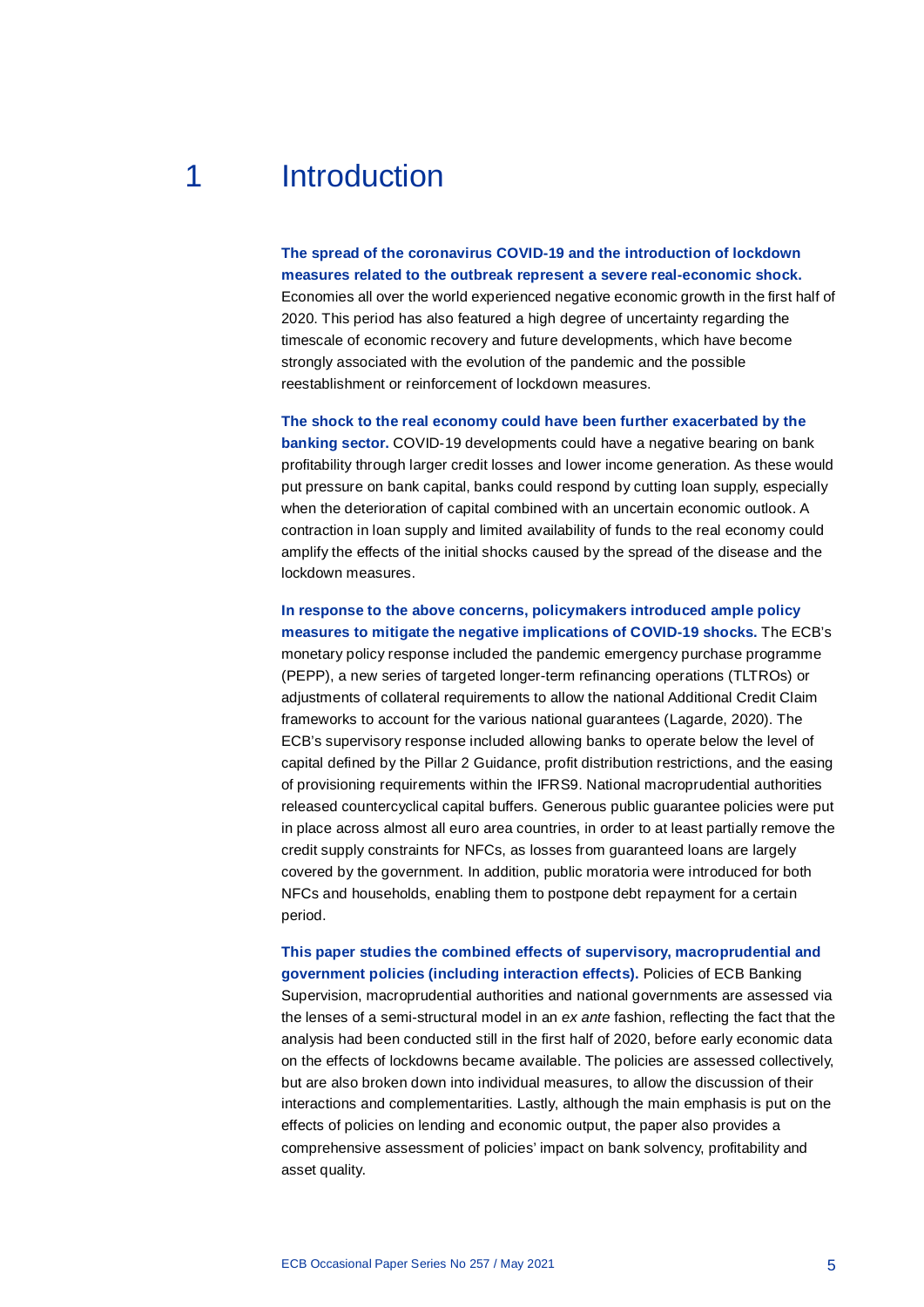# **The impact assessment is performed using the ECB's macro-micro model (Budnik et al., 2020).** The Banking Euro Area Stress Test (BEAST) model is a large-scale semi-structural model containing 19 euro area economies and over 90 banks. It combines bank reaction functions with detailed modelling of their balance sheets. A set of behavioural equations predict banks' behaviour in terms of profit distribution, lending, interest rates and adjustments to liability structure in response to economic conditions and regulatory capital requirements. The native version of the model can track the transmission mechanism of capital release measures and profit distribution restrictions. For the purpose of this analysis, the model has been extended to incorporate in high level of detail public moratoria and guarantees. The availability of public guarantees is a policy variable, but their use is an outcome of endogenous model mechanisms. Monetary policy, represented by the short-term interest rate and the size of ECB balance sheet, that both follow the endogenous Tylor rule type reaction functions.

## **To account for uncertainty regarding future economic trends, the impact of policies is assessed against three types of scenarios.** The first half of 2020

witnessed an unpreceded level of uncertainty about the depth and the duration of economic recession. To address this uncertainty, we consider three narratives: (i) a relatively quick recovery (starting, already, in the second half of 2020) dubbed as a V-shaped recession, (ii) a slower recovery potentially interrupted by a second wave of the COVID-19 pandemic in the second half of 2020 i.e. a U-shaped recession, and (iii) prolonged period of lockdowns causing severe economic contraction i.e. an L-shaped recession. Scenarios closest to each of these narratives are selected from the full distribution of plausible scenarios relying on the historical distribution of structural macroeconomic shocks and taking model parameter uncertainty into account. They are then pulled together in three scenario groups and we will report the mean outcome for several scenarios representing the same economic narrative.

**The three scenario narratives express increasing degree of pessimism about economic activity in 2020-2022.** The first, and least severe, V-shaped set of scenarios is commensurate with slightly negative GDP growth in 2020-22 on a cumulative basis. The U-shaped scenarios result in a cumulative GDP drop of -8% in the same period. Finally, under the L-shaped scenario GDP contracts by 20% in cumulative terms.

**This paper contributes to the emerging literature on the economic impact of the COVID-19 pandemic and the related mitigation policies.** Hasan et al. (2020) consider the impact of the COVID-19 pandemic on lending conditions. They document increasing loan spreads for lender and borrowers most exposed to COVID-19 or policies aiming at containing the pandemic. Altavilla et al. (2020) study the effectiveness of TLTRO and buffer release policies in the euro area. They conclude that monetary policy supported bank-level lending and the release of capital buffers added to this effect. Our paper aims at advancing the understanding of the impact of economic policies during the COVID-19 pandemic along four dimensions. First, it is the first analysis of supervisory and macroprudential policies that inspects not only buffer releases, but also changes to the treatment of market risk, IRFS 9 standards and profit distribution restrictions. Second, it considers supervisory and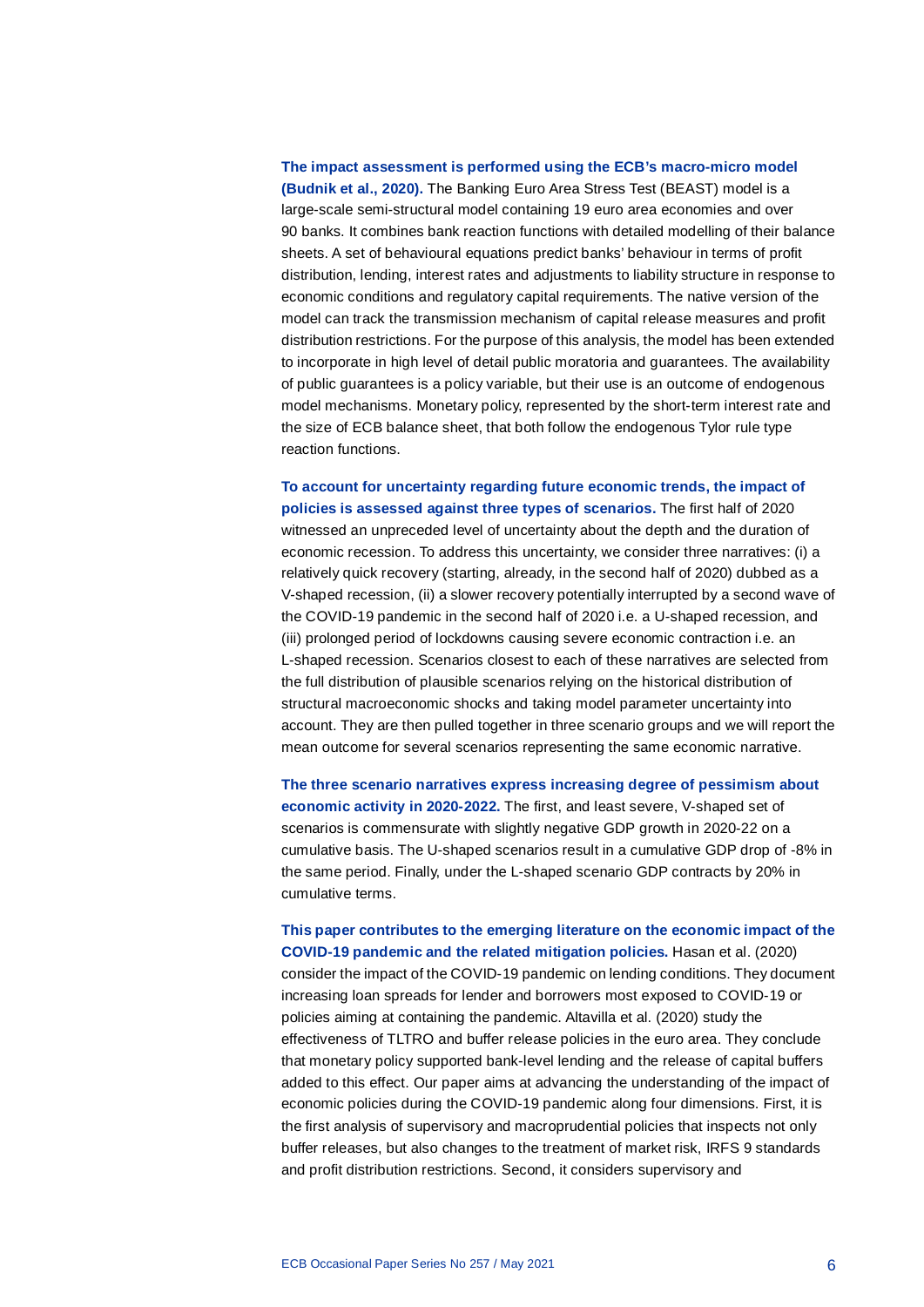macroprudential policies jointly with government policies, which is important as the size of public guarantees programmes amounted to over 25% of annual GDP in several countries. Third, the impact of policies is considered in a modelling framework that is close to general equilibrium analysis, which is best suited to assess the aggregate lending and broader economic impact of policy measures. Fourth, the modelling framework allows for assessing the role of individual transmission channels.

**The paper is structured as follows.** Section 2 discusses the policies introduced by supervisory and national authorities. Section 3 explains the modelling approach. Section 4 presents the three scenario narratives and discusses their impact on bank lending, solvency and profitability in the absence of any policy measures. Section 5 presents the impact of a total policy package. Section 6 presents selected results in more depth to enrich our understanding of the main transmission channels. Section 7 concludes with some final remarks and policy implications.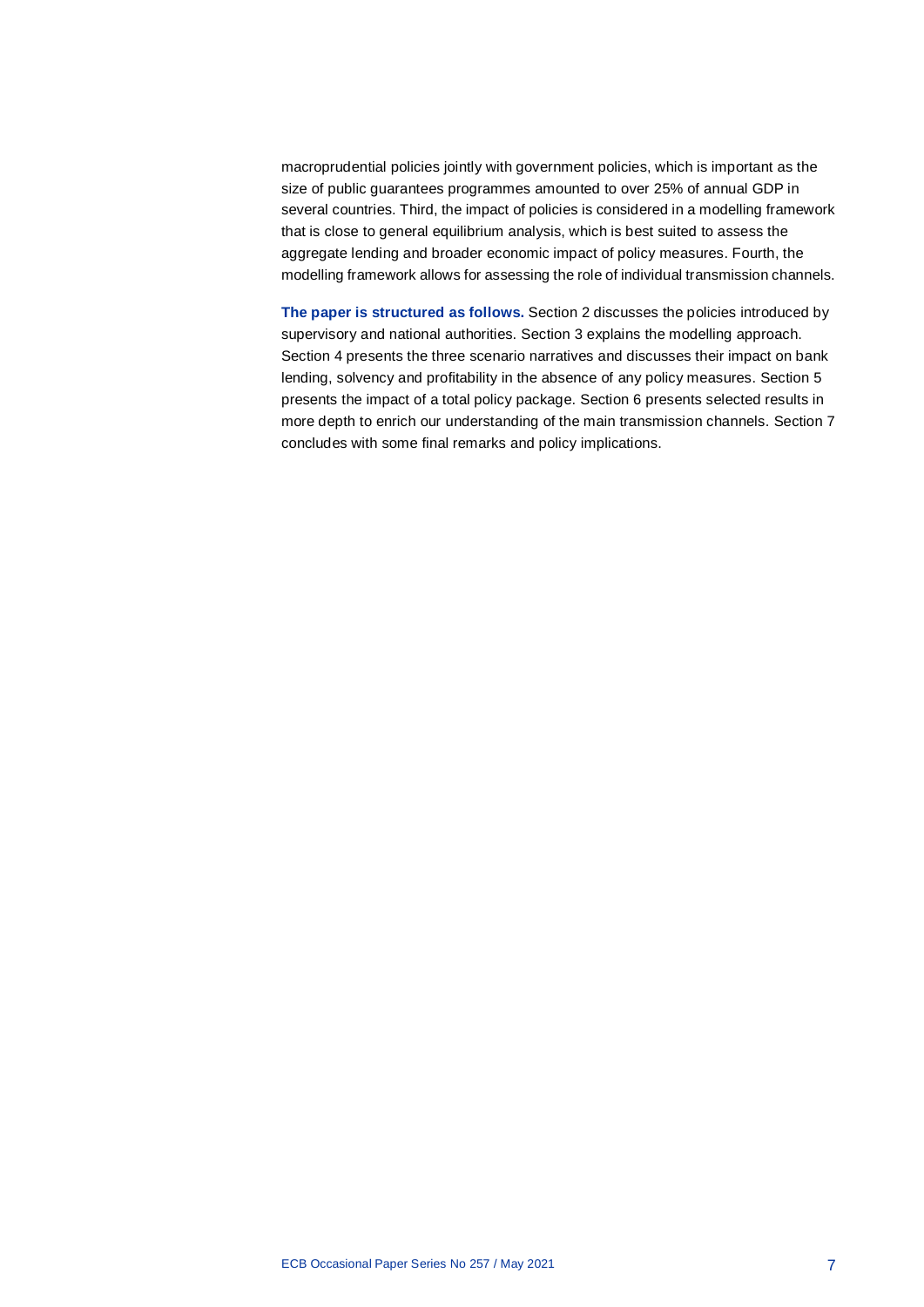# <span id="page-8-0"></span>2 Supervisory, macroprudential and government policies in 2020

**The paper focuses on supervisory, macroprudential and government policies announced before the end of June 2020.** This cut-off date represents the original ambition of the paper, to assess policy intentions and information as available in the first half of 2020. This notwithstanding, the COVID-19 pandemic and lockdown measures still last at the moment of the revision of this paper at the beginning of 2021. Many of the policies listed in this chapter have been extended, which we note if applicable.

**On [1](#page-8-1)2 March the ECB announced its first capital release package<sup>1</sup>. This** announcement allowed banks directly supervised by the ECB to (i) operate below the level of capital defined by the Pillar 2 Guidance (P2G) and (ii) use capital instruments that do not qualify as Common Equity Tier 1 (CET1) capital to meet the Pillar 2 Requirements, thereby bringing forward a measure from the revision of the Capital Requirements Directive (CRD V) $^2$  $^2$  that was initially scheduled to come into effect in January 2021. The communication also encouraged national authorities to release, when applicable, existing CCyB buffers.

**On 20 March the ECB introduced another package, on this occasion concerning the treatment of non-performing loans (NPLs) and allowing banks to benefit fully from the moratoria and guarantees put in place by the public authorities**[3](#page-8-3) **.** First, in relation to all exposures that will benefit from government guarantees issued in the context of public interventions relating to the COVID-19 pandemic, the ECB committed to exercise flexibility with regard to the classification of debtors as unlikely to pay, as in the case of exposures covered by legally imposed payment moratoria related to the pandemic. Second, loans which become non-performing and are under public guarantee will benefit from preferential prudential treatment in terms of supervisory expectations regarding loan loss provisioning. Finally, supervisors will deploy full flexibility when discussing the implementation of NPL reduction strategies with banks, taking the extraordinary nature of current market conditions into account.

**In a later letter to the banks under its supervision, the ECB has provided further guidance aimed at mitigating volatility in banks' regulatory capital and financial statements stemming from IFRS9 accounting practices.**[4](#page-8-4) The letter refers to the use of forecasts that exclude excessively procyclical assumptions in expected credit loss estimations. In particular, the ECB recommended that institutions: (i) avoid making excessively procyclical assumptions in their IFRS 9 models to determine their

1

<sup>1</sup> [ECB Banking Supervision provides temporary capital and operational relief in reaction to coronavirus.](https://www.bankingsupervision.europa.eu/press/pr/date/2020/html/ssm.pr200312%7E43351ac3ac.en.html)

<span id="page-8-2"></span><span id="page-8-1"></span><sup>&</sup>lt;sup>2</sup> Directive 2013/36/EU of the European Parliament and of the Council of 26 June 2013 on access to the activity of credit institutions and the prudential supervision of credit institutions and investment firms, amending Directive 2002/87/EC and repealing Directives 2006/48/EC and 2006/49/EC (OJ L 176, 27.6.2013, p. 338).

<sup>&</sup>lt;sup>3</sup> [ECB Banking Supervision provides further flexibility to banks in reaction to coronavirus.](https://www.bankingsupervision.europa.eu/press/pr/date/2020/html/ssm.pr200320%7E4cdbbcf466.en.html)

<span id="page-8-4"></span><span id="page-8-3"></span>IFRS [9 in the context of the coronavirus \(COVID-19\) pandemic.](https://www.bankingsupervision.europa.eu/press/letterstobanks/shared/pdf/2020/ssm.2020_letter_IFRS_9_in_the_context_of_the_coronavirus_COVID-19_pandemic.en.pdf)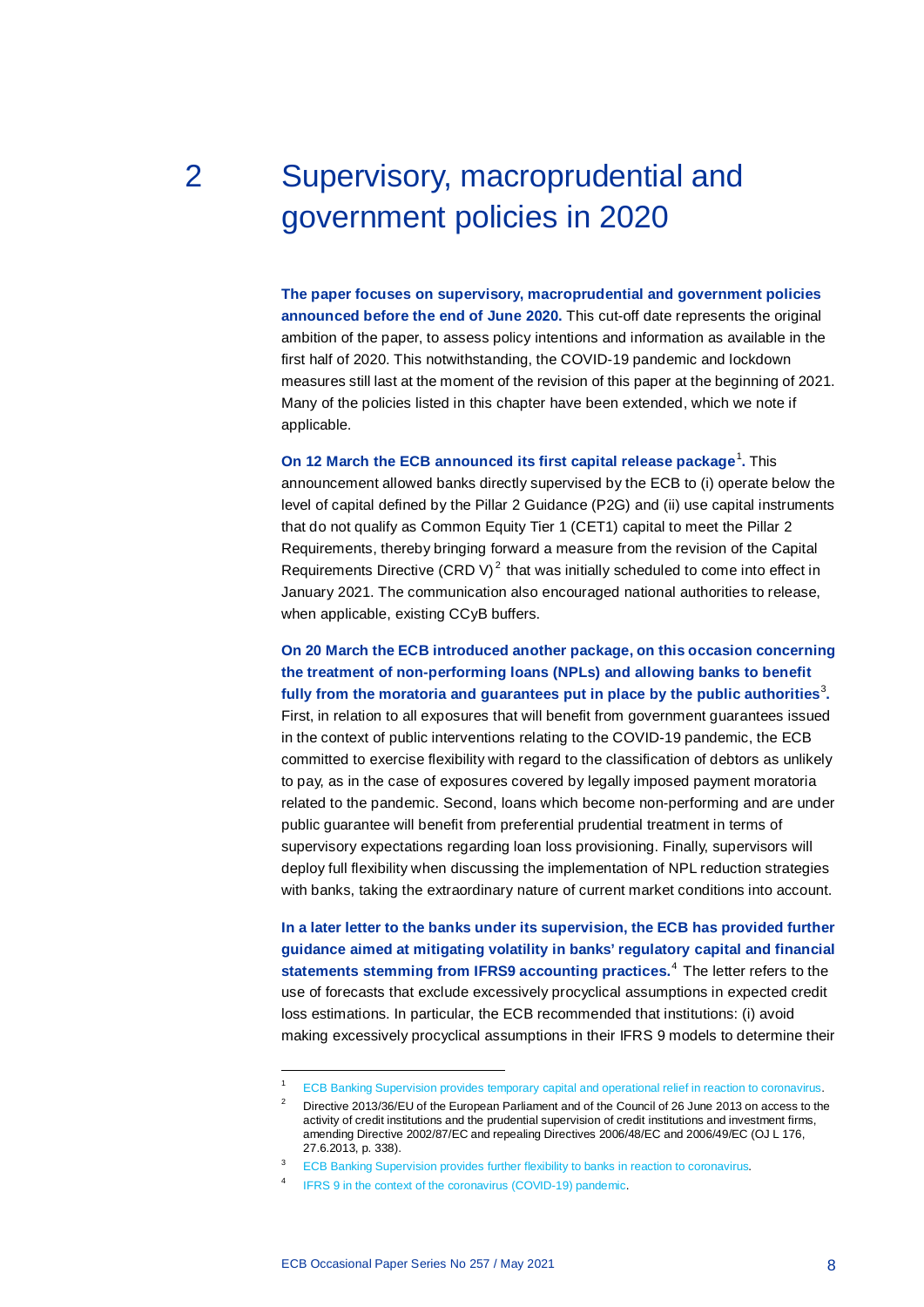provisions; (ii) give greater weight, within the framework provided by international accounting standards, to long-term macroeconomic forecasts when estimating expected credit losses; and (iii) take ECB publications on macroeconomic projections into consideration when applying IFRS 9 provisioning policies.

#### **On 27 March the ECB asked banks not to pay out dividends until 1 October**

**2020.** This recommendation was issued with the aim of boosting banks' capacity to absorb losses and to further support lending to households, small businesses and corporates during the COVID-19 pandemic. On 27 May the European Systemic Risk Board recommended that the relevant authorities should extend this measure until at least 1 January 2021<sup>[5](#page-9-0)</sup> – this was echoed by the corresponding extension of the restrictions by the ECB on 28 July.<sup>[6](#page-9-1)[7](#page-9-2)</sup>

## **Finally, on 16 April the ECB announced the temporary relief of the capital**

**requirements for market risk.** <sup>[8](#page-9-3)</sup> The qualitative component of the market risk multiplier which is set by supervisors is reduced by currently observed increases in the quantitative component (the quantitative component of the market risk multiplier may rise when market volatility has been higher than the bank's internal model predicts).

### **ECB supervisory actions have been reinforced by the European Banking**

**Authority (EBA).** On 2 April 2020, the EBA published its Guidelines<sup>[9](#page-9-4)</sup> clarifying which legislative and non-legislative moratoria do not trigger forbearance classification, while in all other cases the assessment must be done on a case-by-case basis. Furthermore, the guidelines supplement the EBA's Guidelines on the application of the definition of default<sup>[10](#page-9-5)</sup> regarding the treatment of distressed restructuring. In particular, the guidelines clarify that the payment moratoria do not trigger forbearance classification and the assessment of distressed restructuring if they are based on the applicable national law or on an industry or sector-wide private initiative agreed and applied broadly by the relevant credit institutions.

**On the 22 April the EBA published further guidance<sup>[11](#page-9-6)</sup> on the use of flexibility in relation to the COVID-19 pandemic, which included a temporary increase in the additional valuation adjustments aggregation (AVA).** To this end, the AVA factor was recalibrated to 66% for the core approach. The stated objective was to mitigate the excessive procyclical effect of the current prudent valuation aggregation.

**The macroprudential authorities in the euro area revised their countercyclical capital buffer (CCyB) policies as early as March 2020.** Belgium, Germany, France, Ireland and Lithuania lowered their CCyBs to 0% (or withdrew planned increases). In

 $\overline{a}$ 

<span id="page-9-1"></span><span id="page-9-0"></span><sup>5</sup> [Recommendation of the ESRB of 27 May 2020 on restriction of distributions during the COVID-19](https://www.esrb.europa.eu/pub/pdf/recommendations/esrb.recommendation200608_on_restriction_of_distributions_during_the_COVID-19_pandemic_2%7Ef4cdad4ec1.en.pdf)  [pandemic.](https://www.esrb.europa.eu/pub/pdf/recommendations/esrb.recommendation200608_on_restriction_of_distributions_during_the_COVID-19_pandemic_2%7Ef4cdad4ec1.en.pdf)

<sup>6</sup> [ECB extends recommendation not to pay dividends until January 2021 and clarifies timeline to restore](https://www.bankingsupervision.europa.eu/press/pr/date/2020/html/ssm.pr200728_1%7E42a74a0b86.en.html)  [buffers.](https://www.bankingsupervision.europa.eu/press/pr/date/2020/html/ssm.pr200728_1%7E42a74a0b86.en.html)

 $7$  Following the cut-off date of this analysis, profit distribution restrictions have been further extended for SSM banks until September 2021 on 15 December 2020.

<span id="page-9-2"></span><sup>&</sup>lt;sup>8</sup> [ECB Banking Supervision provides temporary relief for capital requirements for market risk.](https://www.bankingsupervision.europa.eu/press/pr/date/2020/html/ssm.pr200416%7Eecf270bca8.en.html)

<span id="page-9-4"></span><span id="page-9-3"></span><sup>9</sup> [EBA regulation and policy.](https://www.eba.europa.eu/regulation-and-policy/credit-risk/guidelines-legislative-and-non-legislative-moratoria-loan-repayments-applied-light-covid-19-crisis)

<span id="page-9-6"></span><span id="page-9-5"></span><sup>10</sup> [EBA Guidelines on the application of the definition of default.](https://www.eba.europa.eu/regulation-and-policy/credit-risk/guidelines-on-the-application-of-the-definition-of-default)

<sup>11</sup> [EBA provides further guidance on the use of flexibility in relation to COVID-19 and calls for heightened](https://eba.europa.eu/eba-provides-further-guidance-use-flexibility-relation-covid-19-and-calls-heightened-attention-risks)  [attention to risks.](https://eba.europa.eu/eba-provides-further-guidance-use-flexibility-relation-covid-19-and-calls-heightened-attention-risks)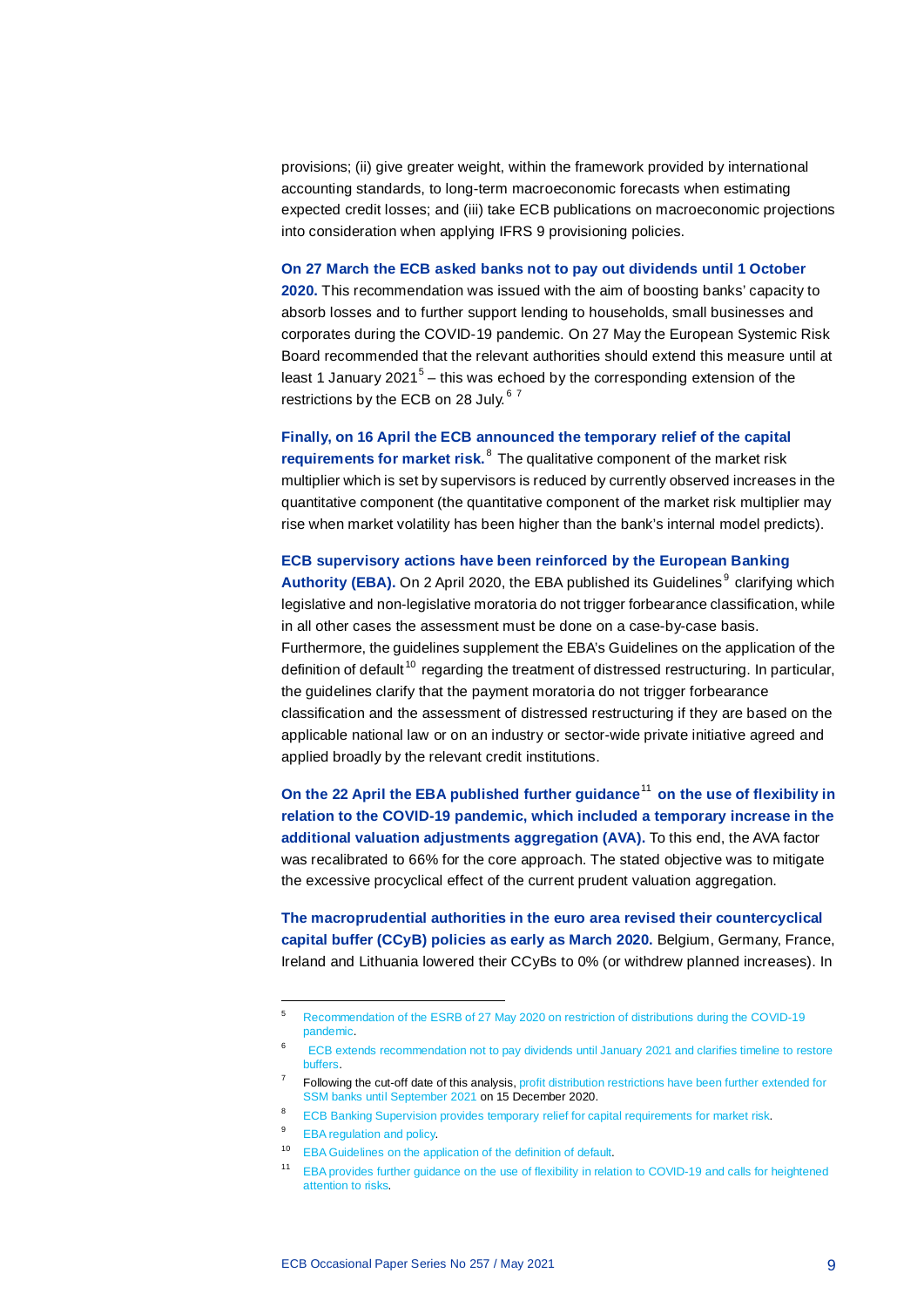addition, between March and April Estonia, Finland and the Netherlands lowered their structural buffers (systemic risk buffer or other systemically important institution buffer) while Ireland, Lithuania and Portugal deferred the introduction of structural buffers.<sup>[12](#page-10-0)</sup>

**On 19 March 2020 the European Commission adopted an amendment to state**  aid rules. The state aid rules were first amended on 3 April 2020<sup>[13](#page-10-1)</sup> in order to provide more public support for researching, testing and producing products relevant to the fight against the COVID-19 outbreak. The amendment, known as Temporary Framework, also sought to protect jobs and offer further support to the economy. On 8 May 2020 the Commission adopted the second amendment extending the scope of Temporary Framework to include recapitalisation and subordinated debt measures.<sup>[14](#page-10-2)</sup> The Temporary Framework stipulates that five types of aid can be granted by Member States:

- direct grants, selective tax advantages and advance payments;
- state guarantees for loans taken out by companies from banks;
- subsidised public loans to companies:
- safeguards for banks which channel state aid to the real economy;
- short-term export credit insurance.

Along with the second amendment, Temporary Framework was set to be in place until the end of December 2020.

**Following the adoption of state aid Temporary Framework, Member States have implemented a broad range of support measures.** These measures include, in many instances, some form of moratorium on the payment of credit obligations, with the aim of supporting the short-term operational and liquidity challenges faced by borrowers. As these moratoria are adopted in practice in various forms across jurisdictions, the EBA clarified several aspects in relation to the use of public and private payment moratoria (i.e. the legislative and non-legislative proposals) in its statement of 25 March 2020.<sup>[15](#page-10-3)</sup>

**Already at the beginning of March 2020 the national authorities of several euro area countries also announced guarantee schemes for all new loans and credit lines.** Member States can provide state guarantees which ensure banks continue to provide loans to the business customers who need them. These state guarantees can cover loans to help businesses address immediate working capital and investment needs. These programmes have been introduced to mitigate the consequences of the COVID-19 pandemic, support businesses and safeguard funding for families and the self-employed, and have been primarily targeted at viable non-financial businesses

1

<sup>12</sup> [ESRB Policy measures in response to the COVID-19 pandemic.](https://www.esrb.europa.eu/home/coronavirus/html/index.en.html)

<span id="page-10-2"></span><span id="page-10-1"></span><span id="page-10-0"></span><sup>13</sup> [European Commission amendment to state aid rules.](https://ec.europa.eu/competition/state_aid/what_is_new/TF_consolidated_version_amended_3_april_8_may_29_june_and_13_oct_2020_en.pdf)

<sup>&</sup>lt;sup>14</sup> The Temporary Framework was later augmented on 29 and 19 October 2020, and last on 28 January 2021. These extensions do not enter our analysis but they effectively prolonged the Temporary Framework until end 2021.

<span id="page-10-3"></span><sup>15</sup> [EBA provides clarity to banks and consumers on the application of the prudential framework in light of](https://www.eba.europa.eu/eba-provides-clarity-banks-consumers-application-prudential-framework-light-covid-19-measures)  [COVID-19 measures.](https://www.eba.europa.eu/eba-provides-clarity-banks-consumers-application-prudential-framework-light-covid-19-measures)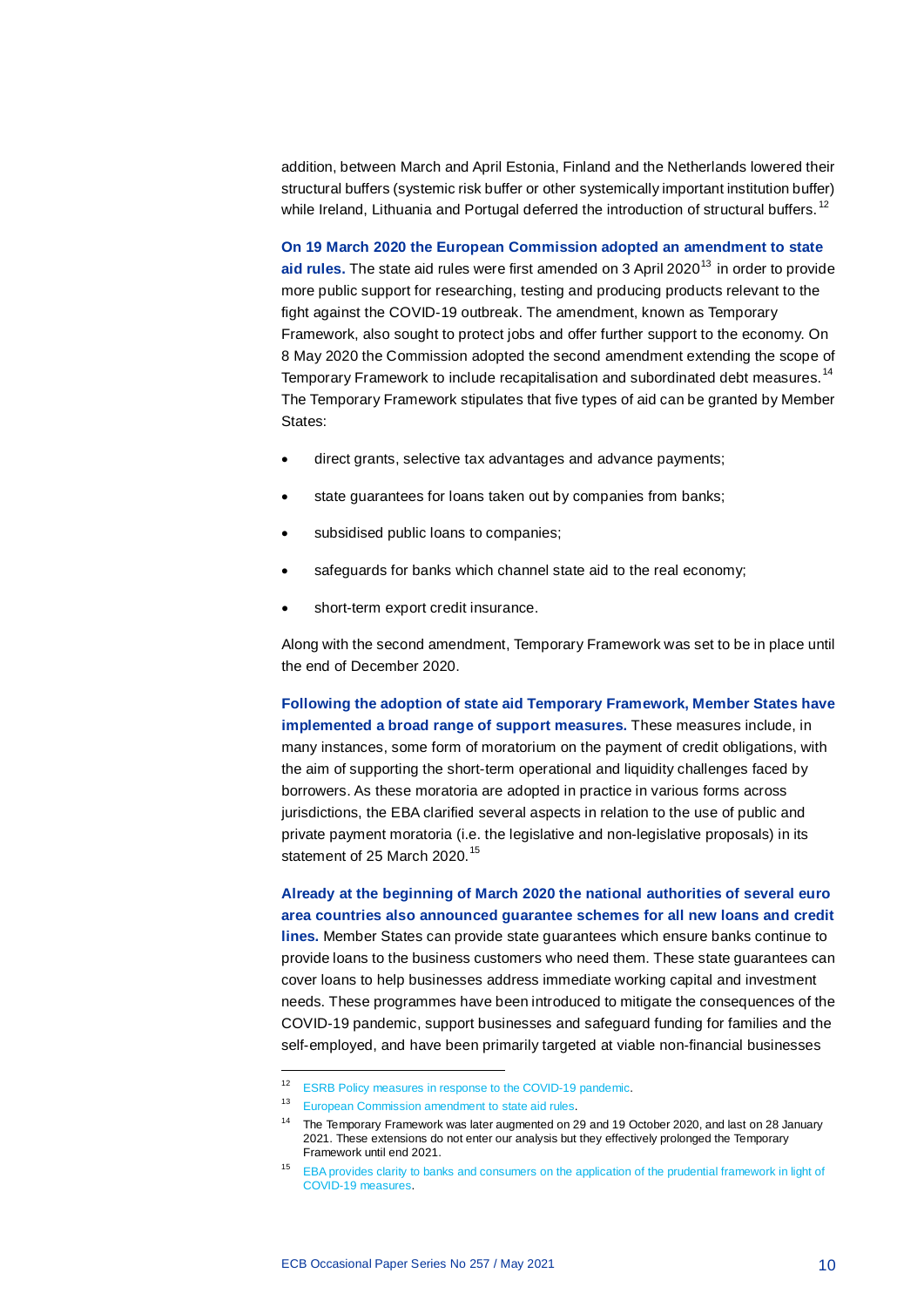and the self-employed. The Spanish government, amongst other measures, has announced a guarantee scheme for a maximum amount of €100 billion, which will be divided into different tranches. In Germany, depending on revenue and firm size, companies can receive loans of up to €800,000. The French government announced a scheme of €300 billion, only available for new loans granted between 16 March 2020 and 31 December 2020. While other COVID-19 measures are targeted at self-employed individuals, small and medium-sized enterprises or particular sectors, the guarantee scheme is also available to larger businesses, in any sector, which have been negatively impacted by the COVID-19 pandemic.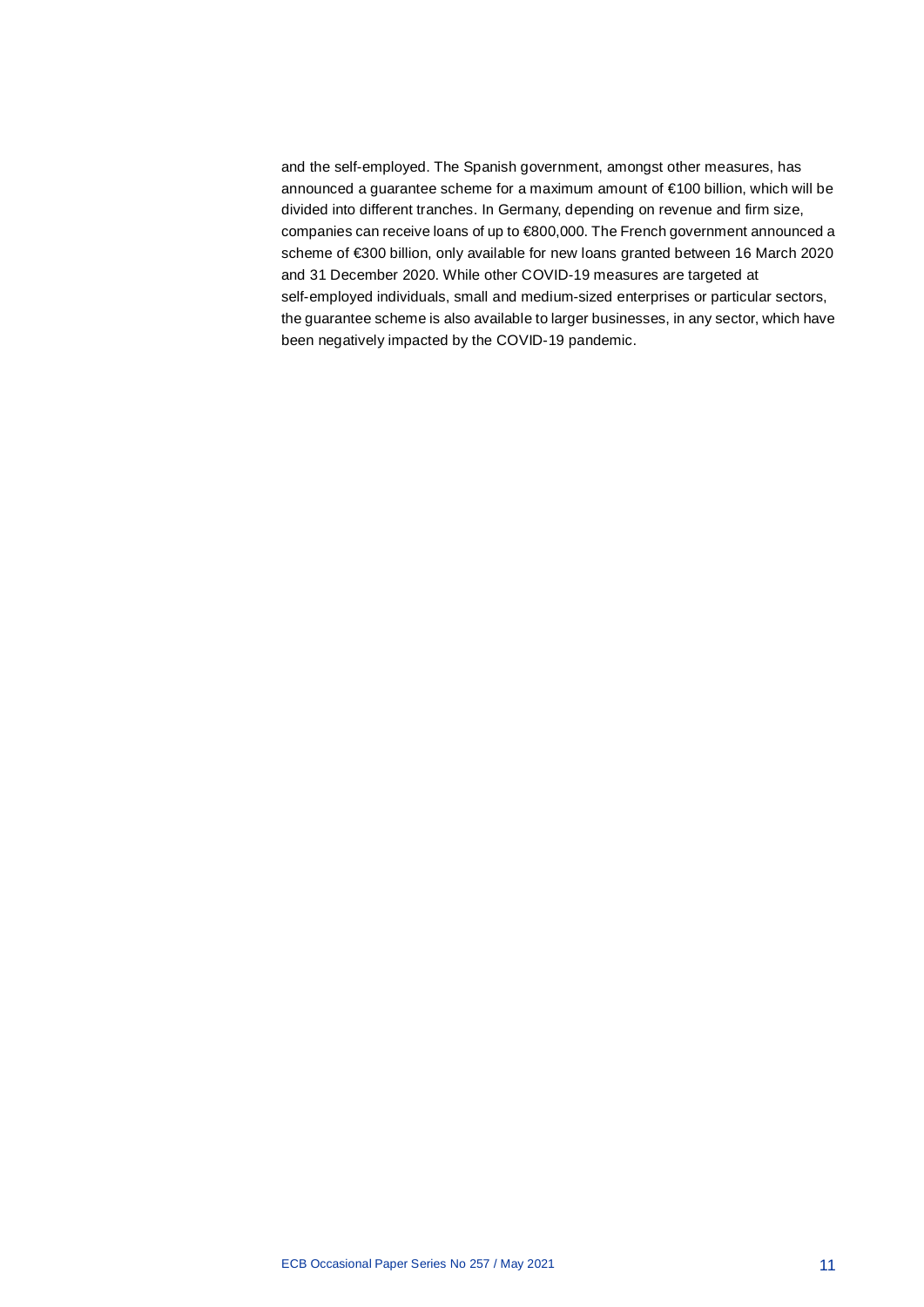# <span id="page-12-0"></span>3 Methodology

# 3.1 The model

<span id="page-12-1"></span>**The exercise employs a large-scale semi-structural model linking macro and bank-level data.** The model captures the heterogeneous behaviour of individual banks and includes interactions between the financial sector and the real economy.<sup>[16](#page-12-2)</sup> It covers 91 of the largest euro area banks and their individual balance sheets and profit and loss accounts, and 19 euro area economies. The sample of banks covers around 65% of the euro area banking sector in terms of total assets.

**The model examines the dynamic adjustments made by banks and economies.**

The approach focuses on modelling banks' adjustments of loan and other asset volumes accompanied by behavioural responses in respect of their liability structures (see Figure 3.1). It also projects the evolution of loan pricing, funding costs and profit distribution policies in line with empirical bank-level evidence. Finally, the model aggregates the impact of these bank individual responses on the credit supply and lending rates to the real economy, thus capturing the dynamic interdependencies of aggregate real and financial variables.

#### **Figure 3.1**

<span id="page-12-2"></span>1

Schematic illustration of the macro-micro BEAST



# **Bank assets are included in the form of a sectoral and geographical breakdown to reflect heterogeneous exposures to macroeconomic shocks.** The model accounts for individual banking book structures, distinguishing between bank

<sup>16</sup> For a more detailed description of the model see Budnik et al. (2020) and the earlier example of its use in Budnik et al. (2019).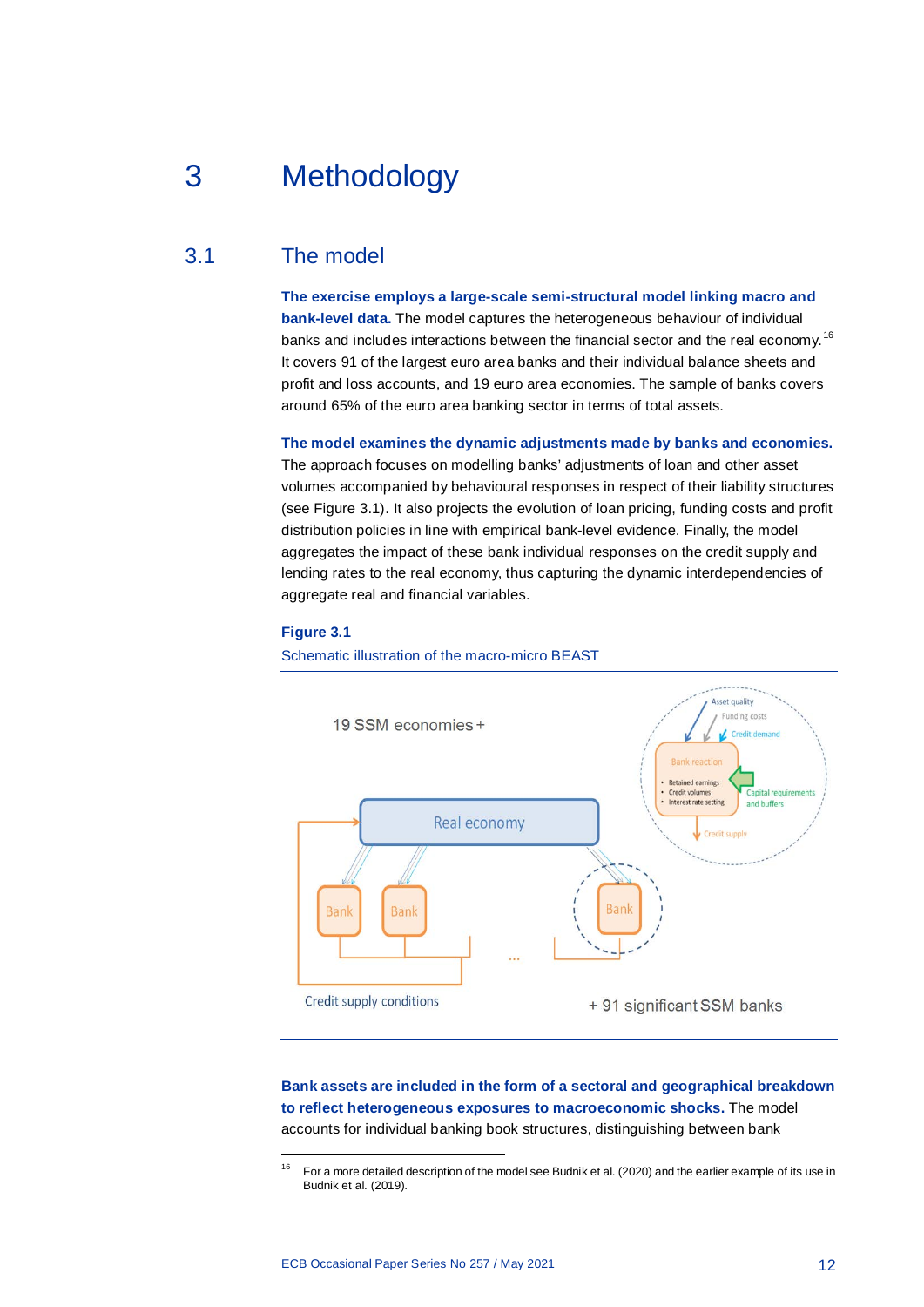exposures to sovereigns, the financial sector, the NFC sector, households backed by real estate, and household loans for consumption purposes. For lending to the non-financial private sector the model separates exposures by country of exposure. In addition, for each of these portfolios the model replicates the IFRS 9 impairment stages with endogenous transition rates and the changes in risk weights conditional on macroeconomic developments. Credit risk weights are modelled separately for the advanced, foundation internal models and the standardised approach. Banks may also adjust their loan volumes within and across lending segments in response to loan demand conditions and depending on their own capital positions, profitability or asset quality.

**The liability side of the model distinguishes between equity, customer deposits and other debt funding.** The evolution of term deposits from households, term deposits from NFCs, sight deposits from households, and sight deposits from NFCs i links mainly by general economic conditions and, to a lesser degree, the deposit margins offered by individual banks. It is assumed that banks fill the funding gap between equity and customer deposits, first through deposits from sovereigns and other financial institutions and, after that, through wholesale funding. The cost of wholesale funding depends on endogenous maturity choices and the bank leverage ratio. This channel captures the effects of higher capitalisation on bank funding costs and the impact of its counterbalancing capacity on profitability.

**With regard to profit and loss, the framework dynamically models net interest income, loan loss provisioning and net fee and commission income.** Bank-level interest rates for new lending and deposit rates depend on economic conditions, banks' situation and monetary policy rates. Other components of the profit and loss statement, including dividend income, follow simple dynamic rules which link them, for instance, to the evolution of banks' total assets. The dynamics of trading book assets and market risk capital surcharges, dividend holdings of banks, and operational risk capital charges follow similar simplified dynamics. Banks adjust their profit distribution policies to retain their management buffer<sup>[17](#page-13-0)</sup> over regulatory requirements including Pillar 2 Requirements (P2R) and Pillar 2 Guidance (P2G). The model assumes, conservatively, that banks do not tap markets to issue fresh equity and, accordingly, capital will be endogenously generated by retained profits.

**The macroeconomic block of the model can be described as a reduced-form multi-country setup.** The dynamics of single euro area economies are represented by a structural vector autoregressive (VAR) model estimated in a panel setup. The macro block involves 12 endogenous variables per economy and 12 structural shocks, including aggregate demand, aggregate supply, house price shocks and two monetary policy shocks, namely one for standard and one for unconventional monetary policies. An additional block of cross-country trade spillovers links countries' import volumes to foreign demand variables, and their export prices to foreign price variables. The set of

<span id="page-13-0"></span>1

The management buffer varies over time and depends on bank characteristics such as the structure of their liabilities (with flightier forms of funding empirically implying a higher management buffer), the revenue structure (a larger contribution of relatively less variable net fee and commission income (NFCI) is linked to lower management buffers), NPLs (a greater proportion of non-performing exposures will lead to larger internal buffers) and a bank's size (the larger a bank's balance sheet, the lower the management buffer).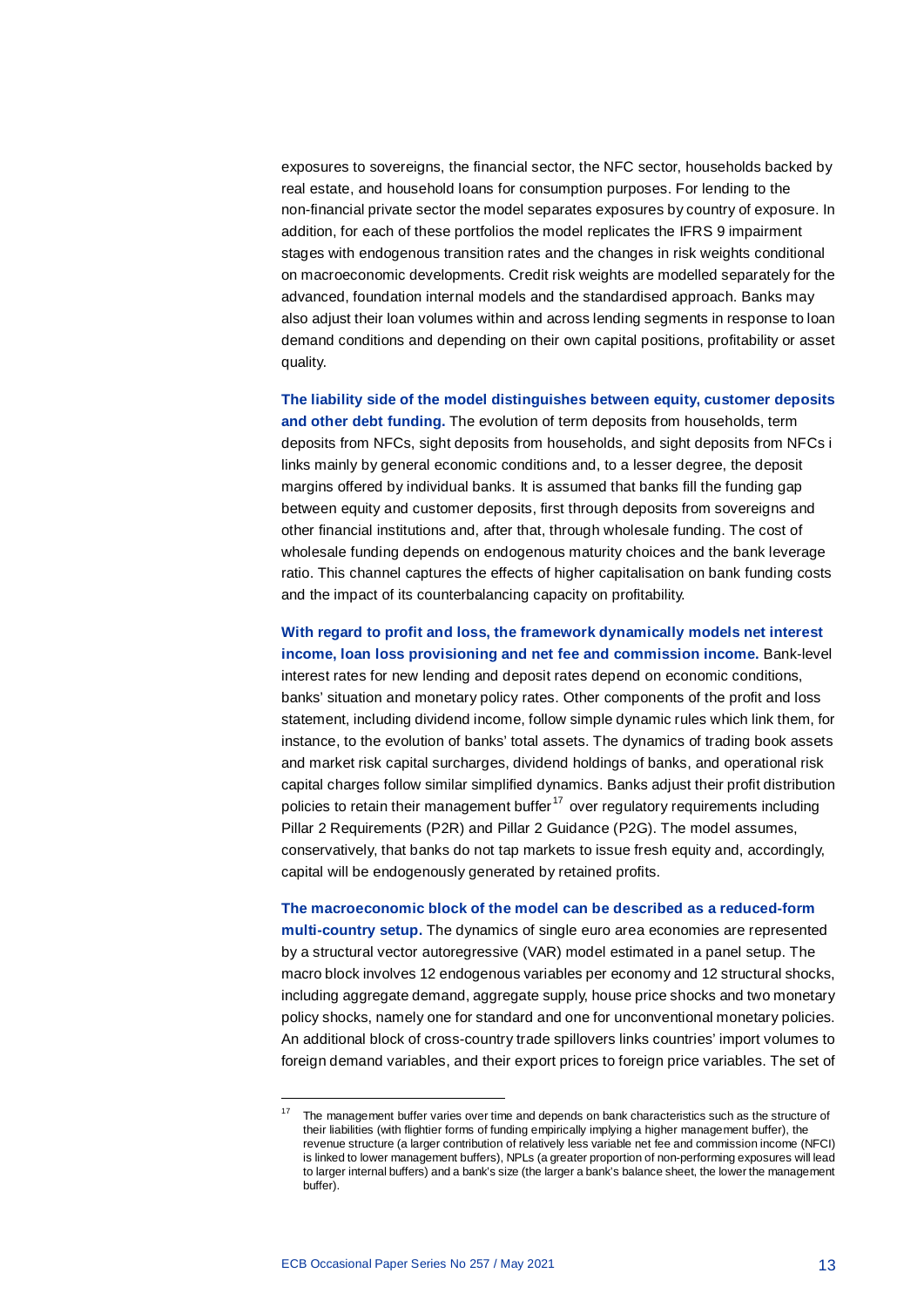endogenous variable includes monetary policy interest rate, representing the standard monetary policy, and the ECB asset size, which is coupled with unconventional monetary policy.<sup>[18](#page-14-1)</sup>

**Structural shocks in country VARs are used to simulate potential outcomes under many positive and adverse scenarios.** The stochastic simulations delivering alternative scenarios involve multiple drawing from the joint distribution of structural shocks. These are jointly normally distributed with the variance-covariance matrix being estimated in parallel with country VaRs parameters. Furthermore, the simulations involve parameter uncertainty in respect of the SPVAR model by including several parameter draws from their posterior distributions.

# 3.2 Modelling the policies

<span id="page-14-0"></span>**Using the model, assessing the impact of capital release measures is a straightforward matter.** P2R, P2G and macroprudential buffers are all included in the target capital ratio of a bank and, via this channel, affect its lending. The more banks dip into P2G and macroprudential buffers, the sharper the reduction in lending. Once banks fall below their P2R level they stop lending altogether. P2G and macroprudential buffers differ in terms of their impact on profit distribution, with only macroprudential buffers triggering maximum distributable amount restrictions. The release of P2G and macroprudential buffers is incorporated into the model by setting their bank-specific values to zero from the first quarter of 2020. The front-loading of changes in the composition of P2R is incorporated by reducing CET1 P2R requirements by around 40%, and Tier 1 requirements by 25%, with own funds' P2R requirements being unaffected. Profit distribution restrictions overwrite the endogenous bank-level rule by setting bank dividends to zero for a period when these restrictions remain binding.

**The impact due to the change of the market risk multiplier and the AVA aggregation factor is calibrated based on Q4 2019 and Q1 2020 data.** The estimated impact is conservatively assumed to be constant for the projected horizon, with the proviso that the positive effect of the market risk multiplier and the AVA aggregation factor on bank solvency could be greater if market risk was to increase sharply for the forecast horizon.

**Changes in the treatment of IRFS 9 parameters are incorporated in a simplified manner, emphasising their increased over-the-cycle component.** In the model, transition rates, along with the loss-given-default (LGD) and loss rate (LR) parameters of each bank are governed by a set of empirical equations estimated on historical data. The parameters will respond to changes in the economic situation and, under the adverse conditions considered in the analysis (transition rates to Stage 2), LGDs and LRs are expected to increase, reflecting the deterioration of asset quality. Policies related to IRFS 9 standards are captured by increasing the degree of stickiness of these parameters until the end of 2020. This means that in the presence of

<span id="page-14-1"></span>1

<sup>18</sup> This interpretation follows from the structural identification of shocks following Budnik and Bochmann (2017) and references therein.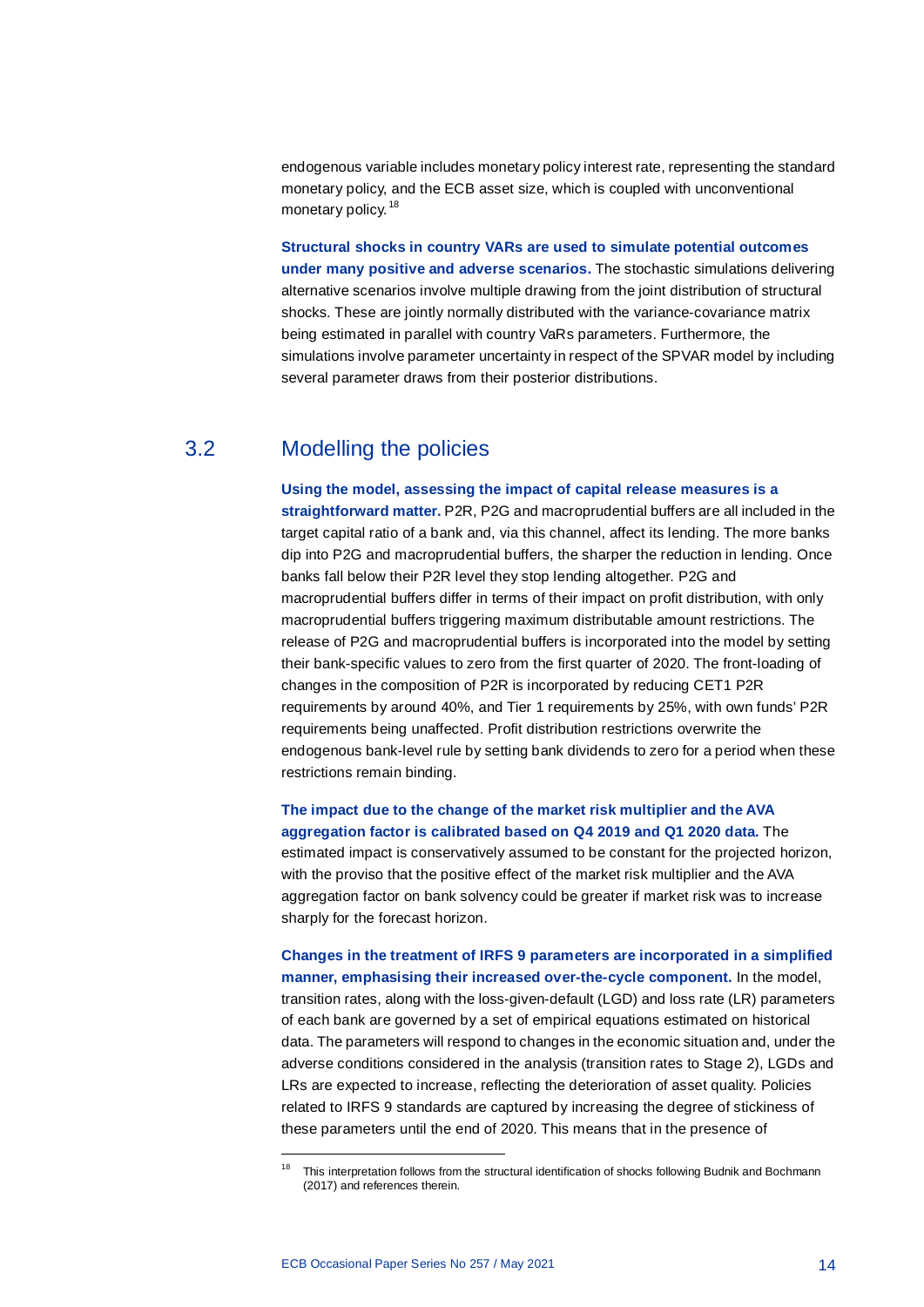IRFS 9-related policies these parameters are slow to react to economic conditions, with a lower share of loans reclassified from Stage 1 to Stage 2, and lower provisioning rates applying to loans in all stages (see also Appendix 9, Section 9.2).

**The impact of national moratoria is modelled along similar lines as that of IRFS 9 treatment, acknowledging the differences between national regimes with regard to the duration and sectoral scope of the policies.** National moratoria are assumed to affect transition rates to Stage 3 and to slow down the recognition of corresponding credit losses. Bank-level transition rates to Stage 3 become less dependent on economic conditions for the duration of the moratoria, e.g. if national moratoria imply a three-month delay in the recognition of losses, the transition rates will remain only marginally affected by economic conditions for a quarter. These assumptions are only introduced for market segments covered by the moratoria, distinguishing between household lending for housing, consumption, and corporate loans for SME and non-SME. The parameters relevant for the model calibration of national moratoria are summarised in Appendix 9 (Section 9.1).

**The modelling of public guarantees facilitates a comprehensive assessment of their impact on risk-weighted amounts and profit and loss.** Public guarantees are assumed to cover only newly issued loans. Two different country-specific parameters govern the share of new loans potentially eligible for guarantee programmes. One parameter establishes the share of eligible re-issued loans replacing loans maturing in 2020, while another establishes the share of eligible newly issued loans. The two parameters help to capture the differences between regimes, such as the full exclusion of the former type of loans from the guarantee programmes in Germany.<sup>[19](#page-15-0)</sup> Loans granted against public guarantees are assigned lower risk weights, which are derived as the weighted averages of the risk weight that would be attributed to these loans in the absence of public guarantee programmes (the unsecured part of a loan) and the risk weight on sovereign exposures (the secured part).  $^{20}$  $^{20}$  $^{20}$  The risk weight on the secured part of a guaranteed loan is proportional to the maximum fraction of loan value backed by public guarantees and national programmes. The parameters relevant for the model calibration of national guarantee programmes are summarised in Appendix 9 (Section 9.3).

**The availability of public guarantees has a positive impact on the supply of corporate loans.** The impact of public guarantees on loan volumes is captured by modifying the corresponding model equations. The corporate loan volume equations separate between supply-side and demand-side factors. Supply-side factors include, among other, banks' distance from their regulatory capital ratios, the evolution of sector specific NPLs and the relative risk weights attributed to corporate exposures.

j

<span id="page-15-0"></span>The share of non-replacement loans that can enter the guarantee programme is set at 50% for all countries (except for Germany, where it is set at 0), while the share of eligible replacement loans is set at 75%. A series of robustness checks validates the sensitivity of model outcomes to these values.

<span id="page-15-1"></span><sup>&</sup>lt;sup>20</sup> Transition rates and, accordingly, the point-in-time probability of default of the loans backed by public guarantees, are assumed to have the same transition rates that would characterise the same loans in the absence of guarantee programmes. This reflects the belief that the impact of public guarantees on default probability is ambiguous. On the one hand, loans eligible for public guarantee programmes should target sectors experiencing only temporary COVID-19-related problems (and which were solvent before 2020), which may suggest that their default probability will be lower than that of similar loans not covered by the programme. On the other hand, the availability of the programmes may reduce banks' incentives to screen eligible loans and, therefore, may increase moral hazard.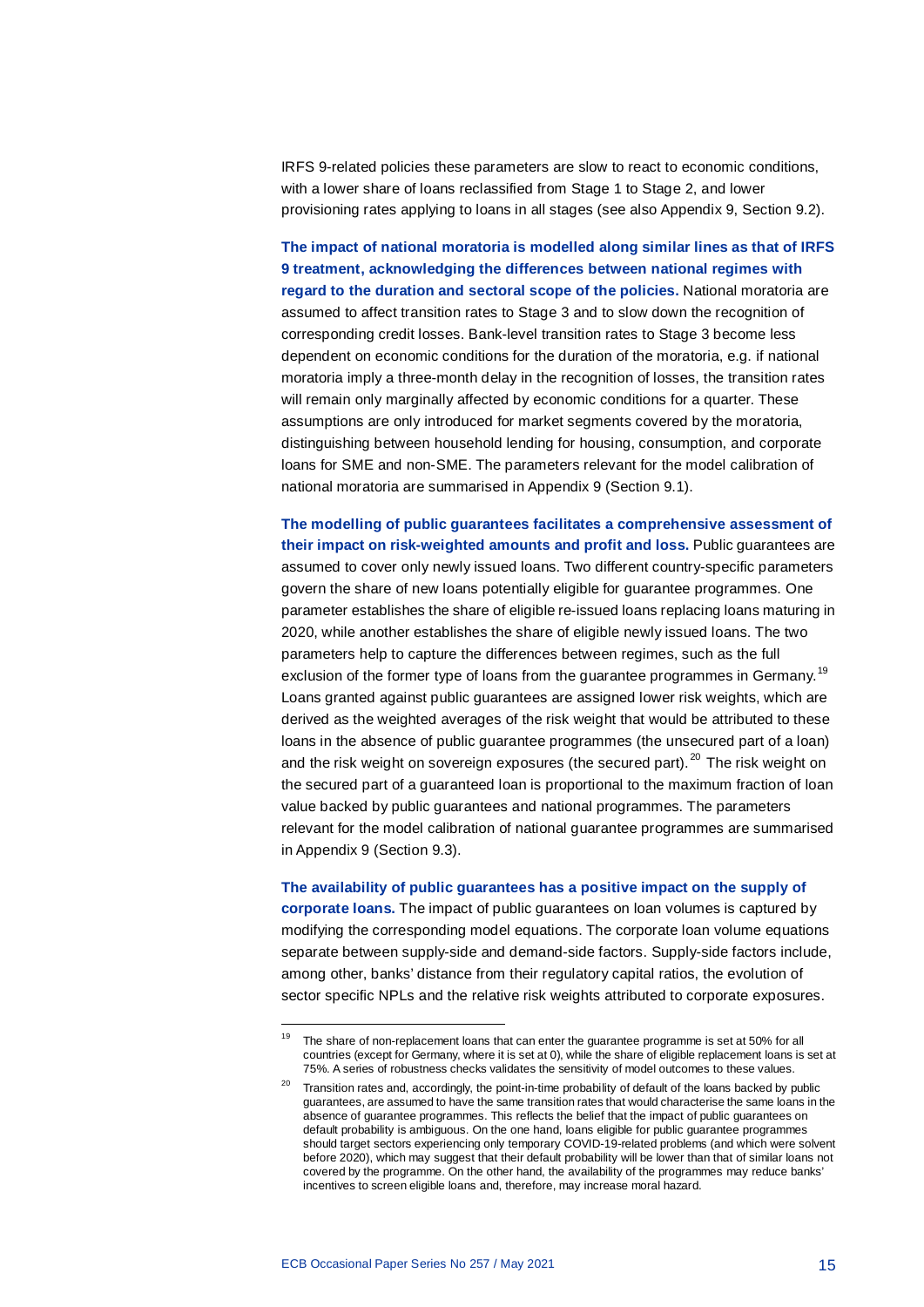Reflecting the fact that guaranteed loans are attributed low risk weights and have an insignificant share of defaulted exposures, their availability will shift upward credit supply.

**The lending impact of public guarantees is substantiated by an increased corporate loan demand.** In the first quarters of 2020, corporates were seeking to meet their obligations from income which has fallen sharply due to the lockdown. The credit demand impact of credit guarantee schemes as well as the increased corporate liquidity demand has not been well captured by original model equations. Along with the latter, loan demand in 2020 should have weakened along with the deteriorating economic situation. The effect is therefore approximated by a set of country- and time specific dummy variables included in the re-estimated loan volume equations.<sup>[21](#page-16-1)</sup>

**The pricing of loans backed by guarantees takes account of the costs of a guarantee and reflects the intention of many governments to keep interest rates on loans backed by public guarantees low.** It is assumed that banks intend to fully pass through guarantee premia to costumers. The final interest rate margin on new lending including the premium will evolve along with economic conditions but must remain below the interest rate margin of the corresponding corporate loans not back by guarantees. The guarantee costs are also deducted from banks' interest income.

**The actual use of public guarantee programmes is an endogenous outcome of the model, although it is constrained by the duration and size of the national envelopes.** The interplay of loan supply and loan demand fixes the volume of new loans that can be granted by a bank in a quarter. The proportion of these loans that is eligible for a guarantee programme is granted under the programme. The remaining loans can be granted outside the programme, although this is conditional on the bank reassessing their risk. The lending action is assumed to last until the end of the programme or until the funds made available by the governments are exhausted.

# 3.3 Looking at plausible scenarios

<span id="page-16-1"></span>1

<span id="page-16-0"></span>**To reflect the high uncertainty relating to future economic developments, the policy assessment incorporates a range of plausible scenarios following a common narrative.** The prevalent element of the current pandemic crisis is a sharp economic contraction in the first two quarters of 2020 due to the lockdown measures which were introduced at the time. The economic shutdowns are incorporated into the model by severe negative aggregate demand and supply shocks hitting the euro area economies as well as most global economies in a symmetrical manner.

**The model is used to generate the full distribution of macroeconomic and bank-level outcomes.** The distributions of model variables reflect both scenario and

The reestimation of loan volume equations has been possible only at the end of 2020, when the paper has been revised. The initial approximation of the impact of liquidity seeking and public guarantee programs on loan demand had been based on the outside model difference-in-difference analysis of loan data available in 1-2Q 2020. The impact was assumed to be proportional to the difference-in-difference-in-difference (DIDID) between the growth rate of corporate loans in the first two months of 2020 (where Covid-19 risks were already pronounced) and in the next three months as corrected by the corresponding difference derived for household loans.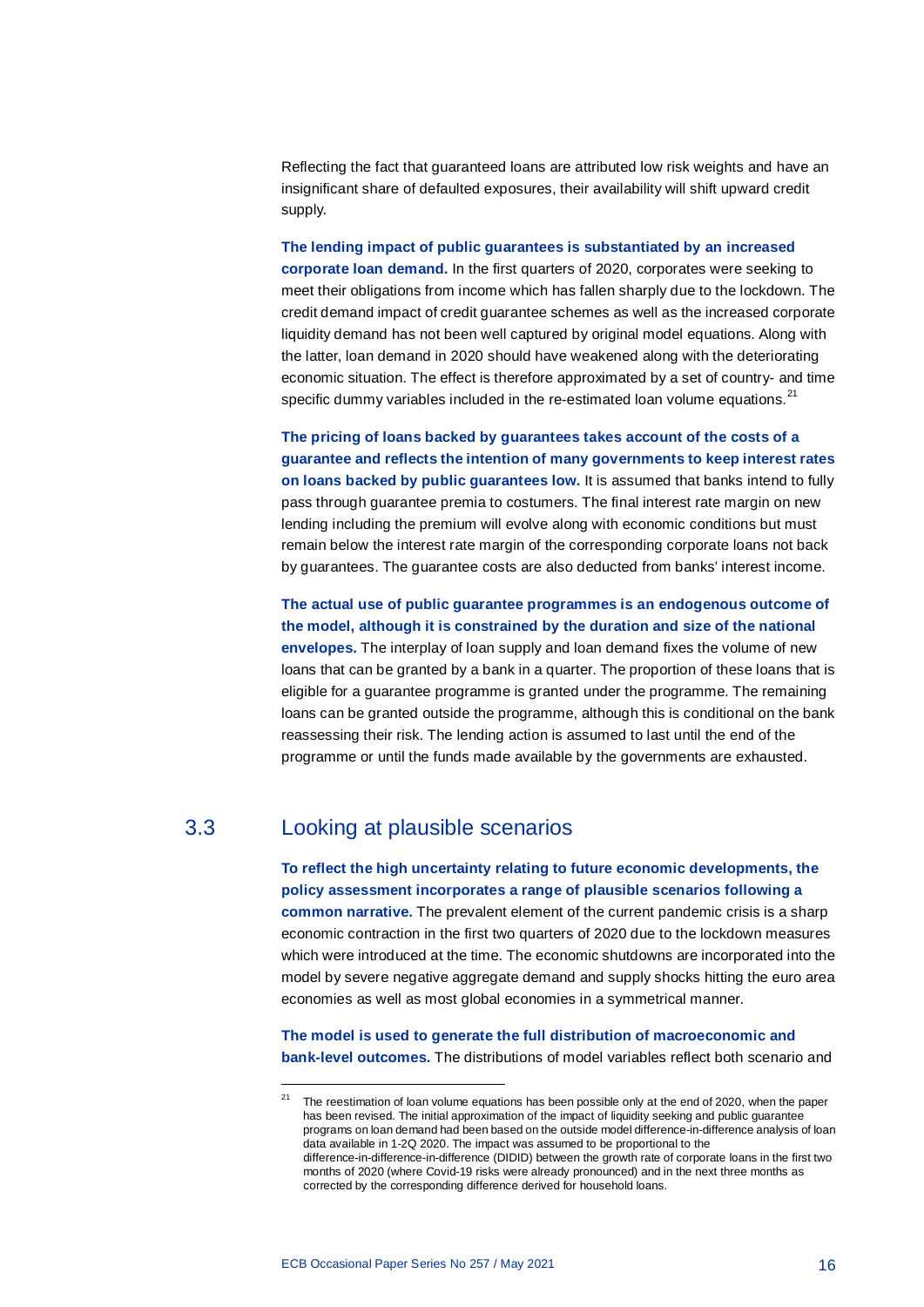parameter uncertainty, with individual scenarios using different values of model parameters drawn from the estimated parameter distributions. Each scenario is then constructed as a sequence of structural shocks drawn from their distributions. Accordingly, each scenario path is consistent with the historical distribution of identified structural macroeconomic shocks and the model structure. Each macroeconomic scenario path (see Chart 3.1) affects the banking block differently and, therefore, also creates a distribution of solvency impacts on the banking block (see Chart 3.2).

### **Chart 3.1**

## Full distribution of euro area GDP dynamics

(growth rate (year-on-year), percentages)

**All scenario paths follow adverse shocks in 2020**

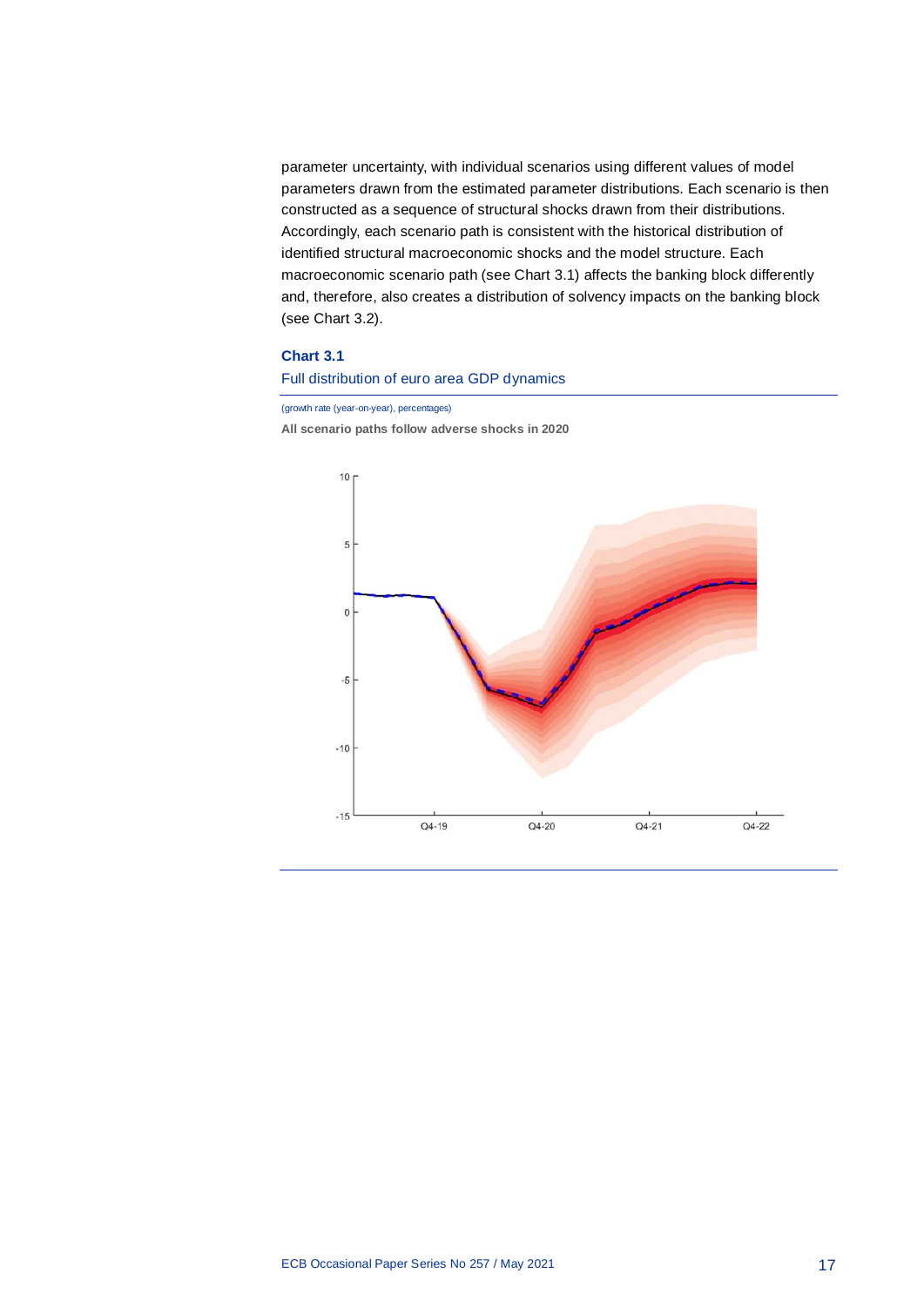#### **Chart 3.2**

Full distribution of bank solvency levels

(CET1 ratio, decimals)

**High range of scenario impacts on bank-level outcomes**



**Economic narratives provide a yardstick for selecting a subset of relevant simulations from the full distribution.** The selection procedure includes a multidimensional non-parametric sorting algorithm which ranks scenario paths according to chosen criteria. In the case at hand, the criteria refer to phenomena linked to the pandemic, including the severity of the output contraction, the intensity of trade disruptions, the magnitude of adverse aggregate demand and supply shocks, asset and house price devaluations, increases in the level of unemployment and long-term interest rates, as well as accommodative standard and unconventional monetary policy. The procedure sorts all scenarios in the distribution, selecting out a subset of the highest ranked. The selected scenarios are all consistent with the same narrative, although they differ with regard to the evolution of variables not established by the narrative, and the exact timing or magnitude of shocks.<sup>[22](#page-18-0)</sup>

**Last, the scenarios corresponding with the same narrative are combined into mean paths (see Chart 3.3. for a graphical illustration of the approach).** By deriving the mean we average out the differences between alternative paths while taking full account of uncertainty over factors not pinned down by the narrative.

1

<span id="page-18-0"></span><sup>&</sup>lt;sup>22</sup> This method of scenario selection is a good reflection of the uncertainty ingrained in many economic narratives. Narratives often focus on or tell us about a limited set of variables, e.g. a strong fall in house prices or the low interest rate environment, but they remain silent on developments in the rest of the economy.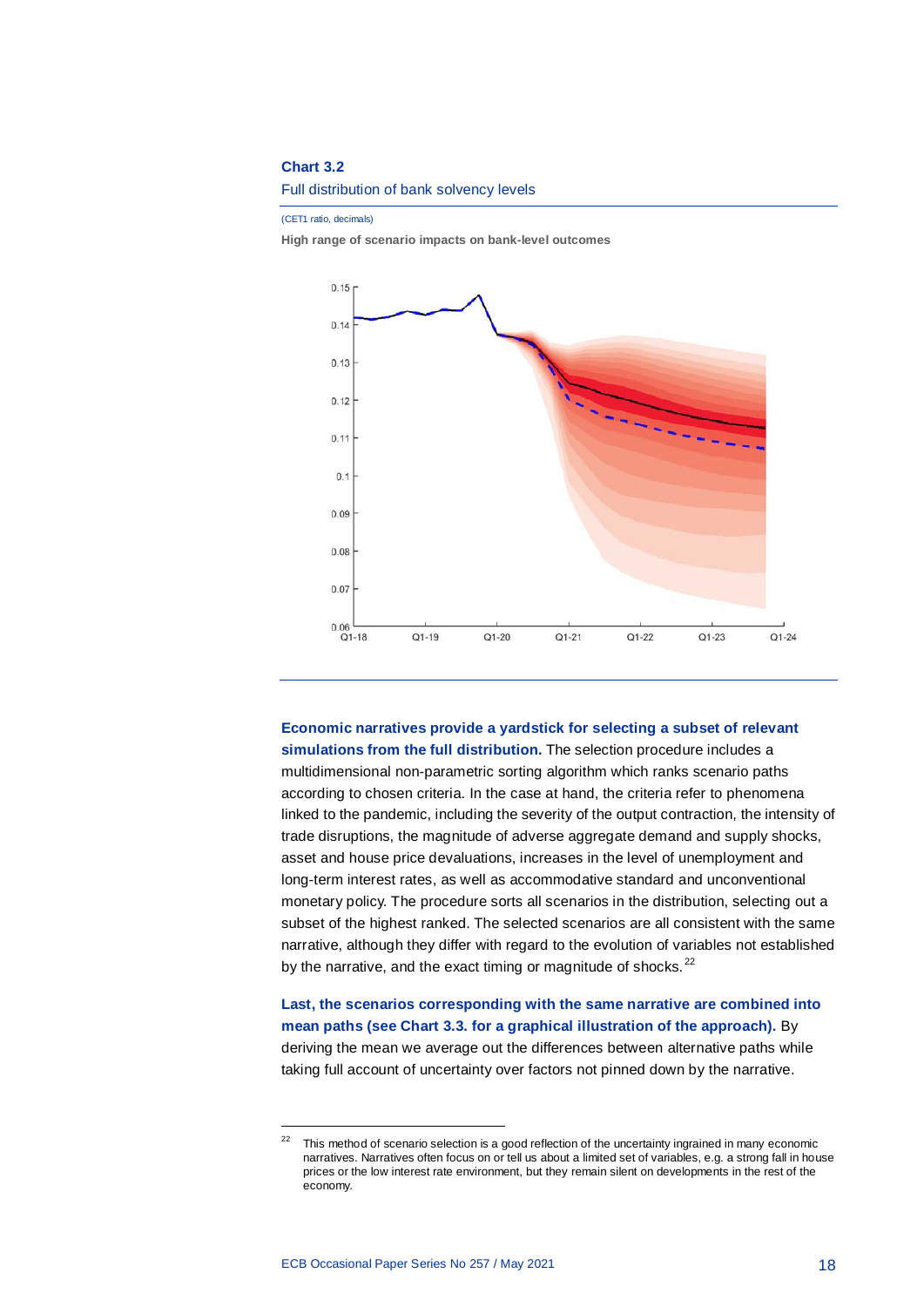## **Chart 3.3**

Selected individual scenario paths within a U-shaped narrative

(GDP growth (year-on-year), percentages)

**All scenario paths follow adverse shocks 2020**



Note: The thick blue line represents the mean scenario path.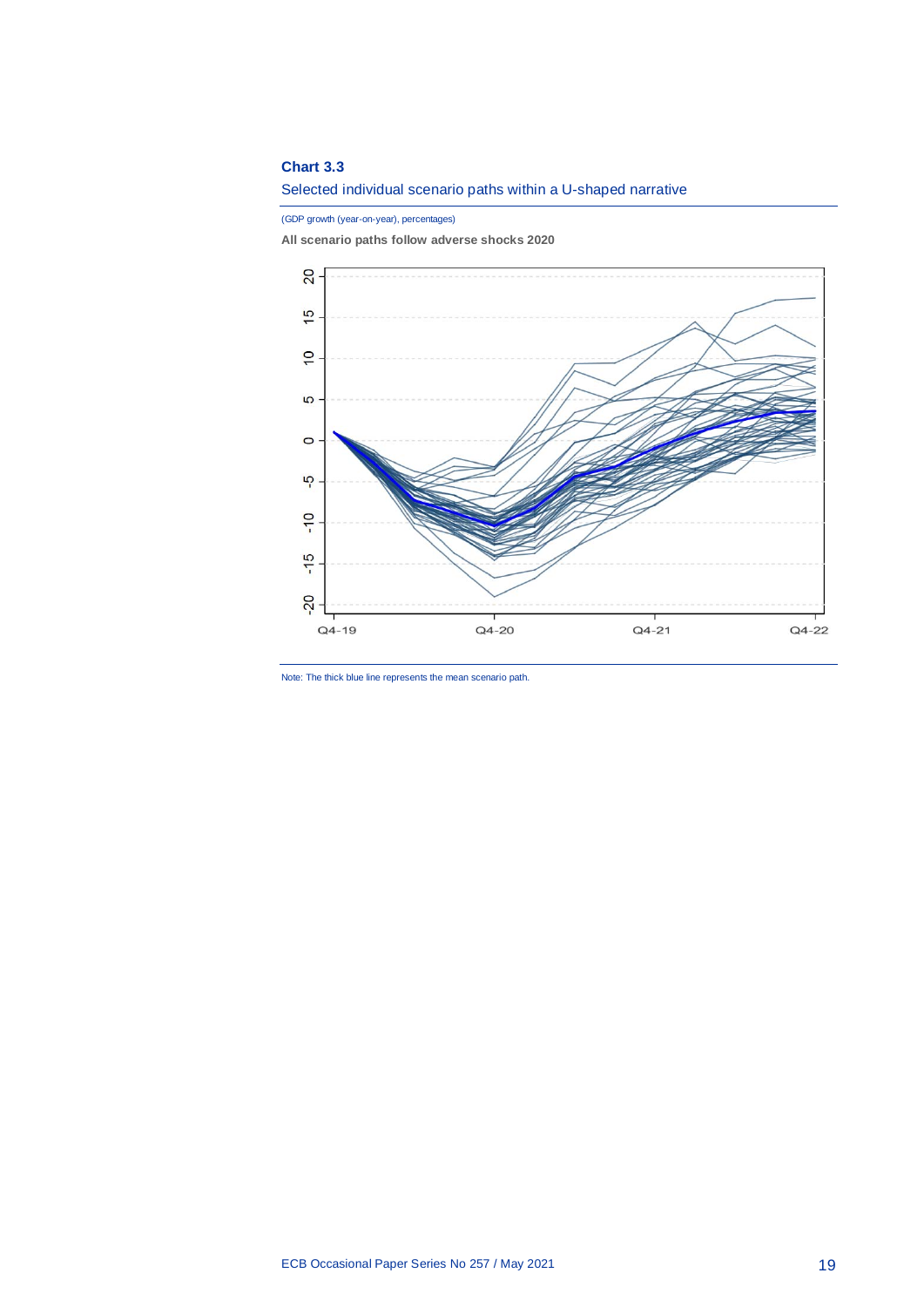# 4 Looking ahead to an uncertain future

<span id="page-20-0"></span>**Due to high uncertainty over future economic developments, policy impact is assessed under three alternative scenario types.** All these scenarios are tail events which reflect the materialisation of systemic risks originating with the COVID-19 outbreak. The scenarios differ in respect of the length and depth of the recession following the COVID-19 outbreak, also assuming a possible extension or reinforcement of the lockdown measures.<sup>[23](#page-20-1)</sup>

## **Chart 4.1**

#### GDP paths relative to 2019

#### (GDP growth, percentages)

**To account for uncertainty over future economic paths, policy impact is assessed under three alternative scenarios**



Note: The displayed paths exclude policy measures.

1

#### **The first scenario is a V-shaped recession following the outbreak of the**

**COVID-19 crisis.** It is derived under the assumption of strong aggregate demand and aggregate supply shocks hitting the euro area and other advanced economies in the first and second quarters of 2020. The slowdown in economic activity is also reflected in a substantial trade reduction, drastically reducing import volumes and demand for exports compared with 2019 levels. These shocks are coupled with a decrease in asset prices, and a sudden, though not lasting, increase in sovereign bond spreads. It implies (after averaging of similar scenarios) a drop of euro area real GDP of 5% in 2020, and a gradual recovery in 2021 and 2022. Unemployment is expected to reach a peak (13%) in 2021.

<span id="page-20-1"></span><sup>&</sup>lt;sup>23</sup> The first scenario assumes a similar shape of recovery to the scenarios produced in the June and September ECB staff macroeconomic projections. In terms of cumulative drop, the V-shaped scenario designed here is comparable to the baseline scenarios (around 0%) and the U-shaped scenario is comparable to the severe scenarios (around -6%) of the ECB staff projections. The unemployment rate in both scenarios broadly follows the path of the ECB staff severe scenarios, assuming a peak of around 11-13% in 2021. The L-shaped scenario accounts for significantly more severe developments than those reflected in the scenarios of the ECB staff macroeconomic projections for the euro area.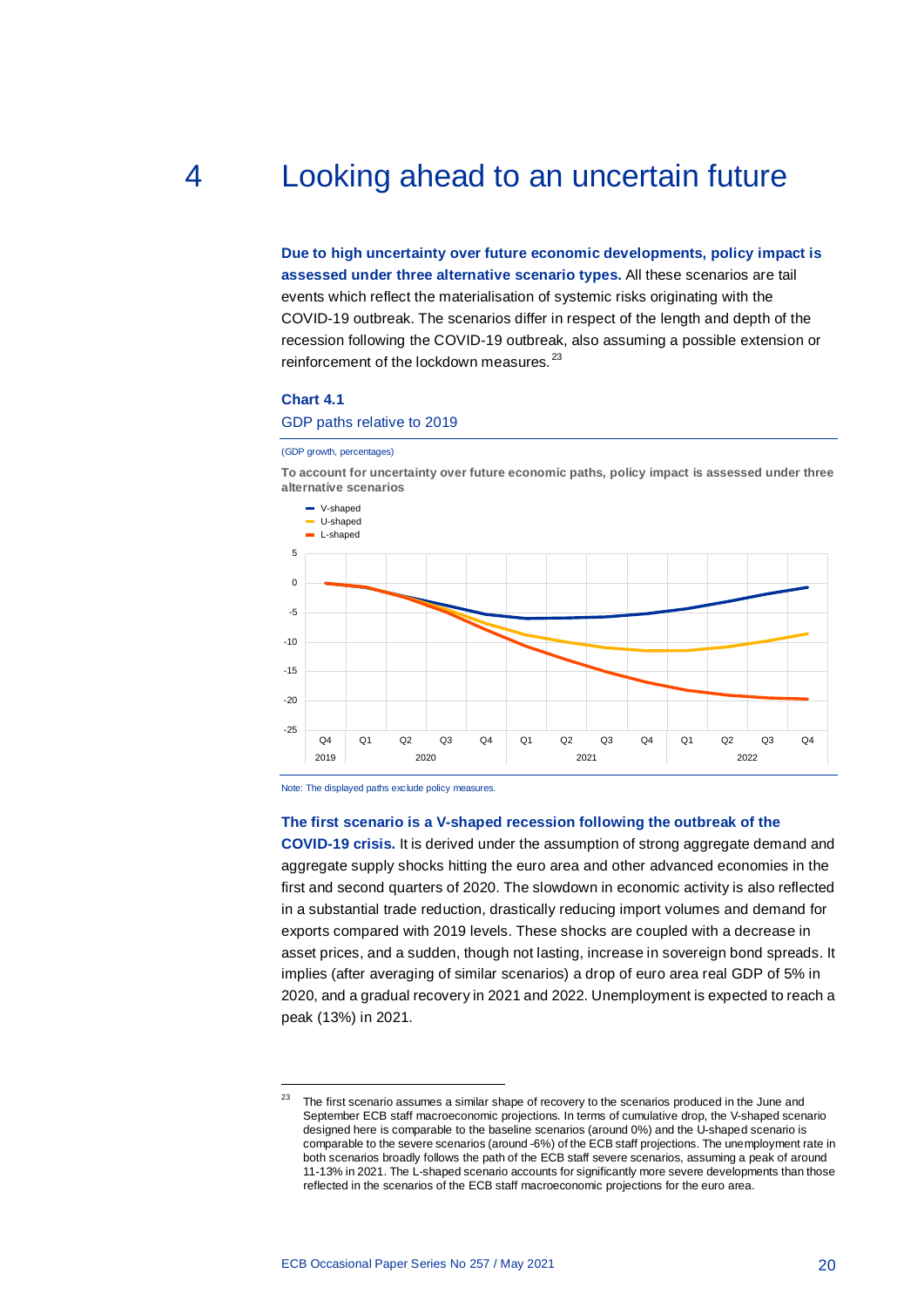**The second scenario reflects a U-shaped recession.** The same set of shocks as in the V-shaped scenario is followed by a second wave of negative aggregate demand and supply shocks in the second half of 2020. In the U-shared recession, euro area GDP declines by 7% in 2020 and 5% in 2021, starting to recover in 2022, when it grows by 3%.

#### **Chart 4.2**

### GDP, unemployment and lending rates under the three scenarios

(percentages)

**GDP paths differ more after 2020**



Note: The displayed paths exclude policy measures.

#### **The last and the most severe scenario resembles an L-shaped recession.**

Lockdown measures are expected to stay in place for a prolonged period, with severe negative implications for economic activity in the longer run. GDP is expected to contract each year from 2020 to 2022 and to decrease by almost 20% in cumulative terms. Unemployment rate will continue to increase and is expected to reach 19% by 2022.

**Bank solvency decreases proportionately to the relative adversity of the three scenarios.** In the V-shaped scenario, the CET1 ratio drops from about 15% in 2019 to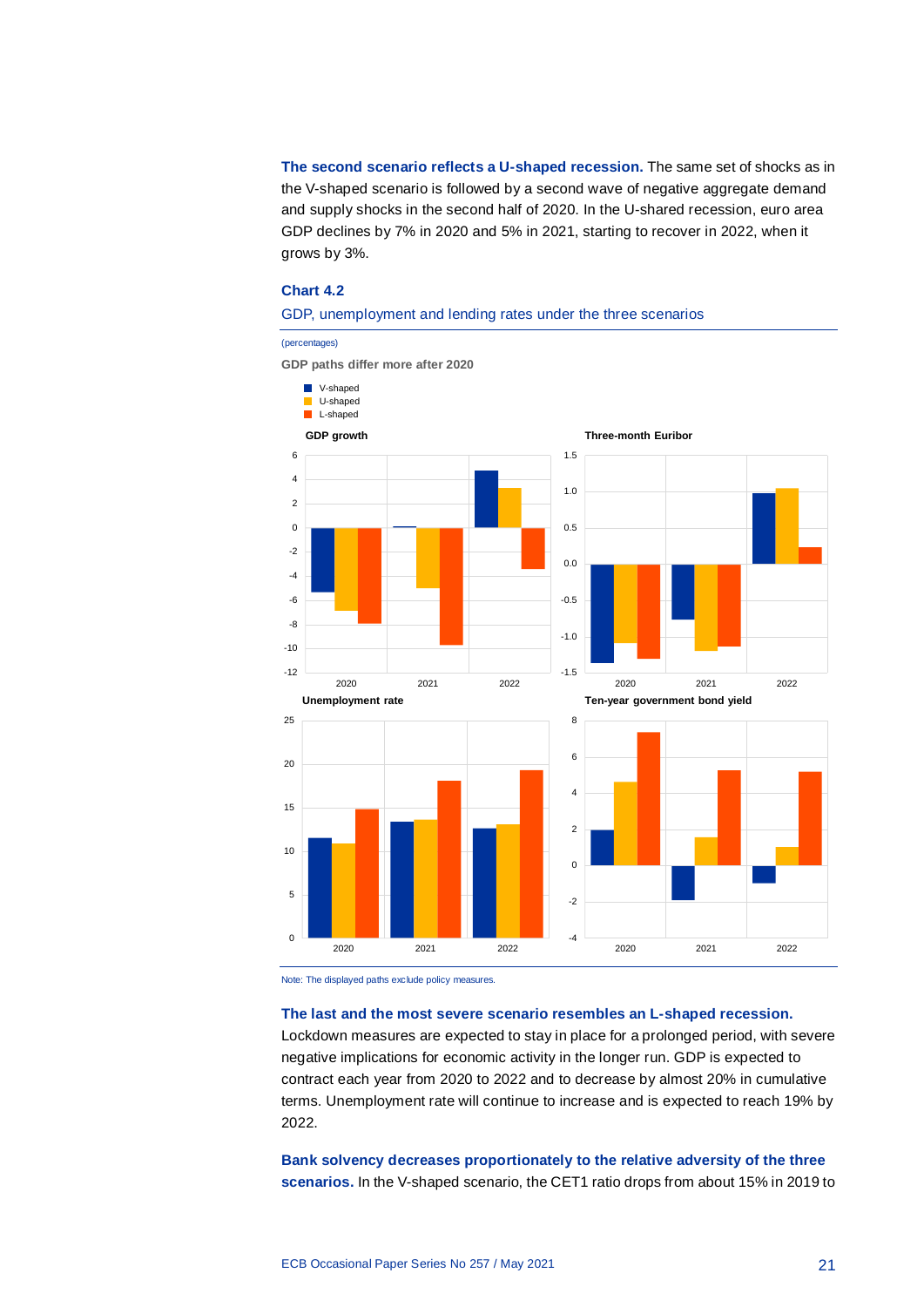13.5% in 2020 (see Chart 4.3). After that it remains relatively stable, reflecting a gradual return to normal economic activity. Compared with the V-shaped scenario, the CET1 ratio in the U-shaped scenario is about 1-1.5pp lower, standing at 12.5% in 2022. The effect of the prolonged recession in the L-shaped scenario is mainly reflected in 2021 and 2022, when the CET1 ratio is expected to be 10.5%, which is almost 2 and 3 percentage points lower than in the U and V-shaped scenarios respectively.<sup>[24](#page-22-0)</sup>

## **Chart 4.3**



Note: The displayed paths exclude policy measures.

**In all scenarios bank profitability turns negative in 2020.** In the V-shaped scenario, the return on assets (ROA) is -0.2% in 2020 and recovers in the following years reaching around 0.1% in 2021 and 2022 (Chart 4.4). ROA is below -0.4% in the U- and L-shaped scenario in 2020. ROA slowly turns positive in 2022 in the U-shaped scenario, while it remains negative until the end of the horizion in the L-shaped scenario. The negative profitability outlook in the L-shaped scenario links to high credit losses deriving from an increase in sovereign bond yields, accompanied by a big increase in unemployment and plummeting GDP. In the period 2020-2022 credit losses amount, on average, to 1.1% of total assets in the L-shaped scenario, as opposed to 0.5 and 0.7% in the V and U-shaped scenarios respectively.

<span id="page-22-0"></span>1

<sup>24</sup> For the sake of comparison, th[e COVID-19 Vulnerability Analysis](https://www.bankingsupervision.europa.eu/press/pr/date/2020/html/ssm.pr200728_annex%7Ed36d893ca2.en.pdf) estimated a decrease in the CET1 ratio to 12.6% in 2022 in the central scenario and to 8.8% in the severe scenario. Macroprudential stress test 2020 prepared on the back of the vulnerability analysis, which works under the dynamic balance sheet assumption and incorporates banks' responses to stress conditions gives a more favourable prediction of 13.6% for the CET1 ratio in the central scenario and 12.4% in the severe scenario. Both exercises include supervisory and fiscal relief measures taken in response to the coronavirus crisis.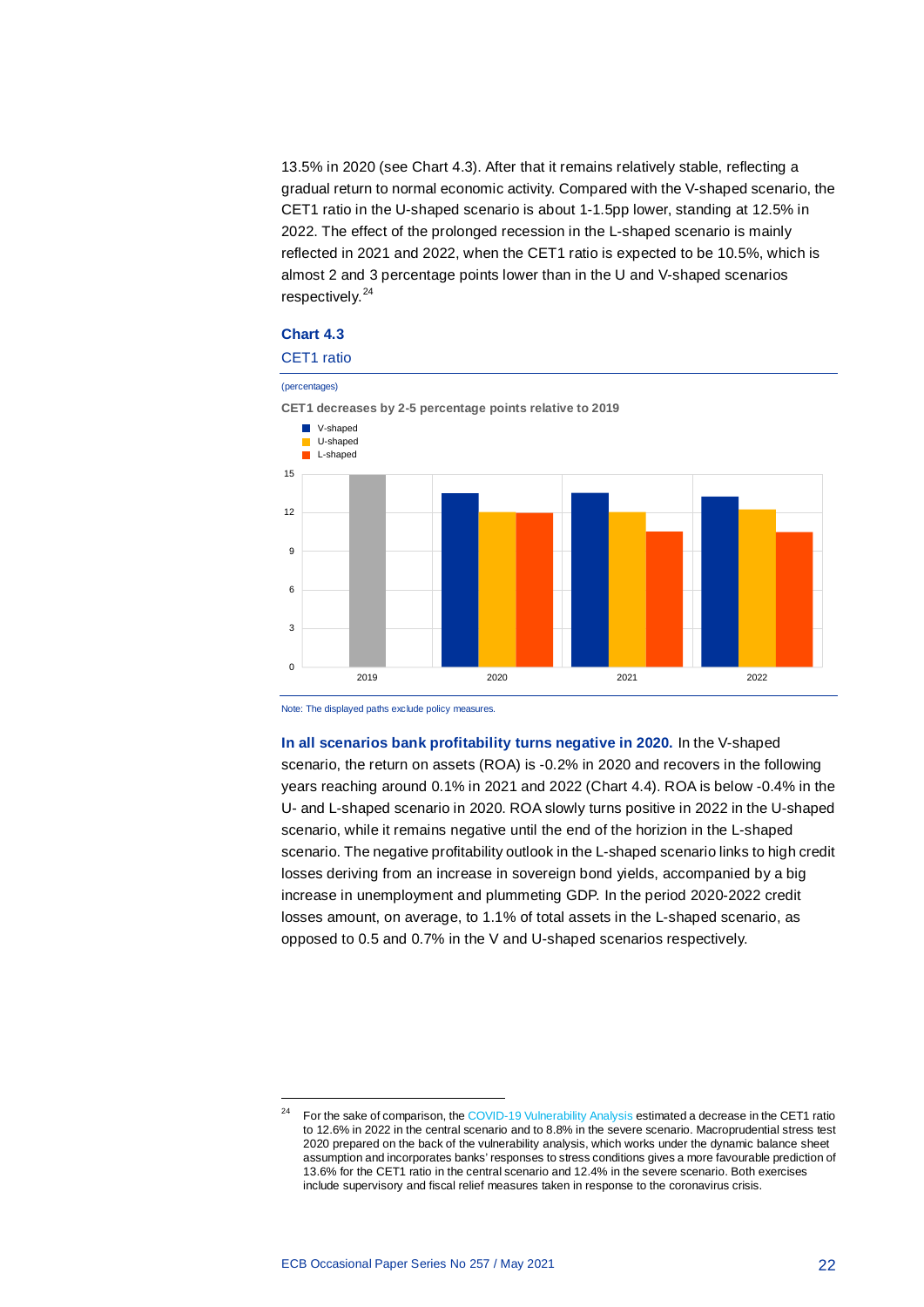## **Chart 4.4**

#### Return on assets (ROA)

(percentages)

**Impaired bank profitability across all years and scenarios**



Note: The displayed paths exclude policy measures.

**In the absence of any policy measures, loans are expected to contract in U- and L-shaped scenario.** In cumulative terms, from end-2019 to end-2022, loans to the non-financial private sector would increase by 2% under the V-shaped scenario (see Chart 4.5). Although positive, this growth rate represents only one fifth of the observed growth rate in the preceding 3 years. In the U and L-shaped scenario loans to non-financial private sector are projected to contract in cumulative terms by 0.5% and 3.4%, respectively. There is a significant difference between the evolution of loans to NFCs and those to households. Corporate loans contract stronger, reflecting the greater sensitivity of corporate loan demand to economic conditions, and the reduced willingness of strained banks to lend to the corporate sector given that corporate exposures are subject to relatively high risk weights.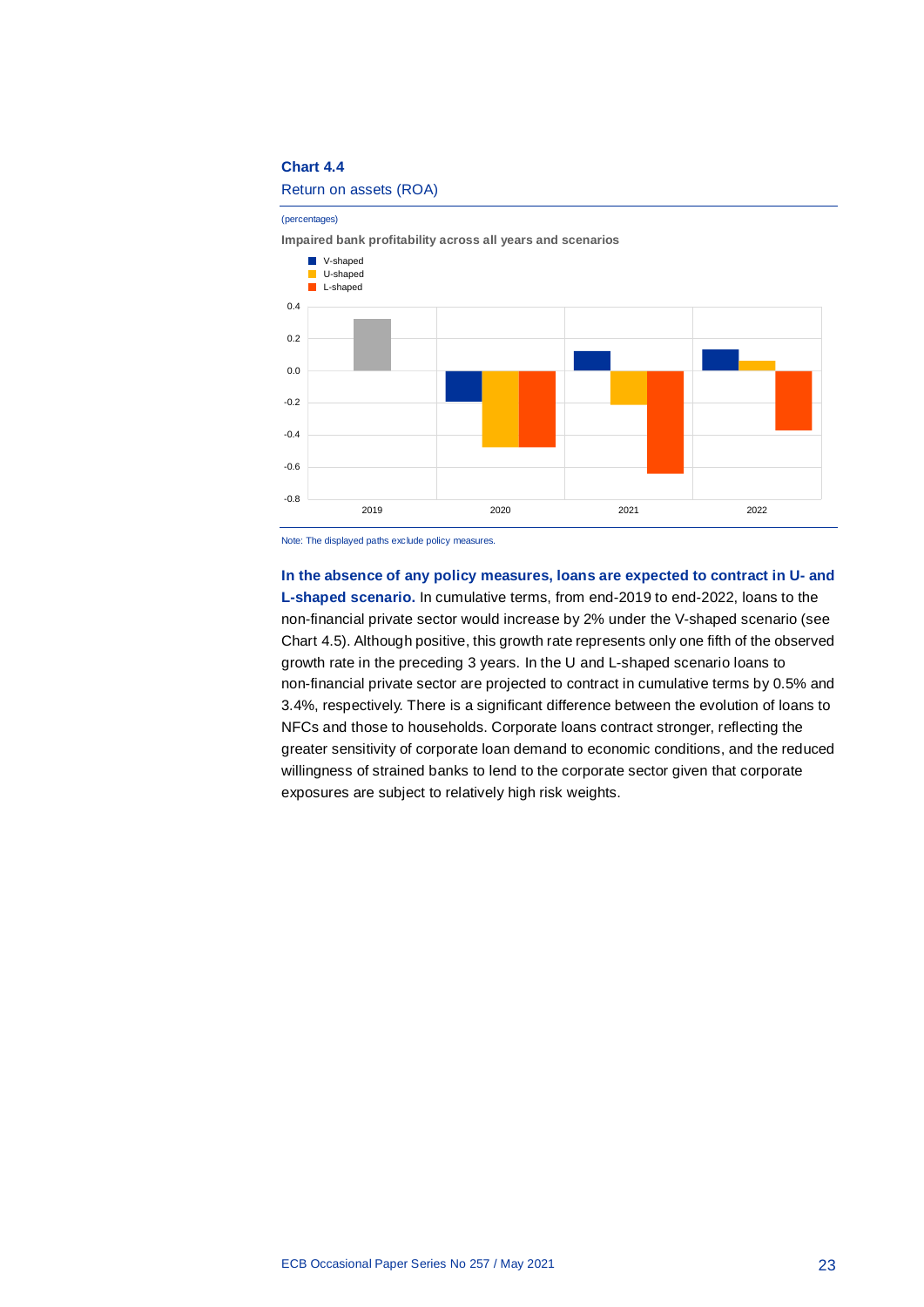## **Chart 4.5**

Loan evolution

(percentages)

**Contraction of loans in the absence of policy measures**



Note: The displayed paths exclude policy measures. NFPS – non-financial private sector, NFC – non-financial corporates, HH – households.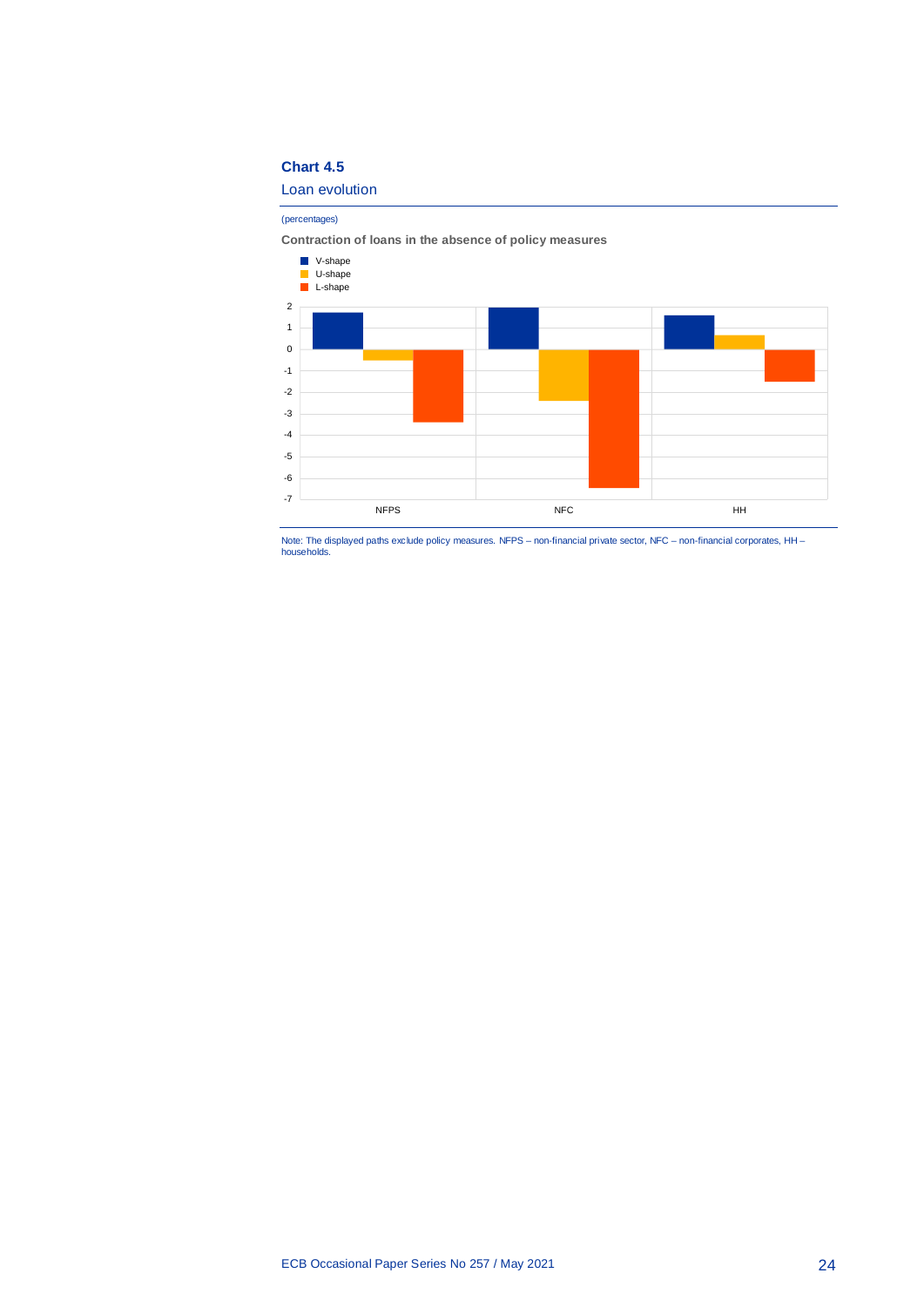# <span id="page-25-0"></span>5 The impact of policies on lending, the economic outlook and bank vulnerability

**The policies proposed during and following the COVID-19 lockdowns show a strong positive lending effect.** Compared with lending in the absence of policy measures, lending to the euro area non-financial private sector is expected to be about 5-6% higher in cumulative terms when measured until end-2022 (see Chart 5.1). The impact is greatest for the V-shaped scenario. It is mostly thanks to released capital requirements and buffers which make banks less likely to fall below the regulatory thresholds and, therefore, better able to meet increased loan demand coming from faster economic recovery.

#### **Chart 5.1**

1

#### Impact on lending volumes

# (difference in cumulative loan growth, percentage points) **Significant impact of the policy package on lending volumes**  $\Omega$ 2 4 6 8 10 12 14 NFPS NFC HH **N** V-shaped U-shaped L-shaped

**Looking across lending segments, the impact on lending volumes is by far the greatest for NFCs.** In every scenario the cumulative gains exceed 10 percentage points, reaching 13 percentage points in the V-shaped scenario. The significant impact for NFCs lending relates mainly to the availability of public guarantees which specifically target this segment and simultaneously increase loan demand and banks' willingness to provide funds to corporates. Additionally, NFCs' loan supply exhibits higher sensitivity to changes in banks' regulatory capital targets<sup>[25](#page-25-1)</sup>, which reinforces the impact of supervisory measures for this lending segment. The latter effect is also reflected in a stronger decrease in lending rates for new loans for NFCs than they do for households (see Chart 5.2).

<span id="page-25-1"></span> $25$  One of the key drivers of loan supply in the model is bank solvency, which is measured as the distance from the regulatory capital target consisting of all the requirements and guidance. This sensitivity is guided by an empirical equation, which shows the strongest elasticity for NFCs, reflecting higher risk weights for these loans and their shorter-term, on average, maturity. For more details see Budnik et al (2020).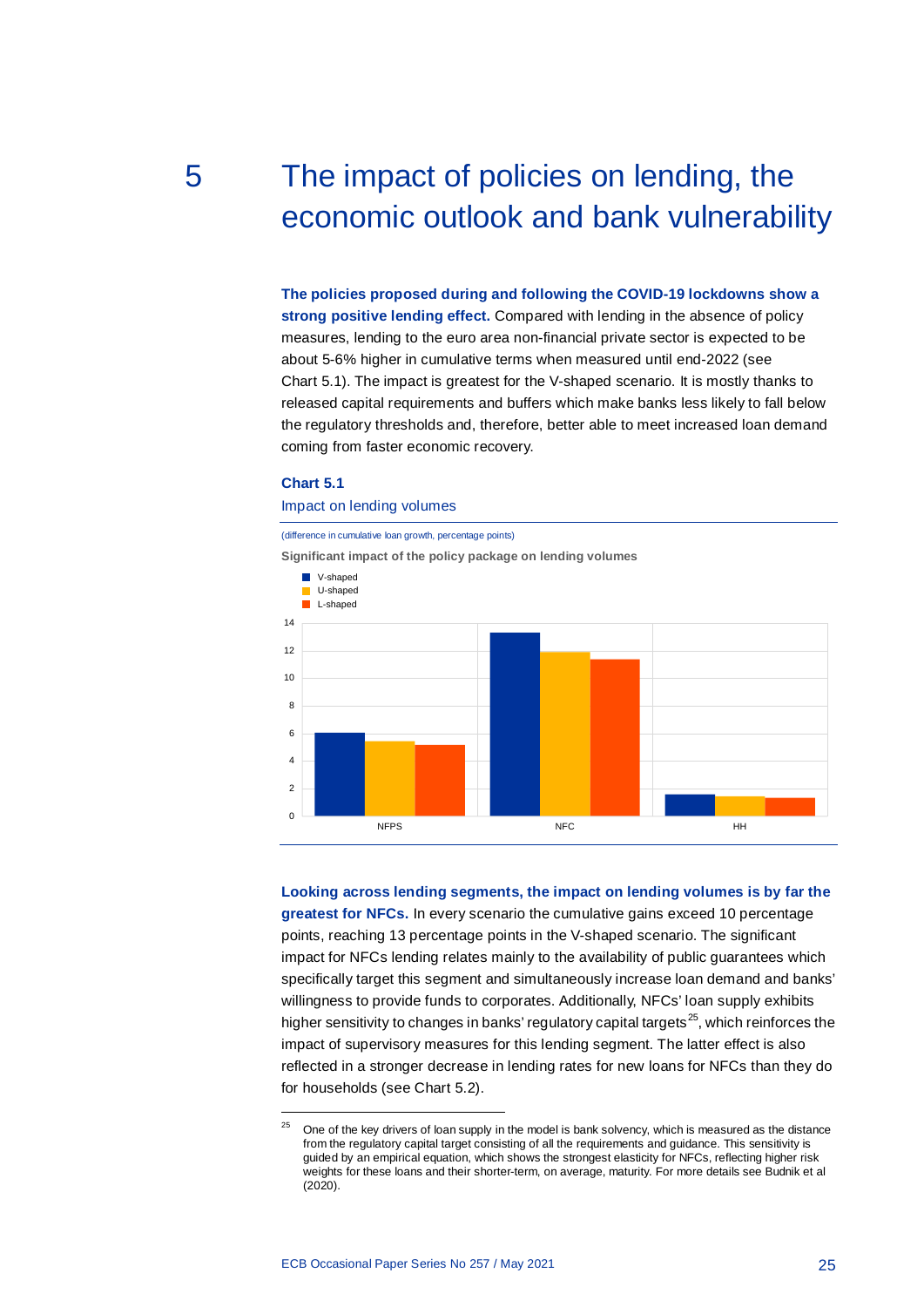## **Chart 5.2**

#### Impact on lending rates

(average difference in lending rate in the period 2020-22, basis points) **…and lending rates** -14 -12 -10 -8 -6 -4 -2 0 NFPS HH **V**-shaped U-shaped L-shaped

**At the end of 2022, GDP growth is expected to be more than 0.6% higher in cumulative terms than under a no-policy adjustment scenario (see Chart 5.3).** This follows from more favourable credit supply conditions. Even though the policy measures are introduced during the first half of 2020, the effect of the policy package on GDP growth is strongest in 2022, when annual GDP growth is 0.5-0.7 percentage points higher than in the absence of the policy package.

# **Chart 5.3**

## Impact on GDP

(difference in cumulative GDP growth, percentage points)



**The policy package increases GDP growth by around 0.6 percentage point in cumulative terms**

**The policy impact on the CET1 ratio is very small.** Across all the scenarios, the effect of policies on CET1 ratio is slightly positive in 2020, and moderately negative thereafter (see Chart 5.4). The initial increase in CET1 ratio relates mainly to profit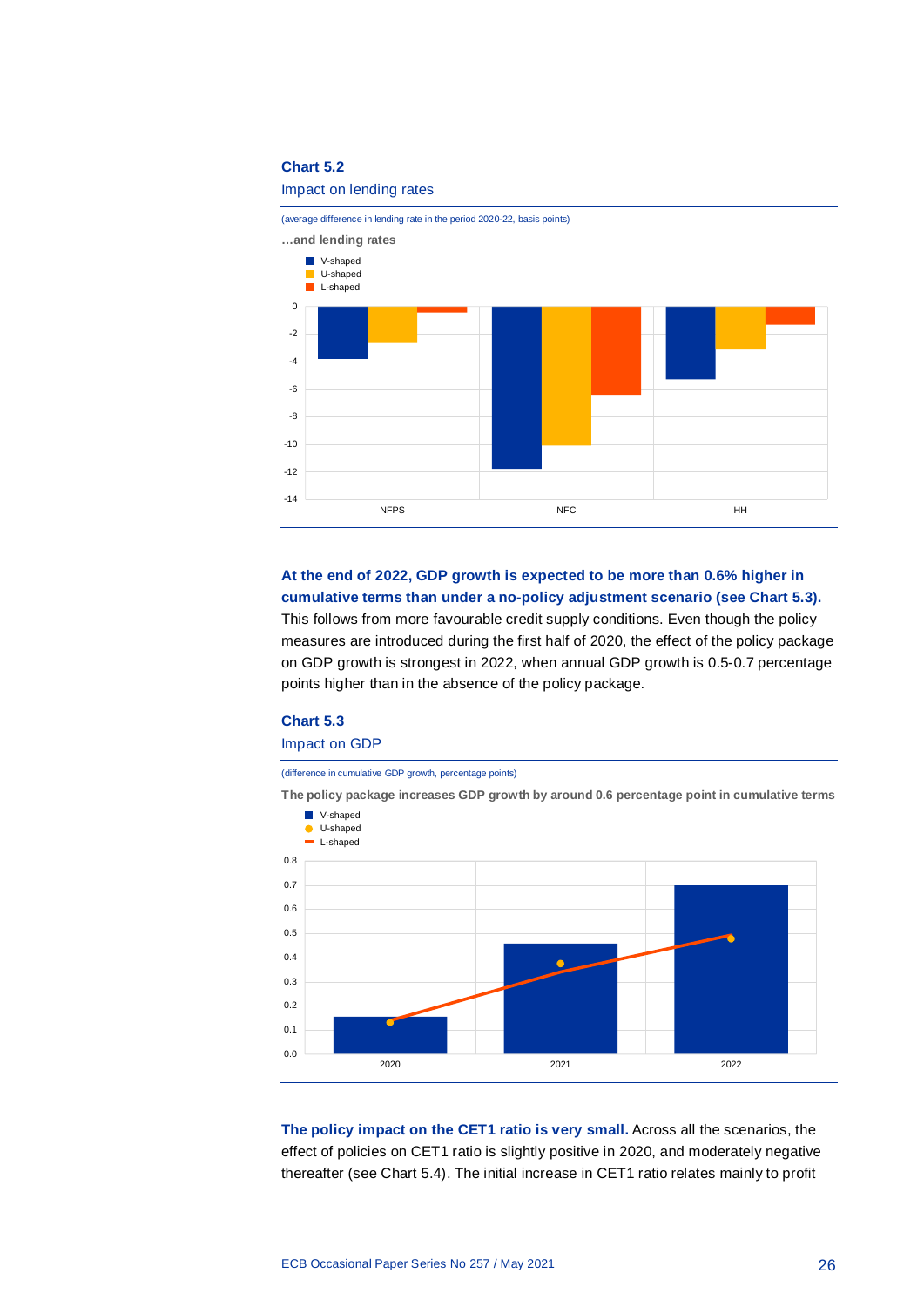distribution restrictions that support the build-up of own funds. Later in the horizon, the positive effect of public guarantees on the denominator of the CET1 ratio dominates their positive impact on its numerator.

## **Chart 5.4** CET1 ratio

(percentages)

**A slightly positive impact of policies on solvency in 2020 Without policy** 



**Policy measures have a positive effect on bank profitability.** Even though average annual ROA remains very low or negative due to adverse economic conditions, it is higher with policy measures in place across all scenarios (see Chart 5.5). The positive impact of policies on ROA effect is similar across all the scenarios and amounts to around 0.03 percentage points. This impact is non-negligible and amounts to around 10% of the ROA realised in 2019.

## **Chart 5.5**

# Impact on ROA (annual average, percentages)

**Positive impact on bank profitability** -0.6 -0.5 -0.4 -0.3  $-0.2$ -0.1 0.0  $0.1$ V-shaped U-shaped L-shaped **Without policies** With policies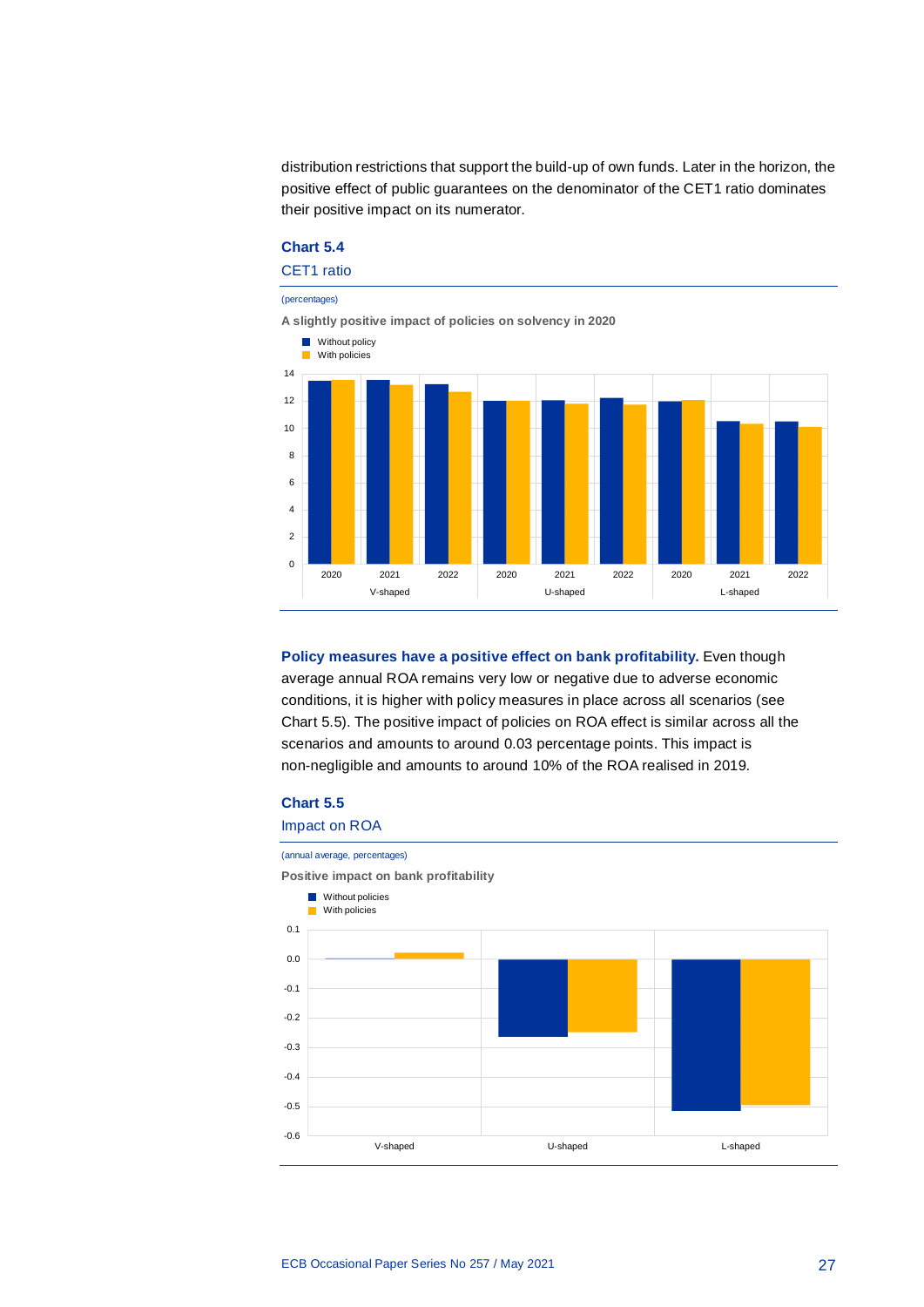**The positive effect on bank profitability mainly results from lower credit losses (see Chart 5.6).** There are two complementary channels driving this effect. First, the positive impact of policies on lending and economic activity translates into lower transitions to default and a lower LGD. The former also affects the NPL ratio, which is in 2022 lower by about 0.5 percentage points when policies are in place (see Chart  $5.7$ ).<sup>[26](#page-28-0)</sup> Second, the effect of a lower LGD is further intensified with a guarantee policy in place, since the guaranteed part of a loan bears significantly lower losses in case of default.

#### **Chart 5.6**



Credit losses with and without policies

1

<span id="page-28-0"></span><sup>&</sup>lt;sup>26</sup> The model incorporates the [SSM coverage expectations for NPEs](https://www.bankingsupervision.europa.eu/press/letterstobanks/shared/pdf/2019/ssm.supervisory_coverage_expectations_for_NPEs_201908.en.pdf) (Budnik et al, 2021), leading to the timely provisioning of defaulted loans. In the model, loans are subsequently written off when they are fully provisioned, which prevents a significant increase in NPL ratios, even in the absence of COVID-19 policies.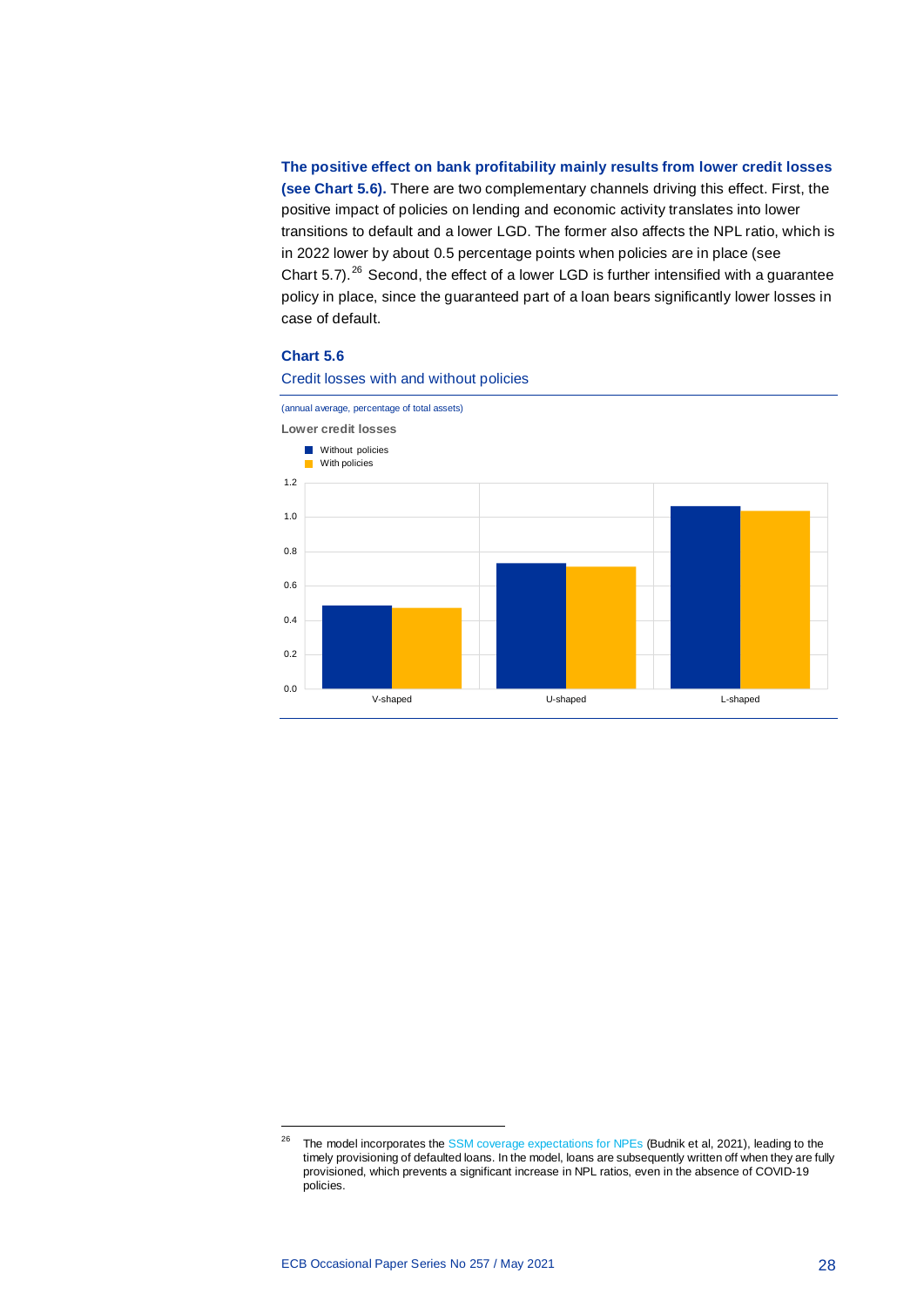## **Chart 5.7**



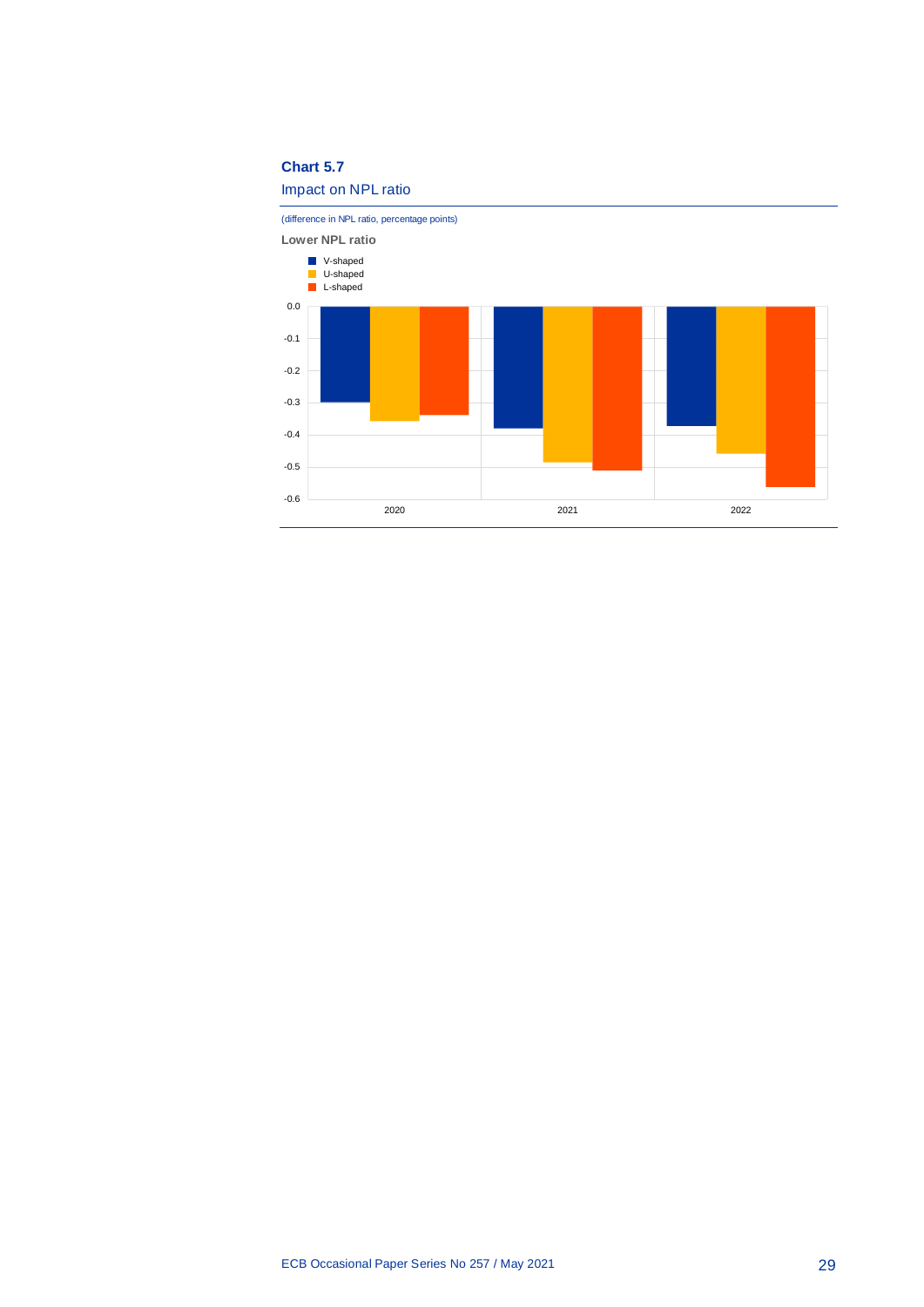# <span id="page-30-0"></span>6 Selected results

# 6.1 Distinguishing between the effects of supervisory and macroprudential measures versus public guarantees

<span id="page-30-1"></span>**Guarantees contribute the most to higher lending and GDP.** In every scenario the cumulative impact of guarantees on lending to the non-financial private sector in the period 2020-2022 is around 3 percentage points (see Chart 6.1). The impact of the supervisory and macroprudential package, on the other hand, is somewhat lower, in the range of 2.2-2.5 percentage points. Both the impact of guarantees and that of supervisory and macroprudential measures, including the supervisory treatment of public moratoria, decrease with severity of scenario. This is due to the lower loan demand under more severe economic conditions that limits the potential use and impact of the guarantee package. The impact on GDP largely reflects differences in lending. Guarantees increase cumulative GDP growth by about 0.2-0.5 percentage points, whereas supervisory measures add an additional 0.2 percentage points on top of that (see Chart 6.2).

#### **Chart 6.1**

#### Cumulative lending impact of policy packages for the period 2020-22



(difference in cumulative loan growth, percentage points)

Note: "Total" includes both, supervisory and guarantee policies. Bars for "Guarantees" are derived by incorporating only guarantee policy, whereas the results for "Supervisory package" only include supervisory policy measures, i.e. release of P2G and CCyB by national<br>authorities, frontloaded P2R revision, reduced IFRS9 procyclicality, dividend pay-out restric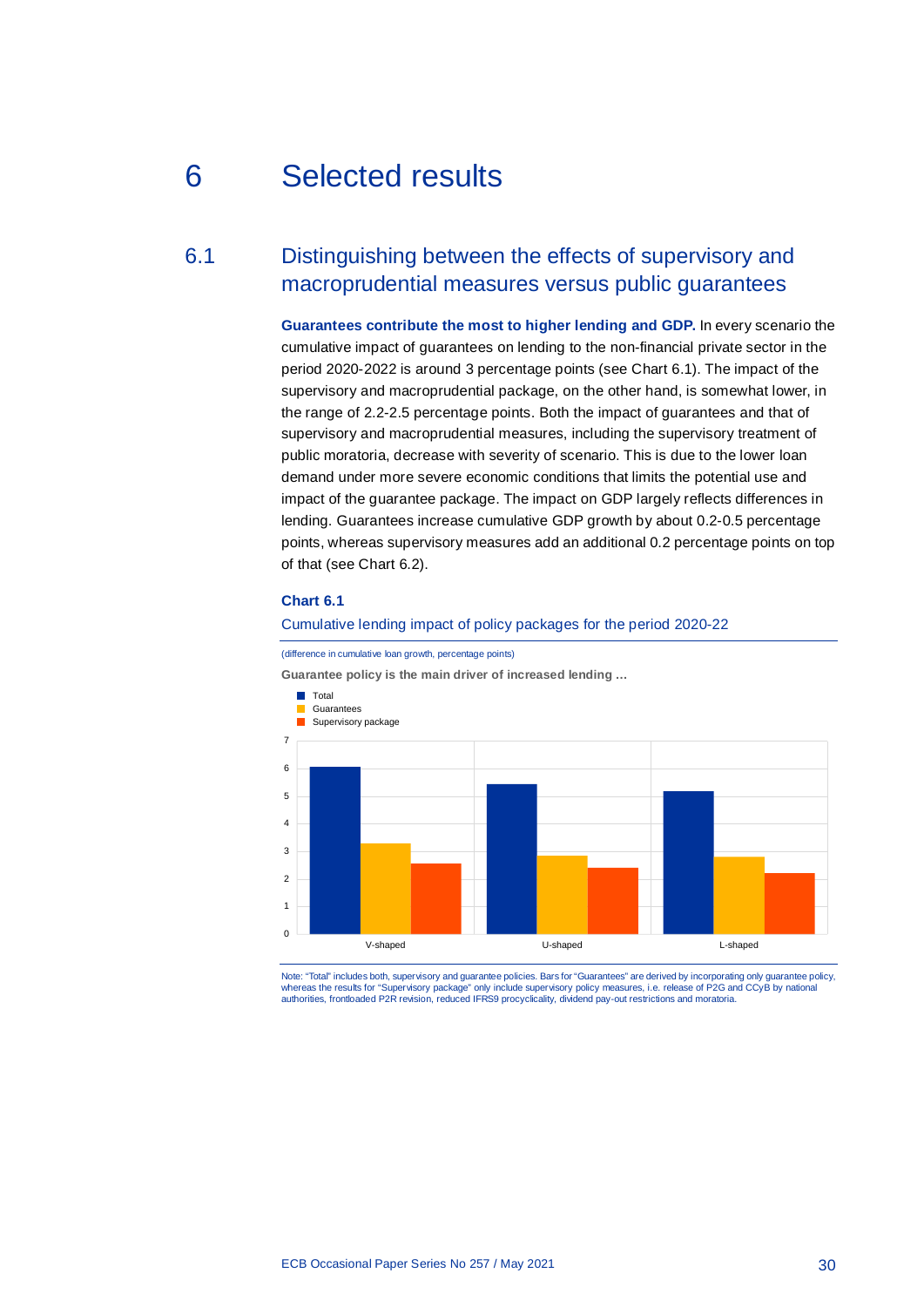

Cumulative GDP impact of policy packages in the period 2020-22

Note: "Total" includes both, supervisory and guarantee policies. Bars for "Guarantees" are derived by incorporating only guarantee policy,<br>whereas the results for "Supervisory package" only include supervisory policy measu authorities, frontloaded P2R revision, reduced IFRS9 procyclicality, dividend pay-out restrictions and moratoria.

# **The individual lending effects of the supervisory package and the public**

**guarantee policy are weakly associated.** Chart 6.3 depicts, at bank level, the cumulative lending impact of the supervisory package (vertical axis) and public guarantees (horizontal axis). It should first be noted that the impact is positive for almost all banks for both policy packages. Guarantees contribute up to 8 percentage points to lending to the non-financial private sector, whereas the impact of supervisory measures is up to 6 percentage points. What is also clear from Chart 6.3 is that it is impossible to establish a specific association between the impact of the two policy packages. The lack of systematic relationship between the policy packages shows that their lending effect is largely complementary.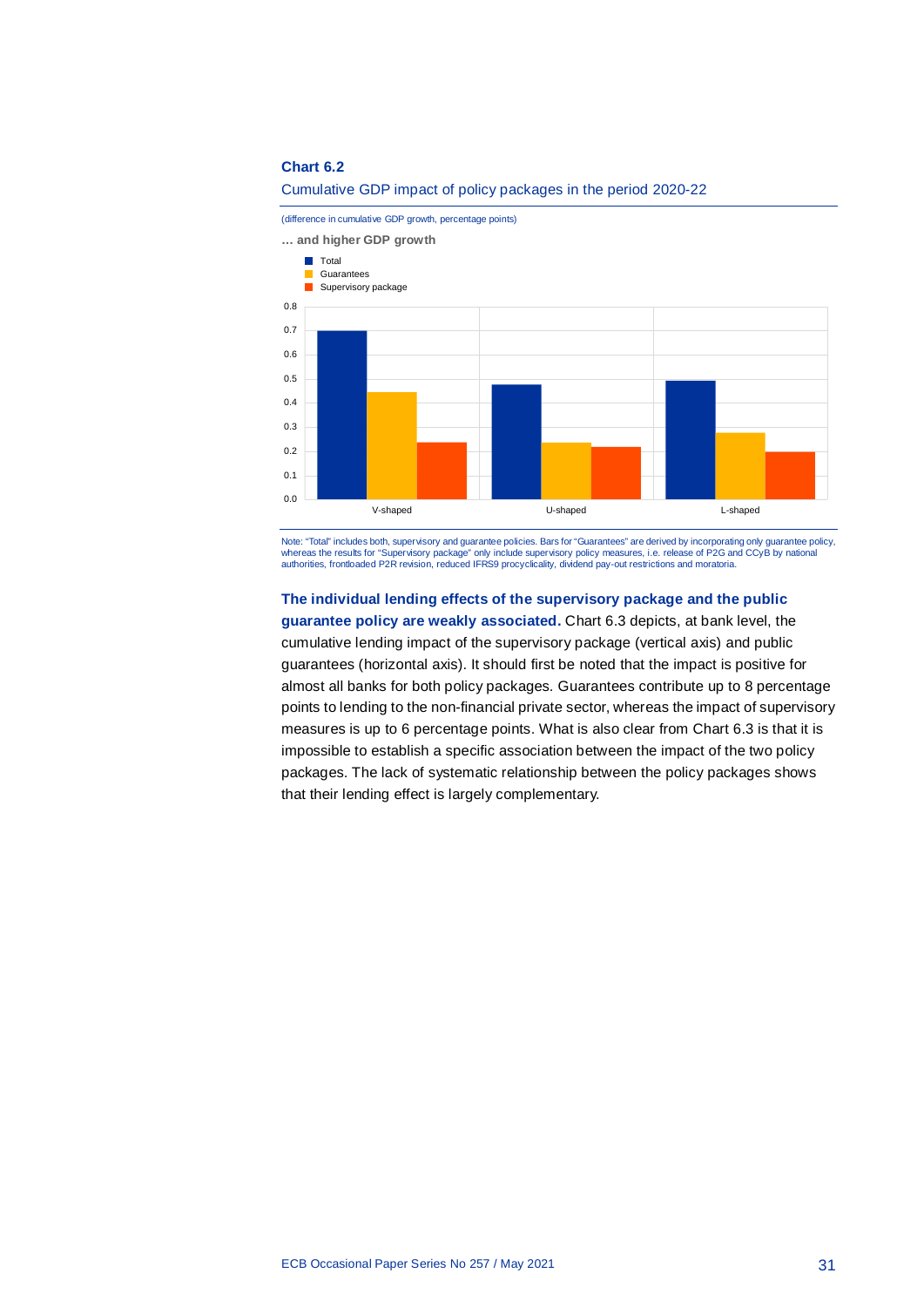Lending impact – supervisory and macroprudential package vs. guarantee policy

#### (percentage points)

**Low association between the impact of the supervisory and macroprudential package and guarantees on lending**



Note: Results on x-axis are derived by incorporating only guarantee policies, whereas those on y-axis only include supervisory-policy package.

## **However, the lending impact of public guarantees is intensified when it is**

**combined with supervisory measures.** Chart 6.4 shows the relationship between bank capitalisation, measured in Q4 2019 by CET1 surplus/shortfall relative to requirements $^{27}$ , and the share of loans under public guarantee schemes in total loans to NFCs in Q4 2020. The chart shows a positive relationship between initial bank capitalisation and the proportion of guaranteed loans when only guarantee policies are in place (blue dots), as well as when they are combined with supervisory measures (green dots). This positive relationship reflects the fact that better capitalised banks can lend more against guarantee funds, i.e. sound bank capitalisation increases the effectiveness of guarantee policies. The presence of supervisory measures shifts the relationship slightly upwards, meaning that more guaranteed funds can be drawn when the public guarantee policies are combined with supervisory measures. The median share of drawn funds increases by 0.6 percentage points when the two packages are combined.

1

<span id="page-32-0"></span> $27$  Pillar 1 requirements, Pillar 2 requirements and combined buffer requirements.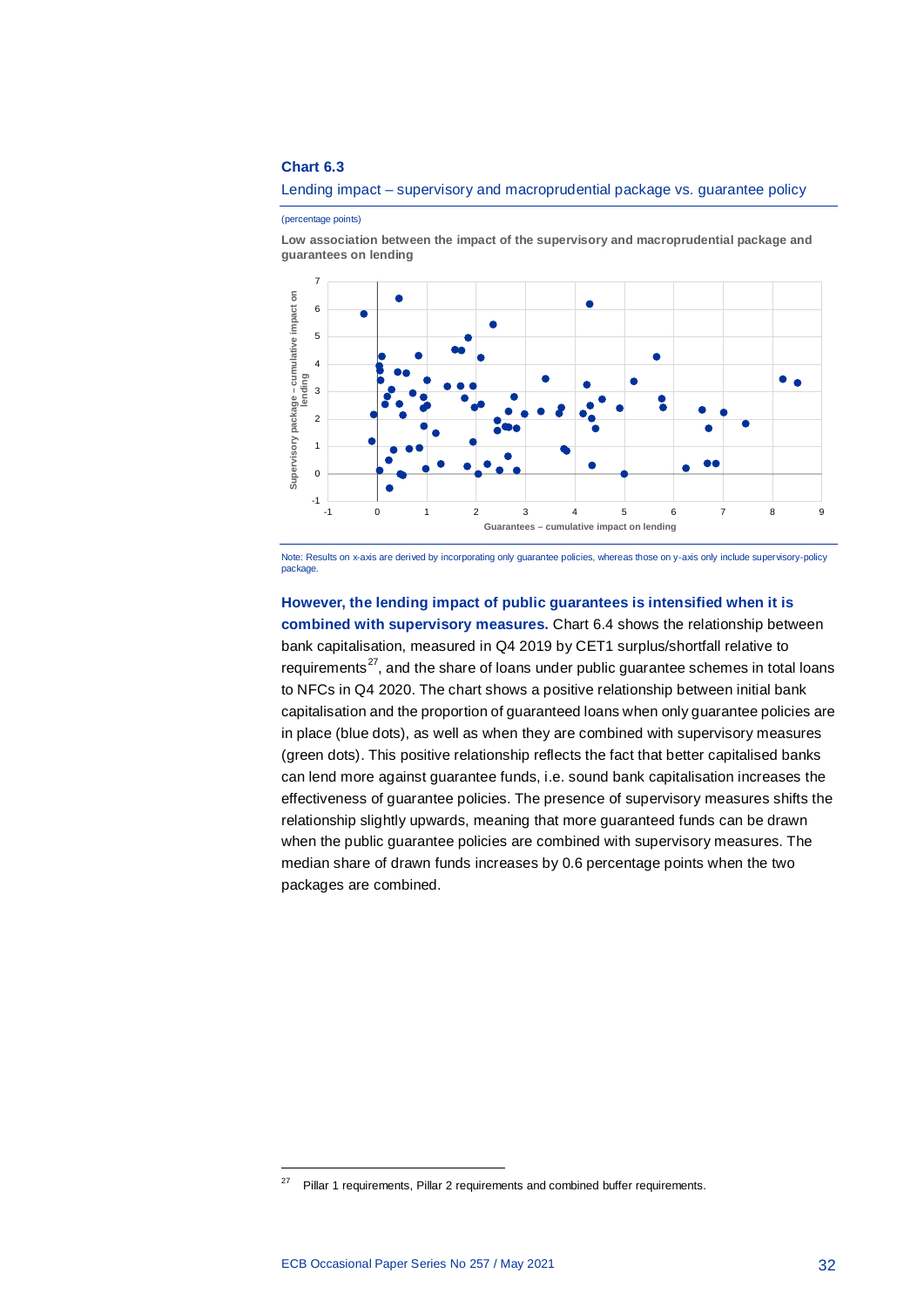

#### CET1 surplus/shortfall vs. share of used guarantee funds – U-shaped scenario

Note: Results for "Solo impact of guarantee policy" only includes guarantee policy package. Results for "With supervisory measures in<br>place" are derived by incorporating both, guarantees and supervisory policies.

**Accordingly, combining public guarantees with supervisory measures leads to a larger impact on lending.** Chart 6.5 translates the cross-sectional relationship from Chart 6.4 into aggregate numbers. It compares the marginal lending impact of public guarantees in the absence (yellow bars) and in the presence (blue bars) of supervisory measures including public moratoria. The marginal impact of public guarantees is about 0.2 percentage points higher in each scenario if the national policies are coupled with the same directional supervisory response.

#### **Chart 6.5**

Lending impact of guarantees with and without supervisory and macroprudential measures in place

#### (percentage points)

**The impact of guarantees increases when they are combined with supervisory measures**



Note: Results for "Solo impact of guarantee policy" only includes guarantee policy package. Results for "With supervisory measures in place" show the impact of the guarantee policy package when it is incorporated on top of the supervisory measures.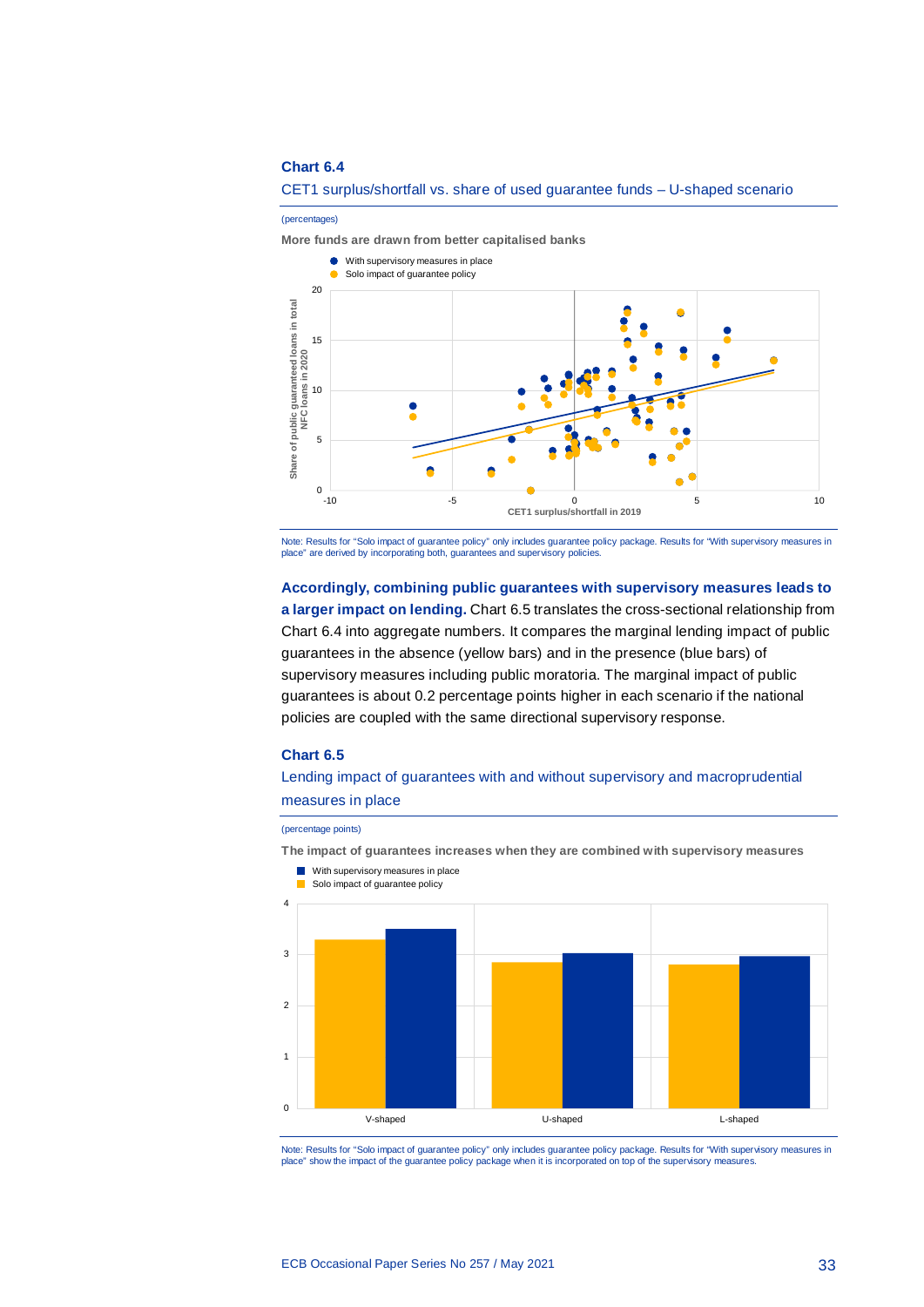# 6.2 The impact of supervisory and macroprudential measures

<span id="page-34-0"></span>**The overall supervisory and macroprudential policy package immediately releases CET1 capital amounting to around 2% of risk-weighted amounts.** The distribution of the capital release shows a large dispersion across 91 banks (see Chart 6.6). The release of capital requirements ranges from 1 percentage point to 5 percentage points, with a median release of about 2.2 percentage points. This implies that there are large differences in the policy impact on banks, which is likely to translate into varying lending impact.

## **Chart 6.6**

Released requirements – bank distribution

#### (percentage points)

**For a median bank, capital requirements decrease by 2.2 percentage points**



Note: Chart shows the distribution of released capital requirements across 91 banks used in the analysis.

**Released capital requirements increase bank loss absorption capacity.** The capital surplus in Chart 6.7 relates to the amount of capital banks hold above regulatory requirements, including capital buffers and P2G. The initial surplus increases by the amount of released capital requirements. The sudden drop of the estimate in 2021 relates to the fact that the release of P2R capital is merely frontloaded. For this reason, the additional surplus generated by the package almost halves from 2021 onwards. Further along the horizon the surplus also depends on the evolution of CET1 capital, profitability and the exposure amount. In total, following the policy change, banks should have around €100 billion of higher capital surplus (or lower capital shortfall) until end-2022. The capital gains increase with intensity of scenario, since the policy of released capital requirements prevents banks from falling deeper into the capital shortfall range.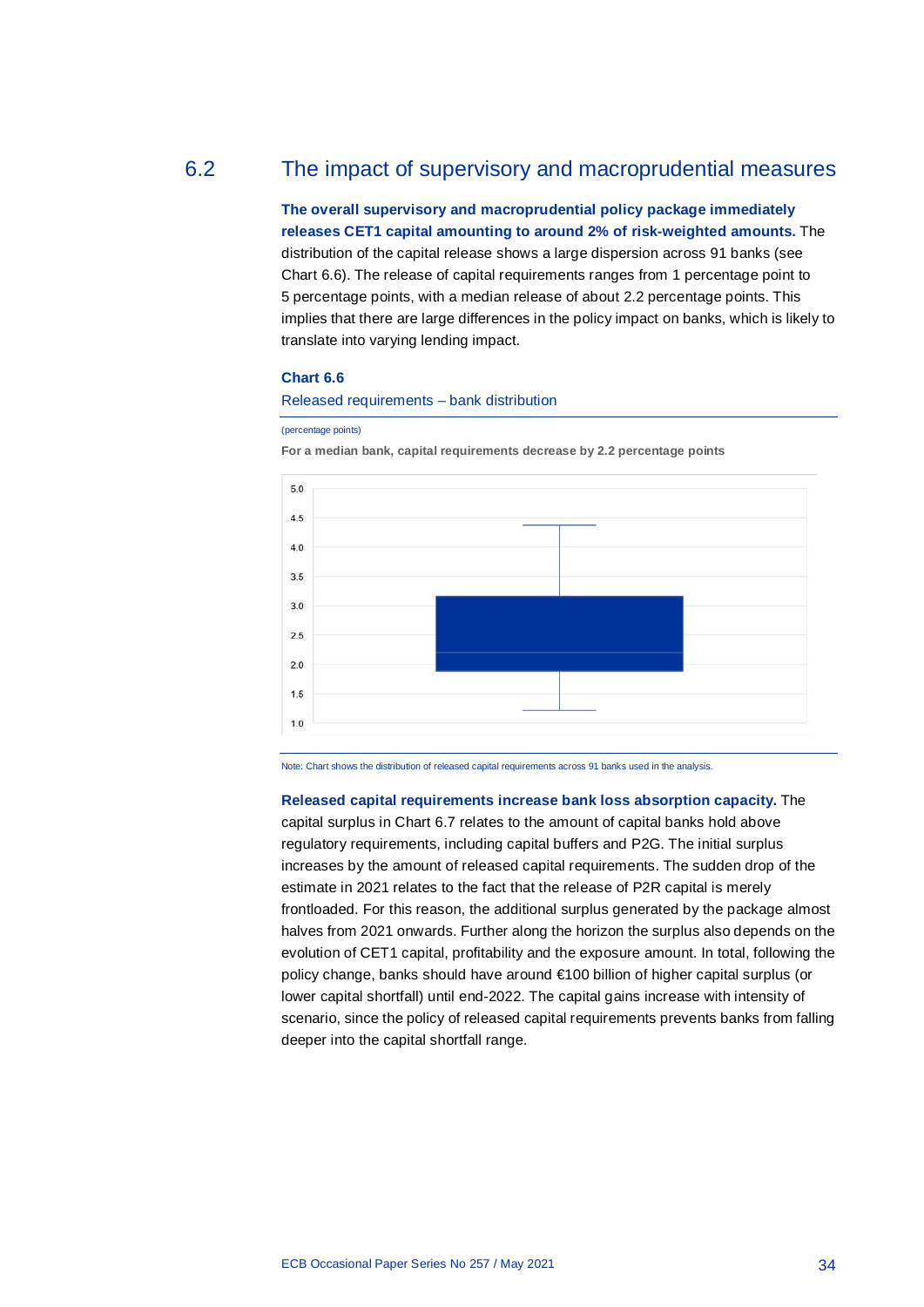Capital surplus

(EUR billions)

**Released capital increases loss absorption capacity**



Note: Chart shows increase in capital surplus above the regulatory threshold. It is measured as difference in capital surplus with supervisory measures in place and capital surplus without COVID-19 policies.

**Supervisory and macroprudential measures significantly reduce the number of banks falling below regulatory capital thresholds.** Chart 6.8 shows the number of banks that fall below their CET1 ratio and leverage ratio requirements with and without policies in place. 6 to 18 fewer banks do not meet their CET1 requirements in the presence of policies. This improvement reflects not only the direct effect of released capital requirements but also the indirect positive effect of the capital release package on bank solvency, via their impact on economic activity.

#### **Chart 6.8**

#### Number of banks below regulatory threshold – U-shaped scenario



Note: Chart shows the number of banks with CET1 ratio below regulatory requirements (P1R+P2R+Combined buffer requirements) and the number of banks with leverage ratio below 3%. All the results are for U-shaped scenario.

**Banks with strongest initial capitalisation or with highest capital release show largest expansion of lending (see Chart 6.9).** The positive association between the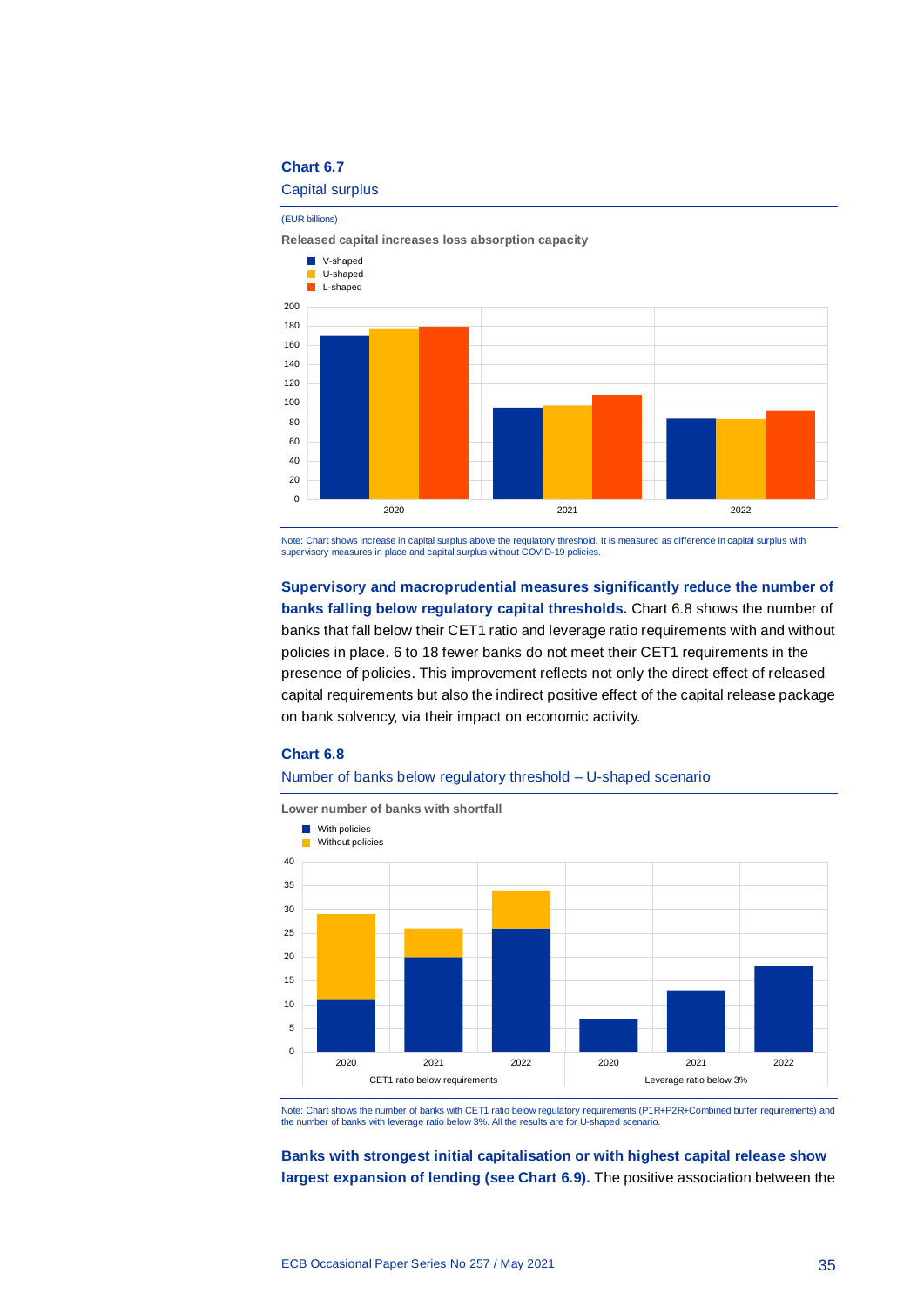initial capitalisation level and the lending impact at least partially follows from the positive relationship between the size of released capital requirements and initial capitalisation measured by the CET1 ratio in 2019.

#### **Chart 6.9**

Impact on lending across buckets of initial CET1 ratio and of released capital – U-shaped scenario

(loan growth in percentage points, CET1 ratio as a percentage; capital requirements in percentage points) **Greater impact for better capitalised banks and banks with a larger release of requirements**



Note: Chart shows policy impact on lending split across three groups of initial (Q4 2019) CET1 ratio and across the amount of released capital requirements from supervisory package in Q1 2020. All the results are for U-shaped scenario.

**Furthermore, the marginal lending effect is highest for banks which do not fall below their capital requirements, only as a result of capital release.** Chart 6.10 depicts the lending impact split into four groups of banks, depending on their capitalisation level relative to broadly defined regulatory capital targets including capital buffers and P2G. The first group (Shortfall) includes banks that experience a CET1 shortfall for the same number of periods under both regimes – i.e. with and without the supervisory and macroprudential measures. The second group (Surplus) are banks whose CET1 ratio is above the regulatory threshold over the whole horizon. The third group (Switch immediately) are banks which experience a capital shortfall in the absence of the capital release policy and switch back to surplus status as soon as the policy is introduced. The last group (Switch later) are banks that switch from shortfall to surplus status further along the horizon, i.e. after Q1 2020. As can be seen, by far the largest positive lending impact is observed for banks that immediately switch from shortfall to surplus status. As these banks deleverage extensively in the absence of the capital release, they are able to keep lending at a higher rate with the policies in place. It is worth noting that these banks represent only about 5% of total loans/assets.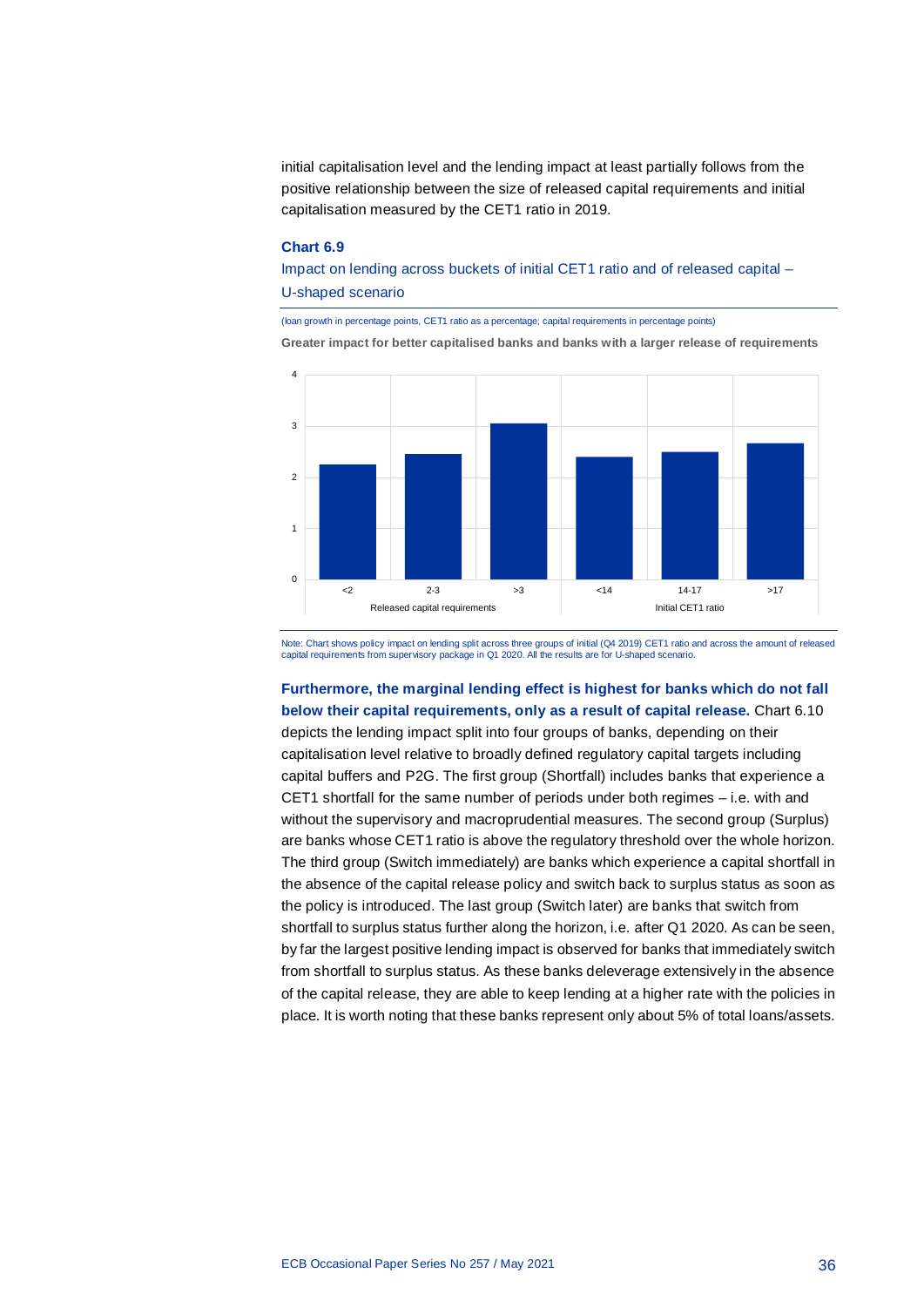#### Impact on lending across capitalisation buckets – U-shaped scenario

(percentage points (left-hand scale), percentages (right-hand scale)

**Banks that switch immediately from capital shortfall to surplus benefit the most**

- **Impact on loan growth**
- Share of loans (right-hand scale)



Note: "Shortfall" – banks experiencing CET1 shortfall for the same number of periods with and without policy measures. "Surplus" –<br>banks with CET1 surplus over the whole horizon under both regimes. "Switch immediately" – b surplus when the policy is introduced. "Switch later" – banks that switch from CET1 shortfall to surplus after Q1 2020. All the results are for U-shaped scenario.

### **Supervisory and macroprudential policies show the largest impact on lending**

**to NFCs.** The impact is the greatest under the V-shaped scenario, in which cumulative gains for NFCs exceed 4 percentage points (see Chart 6.11). The greater impact for NFCs results from the higher sensitivity of loan supply to changing bank capitalisation.

#### **Chart 6.11**

Impact on lending – by sector

#### (percentage points)

**NFCs benefit the most from capital release**



Note: Chart shows impact on lending for total supervisory policy package.

**Looking separately at the different parts of the supervisory and macroprudential package, almost all positive impact on lending derives from capital release.** The frontloaded P2R changes and the released P2G and CCyB increase cumulative lending to the non-financial private sector by more than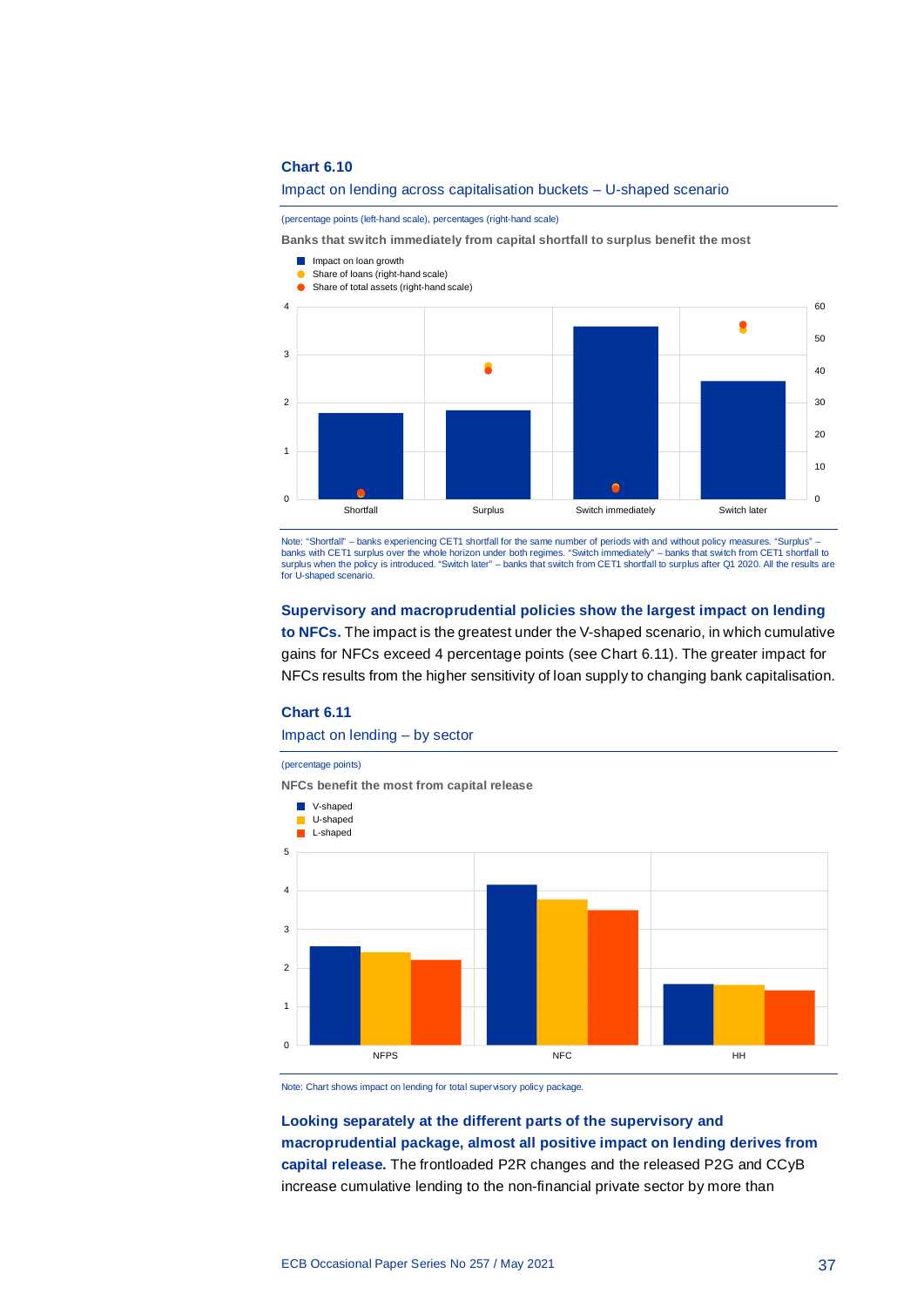2 percentage points in any scenario (see Chart 6.12). The modified supervisory treatment of IFRS 9 and public moratoria affect lending via lower credit losses and lower NPL ratios (see Charts 6.13 and 6.14), their effect on lending is however only marginal.

## **Chart 6.12**

#### Lending impact split by different parts of the supervisory package

#### (percentage points)



Note: Chart shows impact on lending to the non-financial private sector for different components of the supervisory policy package. "Total" is total impact of all the components of the supervisory policy package. The rest are solo impacts of individual components or groups of measures.

#### **Chart 6.13**

### Impact on credit losses

(percentage of total assets)

**Capital release and moratoria contribute the most to lower credit losses**



Note: Chart shows impact on credit losses for different components of the supervisory policy package. "Total" is total impact of all the components of the supervisory policy package. The rest are solo impacts of individual components or groups of measures.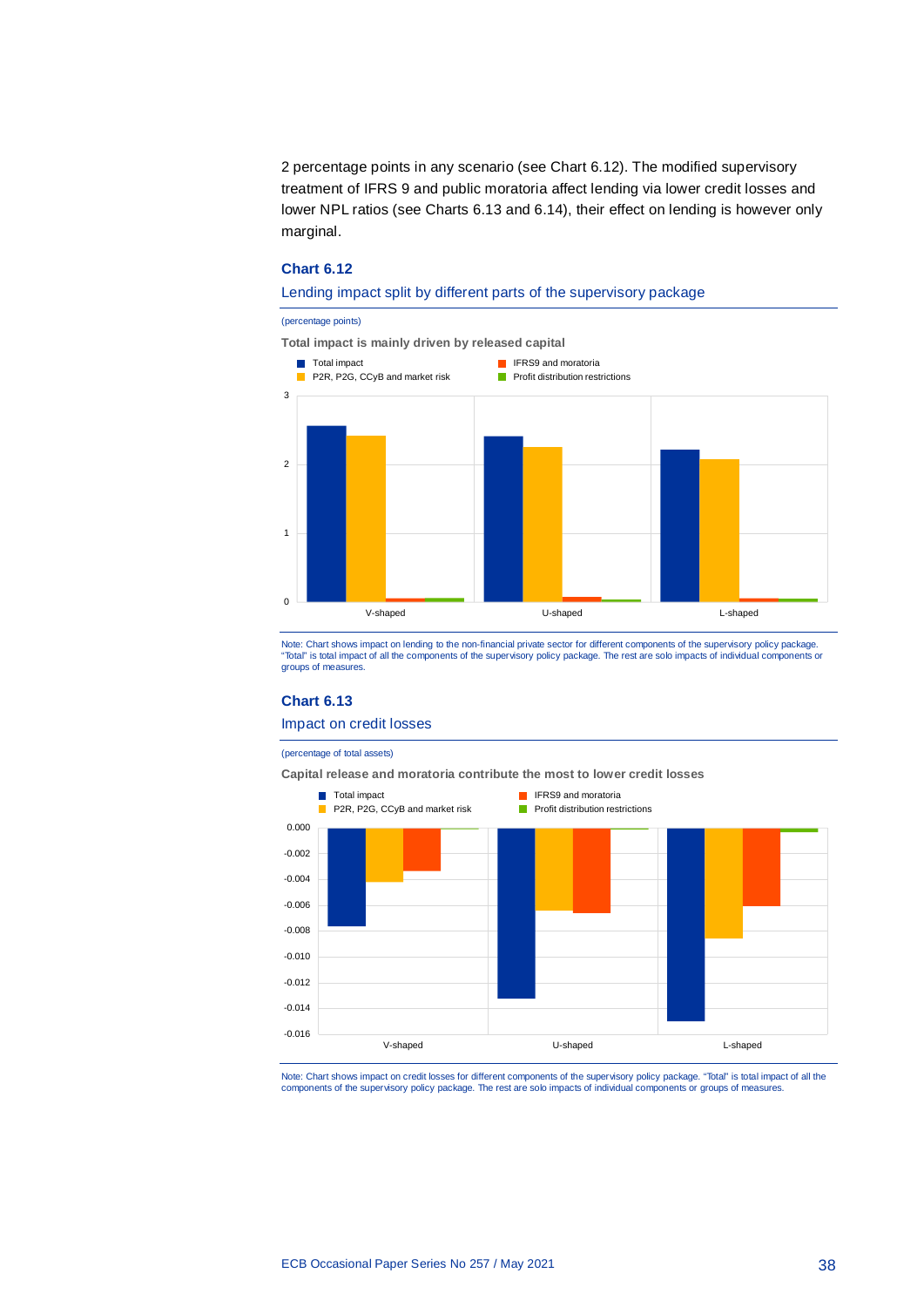



<span id="page-39-0"></span>Note: Chart shows impact on NPL ratio for different components of the supervisory policy package. "Total" is total impact of all the<br>components of the supervisory policy package. The rest are solo impacts of individual com

# 6.3 The impact of public guarantees

# **The share of loans under public guarantee is decreasing over time.** Public guarantee policies are effective in 2020 and only applies to new loans. The rate of decrease in the share of loan stock under public guarantee schemes depends on the maturity of the secured loans. As Chart 6.15 shows, loans under public guarantee schemes represent a share of about 12% of the total stock of loans to NFCs in 2020. The share decreases to 8% by 2022.

### **Chart 6.15**

#### Share of loans under public guarantee of total NFC loans

#### (percentages)

**Decreasing share of loans under public guarantee**



Note: Chart shows share of loans under public guarantees for U-shaped scenario.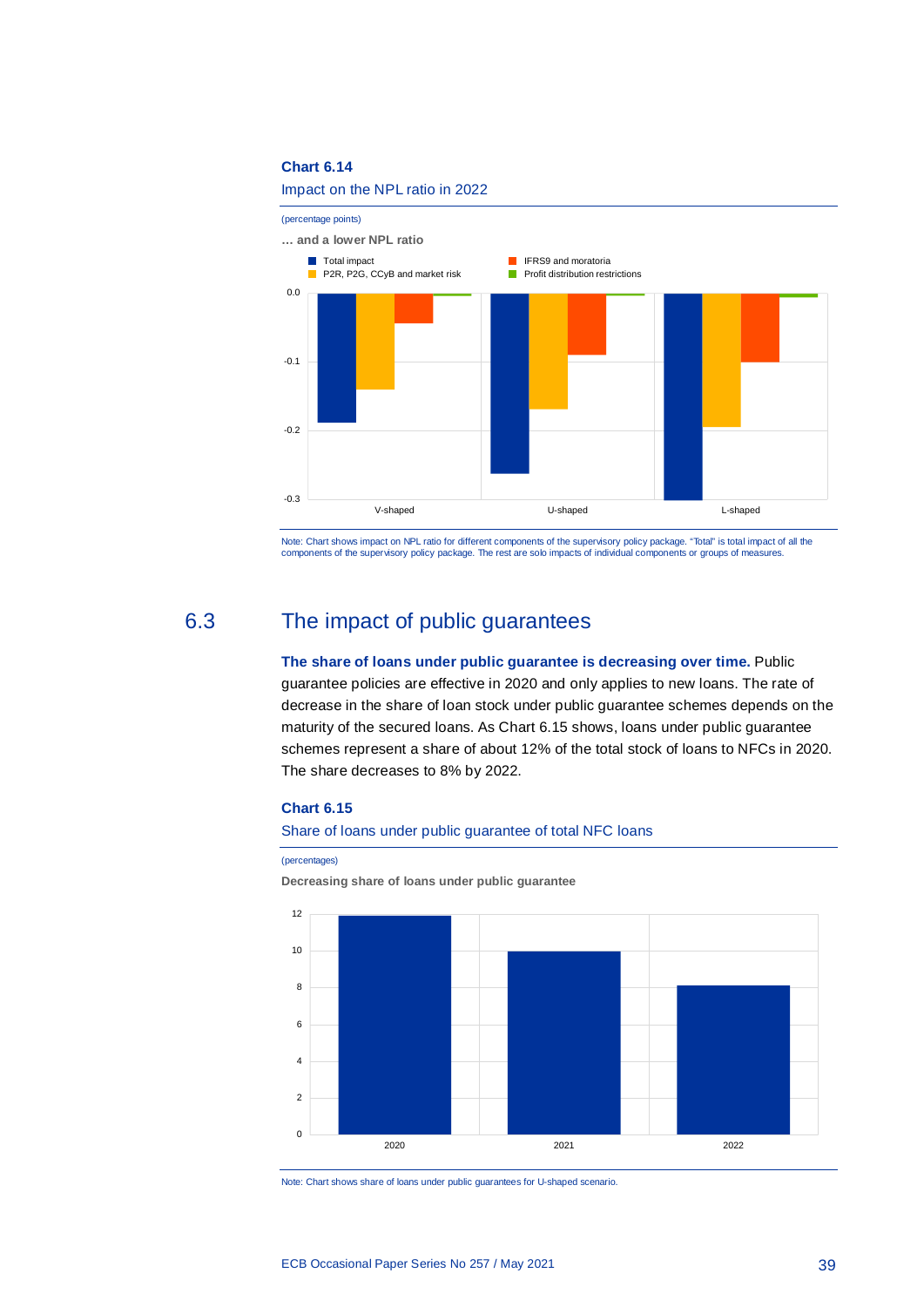**There are large differences in available funds across countries (Chart 6.16).** The size of available funds that may be obtained via the guarantee policy varies from less than 2% of GDP in Greece, Ireland and the Netherlands to almost 40% in Italy. In addition, available funds are not necessarily fully used. The proportion of drawn funds depends on the demand for these loans as well as on the ability of banks to supply them. In total about 22% of all available funds are used.

### **Chart 6.16**

### Available vs used guarantee funds

#### (as a percentage of GDP)

**Large differences in available and used funds across countries**



Note: Chart shows share of available and used guarantee funds in % of GDP. It is measured in Q4 2020 when guarantees reach maximum in most of the countries. The displayed results are for U-shaped scenario and differ very little for other two scenarios.

**The cumulative lending impact of public guarantees on NFC lending is around 8 percentage points (see Chart 6.17).** A guarantee policy directly affects only lending to NFCs. As lending to this sector would be strongly negatively affected in the absence of a guarantee policy (see Chart 4.5), the guarantees provide sizeable support to lending and economic activity. Other sectors could also benefit from a guarantee policy through the second-round effect of higher GDP growth. In total, guarantees increased lending to the non-financial private sector by about 3 percentage points.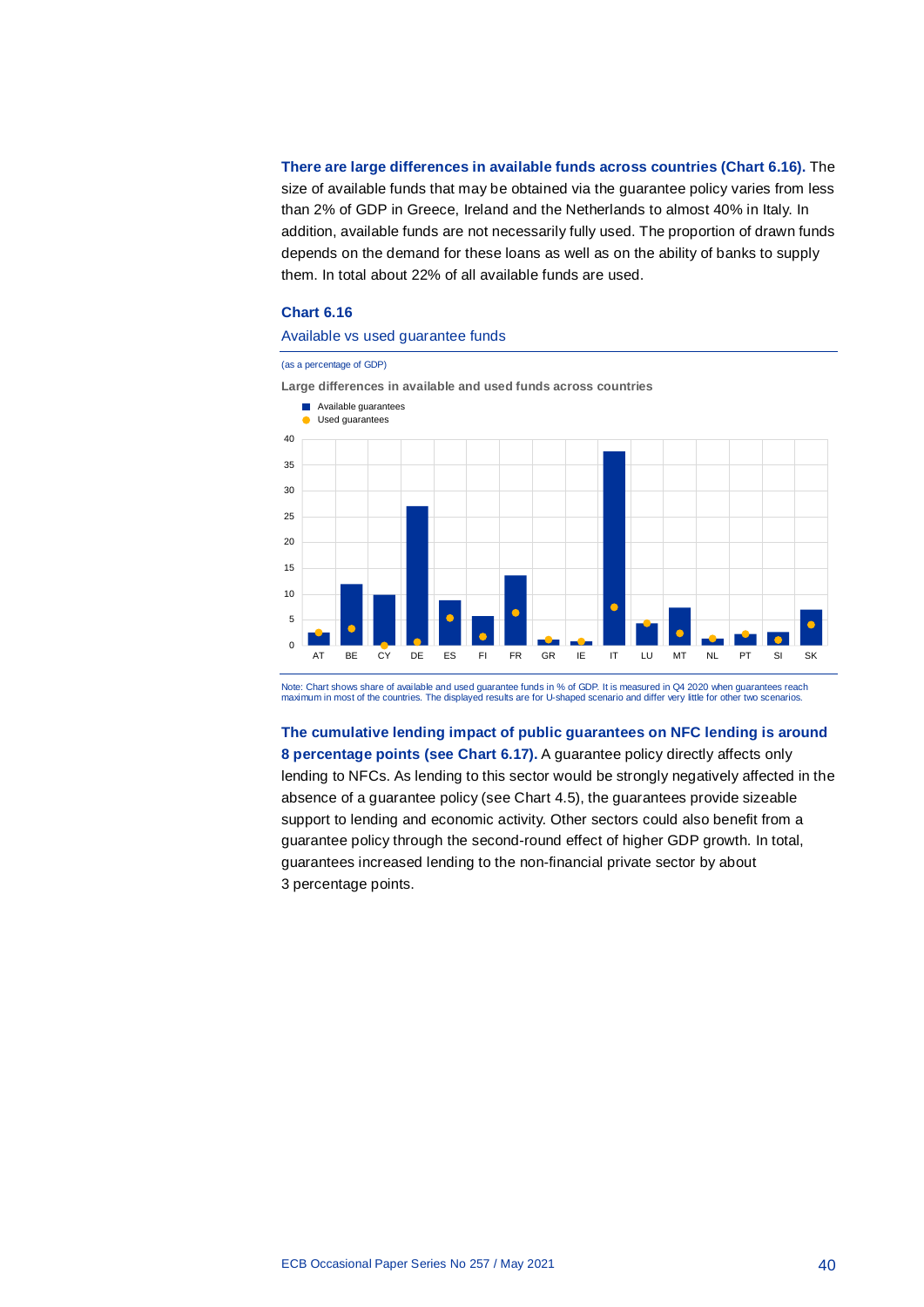#### Impact of guarantees – by sector

#### (difference in cumulative loan growth; percentage points)

**Lending to NFCs increases by about 8 percentage points**



**Public guarantees impact CET1 ratios through several channels, with the overall impact being slightly negative (see Chart 6.18).** Chart 6.19 shows the breakdown of the CET1 impact. Public guarantees increase lending and, therefore, total assets – these increase by more than 1.5% each year from 2020 to 2022. However, since the guaranteed part of NFC loans receives a lower risk weight, an increase in risk weighted amounts is lower than that of total assets. As a result, the impact on CET1 ratio of loan expansion is only slightly negative.

#### **Chart 6.18**

#### CET1 ratio – with and without public guarantees

(percentages) **A marginal negative impact of public guarantees on CET1 ratio …** 0 2 4 6 8 10 12 14 2020 2021 2022 2020 2021 2022 2020 2021 2022 V-shaped U-shaped L-shaped **Without guarantees With guarantees** 

Note: Chart shows CET1 ratio for: "Without guarantees" – results derived with supervisory measures in place, but without guarantee policy. "With guarantees" – results including supervisory measures and guarantee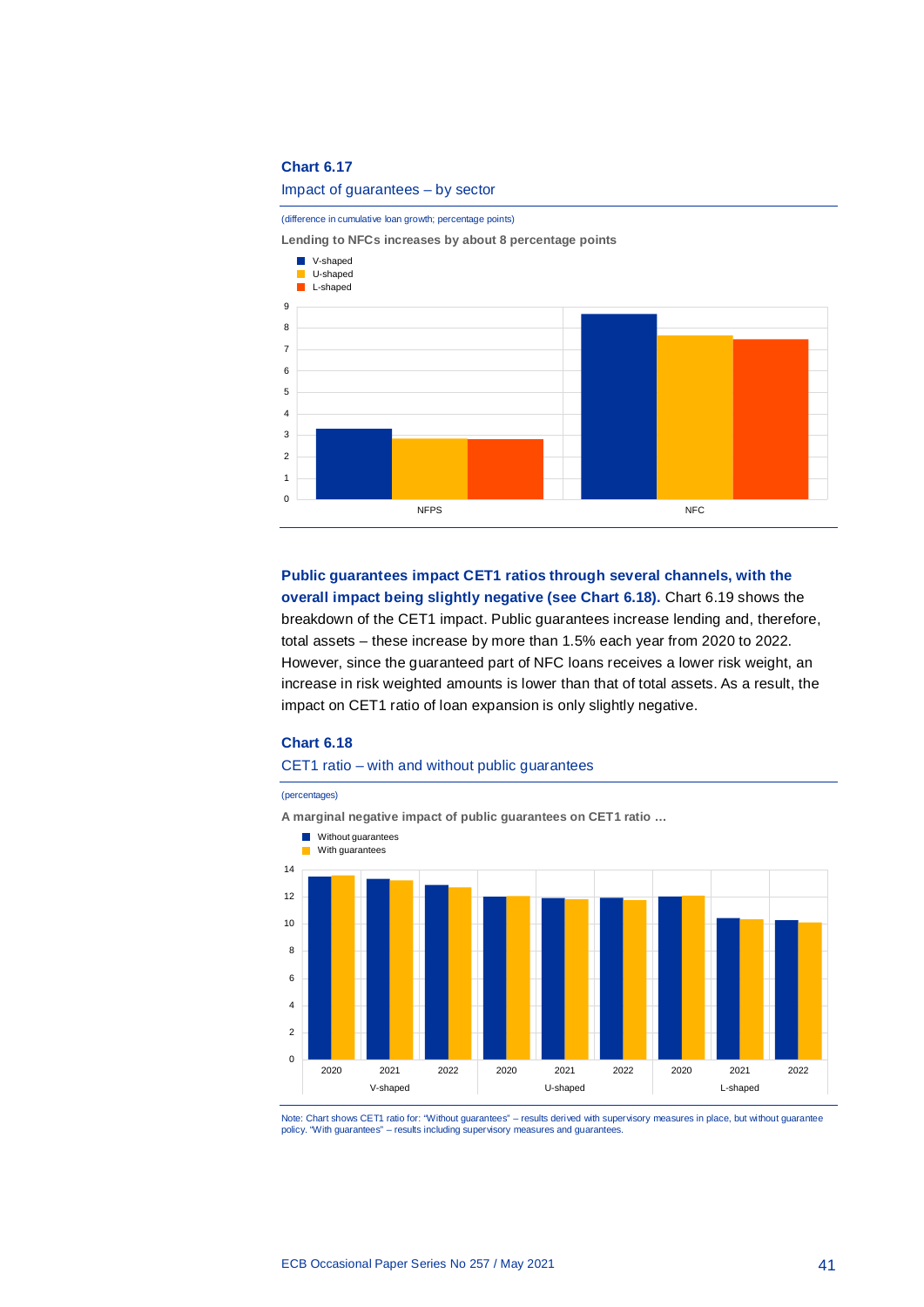

The breakdown of the impact of public guarantees on CET1 ratio – U-shaped scenario

(percentages)

**… due to an increase in total assets**

<span id="page-42-0"></span>Note: Chart shows impact of guarantee package on total assets, effective risk weight, risk-weighted assets (RWA) and CET1 capital. All the results are measured as difference (in %) to results where only supervisory package is implemented. Results are for U-shaped scenario.

# 6.4 Heterogenous impact on banks

**Banks with a higher share of NFC loans in their portfolio show a greater impact on lending.** This holds for supervisory and macroprudential measures (see Chart 6.20) as well as for public guarantees (see Chart 6.21), for which the impact is particularly intensified as the share of NFCs increases (note that the vertical axes on the two charts have different scales). For the macroprudential and supervisory package this outcome is the result of a greater sensitivity of NFC loan supply to changing bank capitalisation. For guarantees, the outcome relates directly to the fact that they specifically target NFC lending. How much bank lending benefits from policy packages depends on several factors, including the availability of guarantees in a certain country, loan demand as well as banks' own financial situation.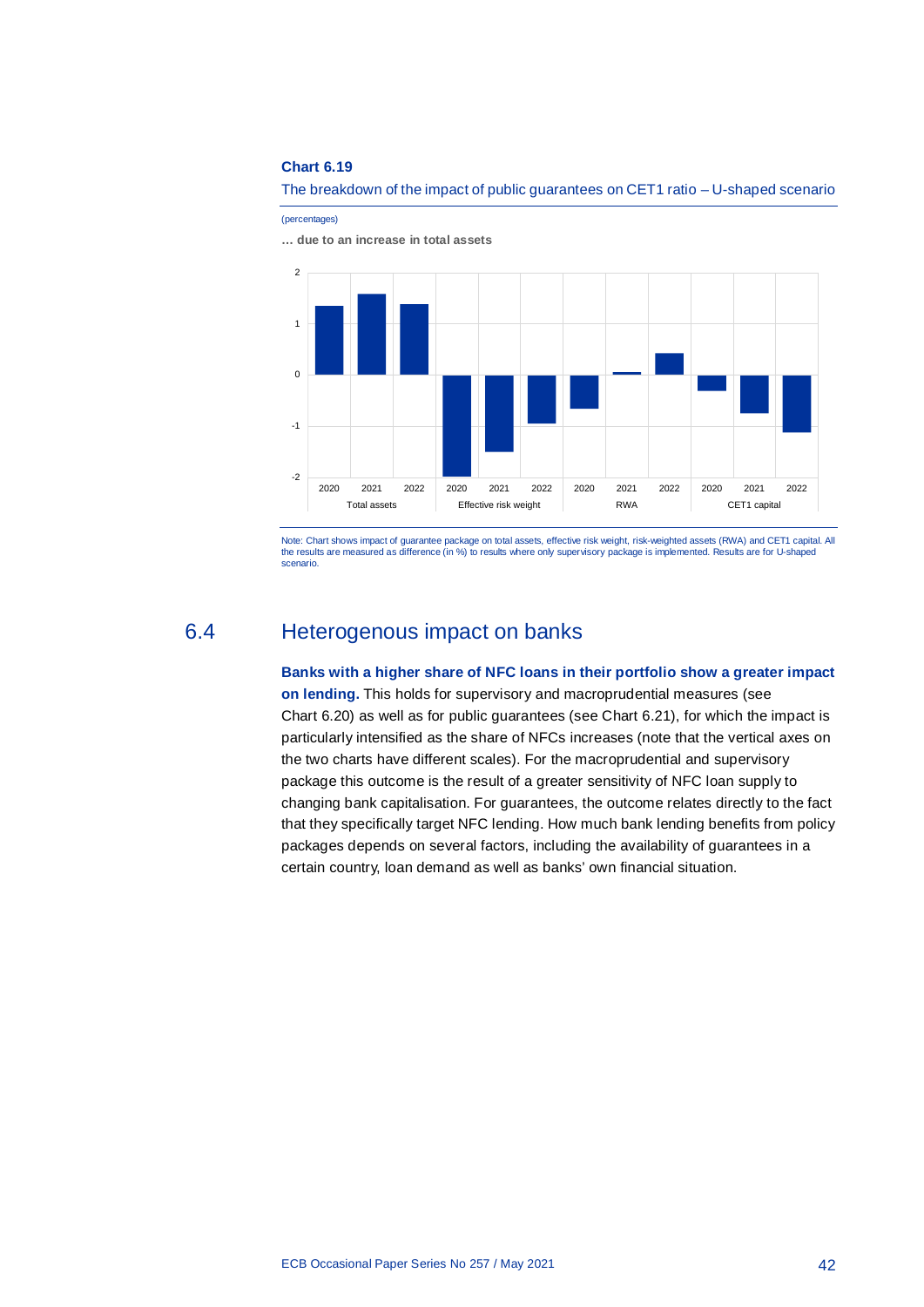## Lending impact with supervisory measures vs share of NFC loans – U-shaped scenario

(y-axis: percentage points; x-axis: percentages)

**Banks with a higher share of NFC loans show a stronger lending impact from supervisory measures ….**



Note: x-axis: share of loans to NFCs in total loans to non-financial private sector. y-axis: Lending impact of supervisory measures. Results for U-shaped scenario.

### **Chart 6.21**

Lending impact with guarantee policy vs share of NFC loans – U-shaped scenario

(y-axis: percentage points; x-axis: percentages)

**… which is further strengthened with guarantees in place**



Note: x-axis: share of loans to NFCs in total loans to non-financial private sector. y-axis: Lending impact of guarantee policy implemented<br>on top of supervisory measures. Results for U-shaped scenario.

# **Credit losses and effective risk weights are reduced more for banks with a higher share of NFC loans (see Charts 6.22 and 6.23).** The reduction in risk weights reflects the fact that banks can apply more favourable risk weights for the guaranteed part of the NFC loan. The reduction in credit losses relates, in turn, to lower LGD values for loans under the guarantee scheme, as a large part of credit losses is covered by the state in the case of default.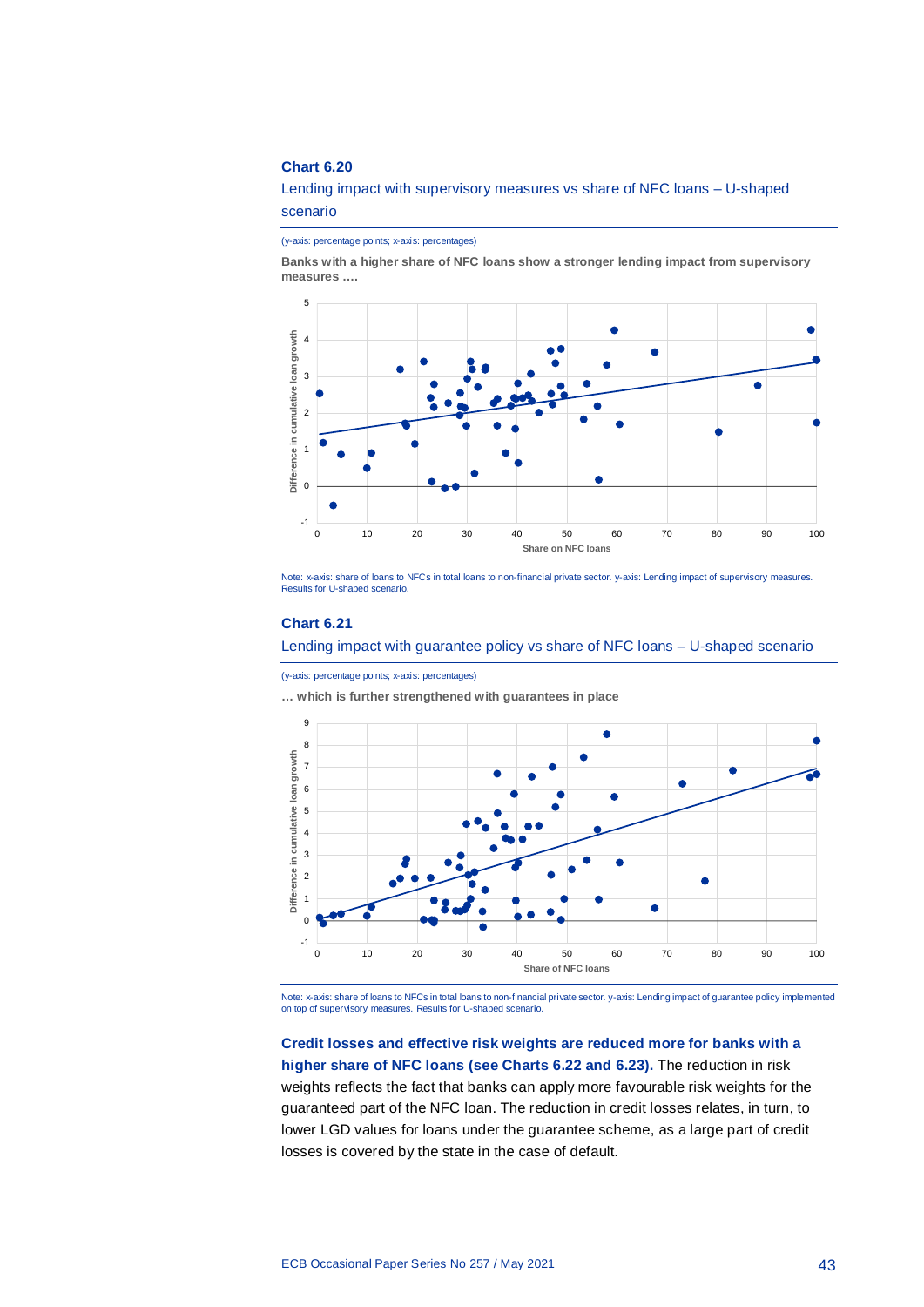#### Impact on credit losses vs share of NFC loans – U-shaped scenario

(y-axis: percentage points; x-axis: percentages)

**Banks with a higher share of NFC loans have a larger impact on credit losses …**



Note: x-axis: share of loans to NFCs in total loans to non-financial private sector. y-axis: impact on credit losses measured as cumulative difference in % of total assets. Results for U-shaped scenario.

#### **Chart 6.23**

#### Impact on effective risk weight vs share of NFC loans – U-shaped scenario

(y-axis: percentage points; x-axis: percentages)

**… and their effective risk weight is reduced by more**



<span id="page-44-0"></span>Note: x-axis: share of loans to NFCs in total loans to non-financial private sector. y-axis: impact on effective risk weight measured in 2020<br>in percentage points. Results for U-shaped scenario.

# 6.5 Overview of results by country

**The policy package shows positive effects across all euro area countries.** For half of the countries, increases in lending to the non-financial private sector exceed 5 percentage points (see Chart 6.24). The lending benefits are the highest for Italy, where loan growth increases by 10 percentage points, in line with large size of the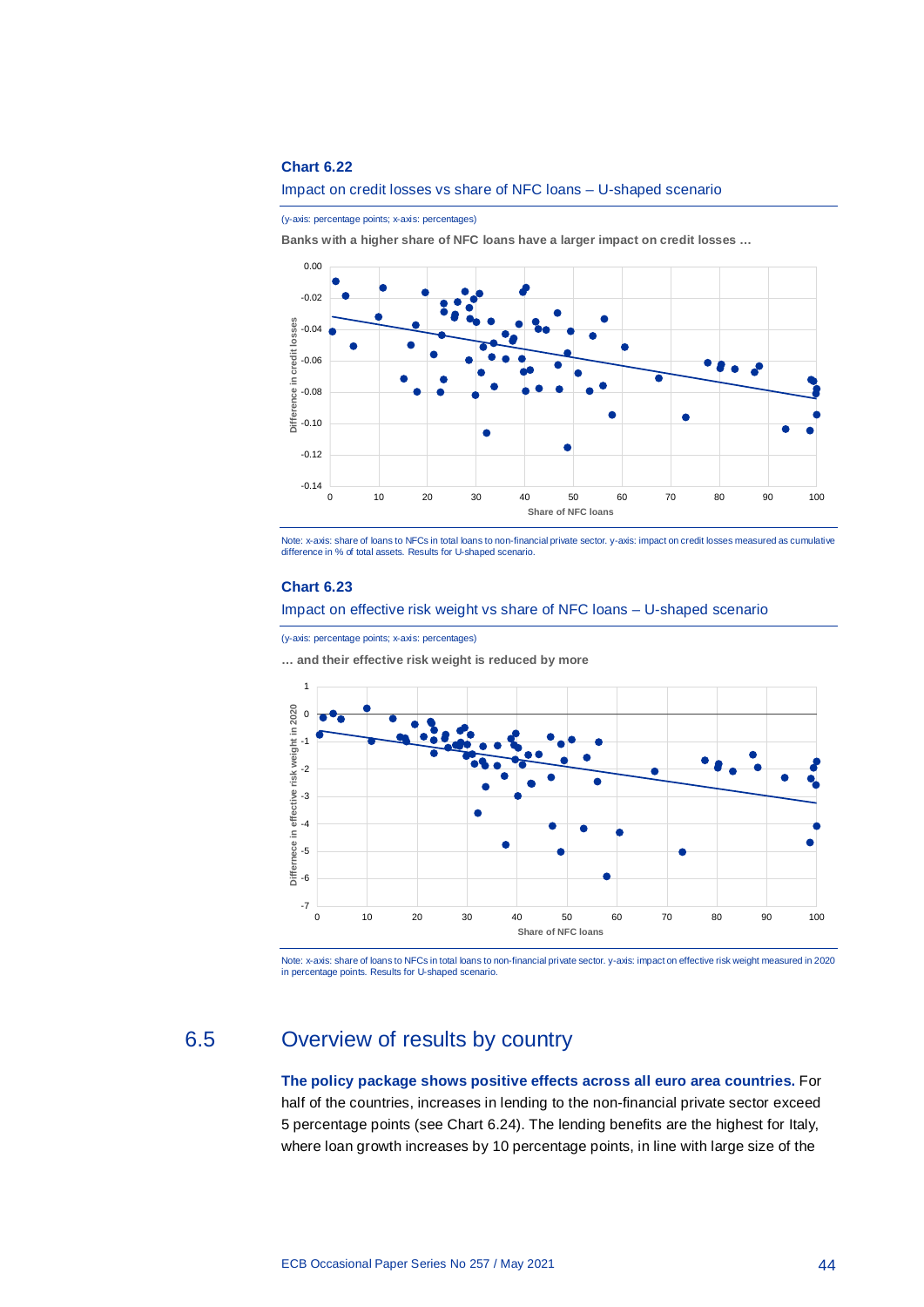guarantee package. GDP gains are the highest in Portugal, Austria and Finland (see Chart 6.25).

## **Chart 6.24**

Lending impact of all mitigation policies by country

#### (percentage points)

**Sizeable impact of policy on lending …**



#### **Chart 6.25**





**The impact on lending and GDP is strongly correlated with the projected use of guarantee funds in a country.** Chart 6.26 shows the relationship between used funds as a percentage of GDP and lending impact. The positive slope of the relationship means that countries in which more funds are drawn benefit more from all mitigation policies. Finally, Chart 6.27 establishes a link between lending and GDP, which is positive.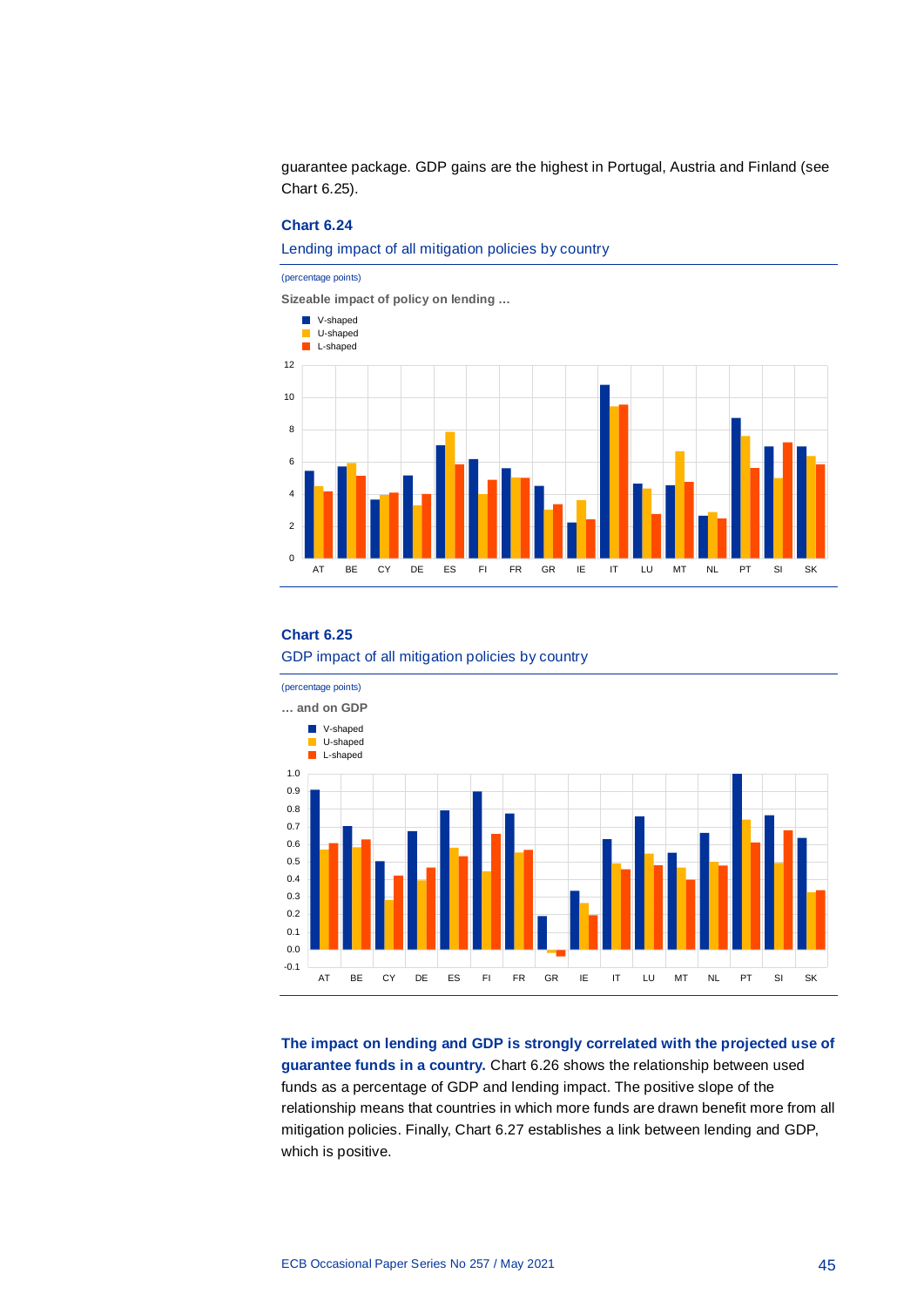Used public guarantee funds vs lending impact of all mitigation policies in the U-shaped scenario

(y-axis: as a percentage of GDP; x-axis: percentage points)

**There is a higher impact on lending in countries with larger share of drawn funds …**



Note: x-axis: impact on lending to non-financial private sector. y-axis: share of used guarantee funds in % of GDP. Results for U-shaped scenario.

## **Chart 6.27**



#### (percentage points)

**… which translates into higher GDP growth**



Note: x-axis: impact on lending to non-financial private sector. y-axis: Impact on GDP growth. Results for U-shaped scenario.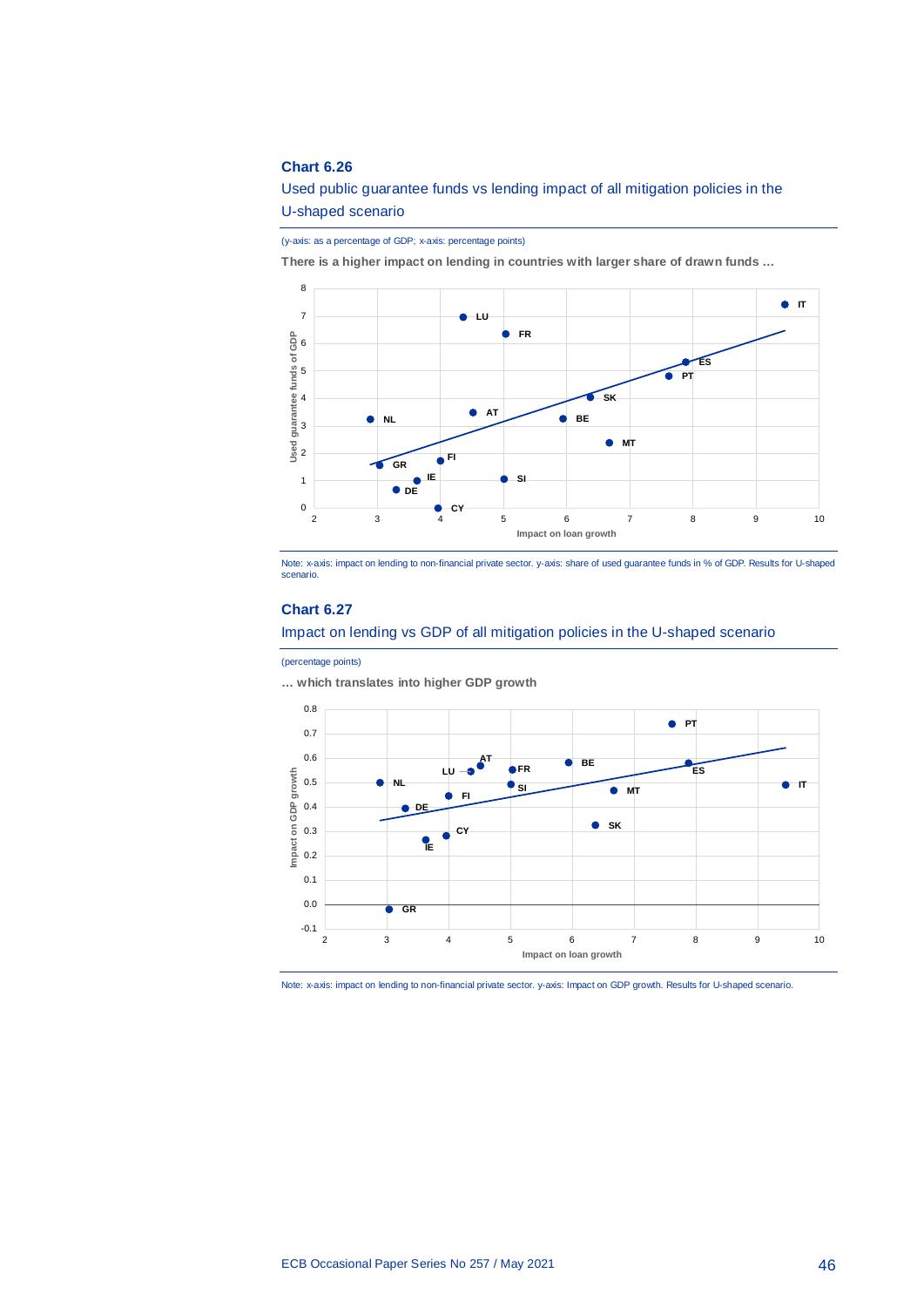# 7 Conclusions

<span id="page-47-0"></span>**This paper discusses the impact of supervisory and national policies enacted to mitigate the economic recession the euro area is experiencing.** The impact assessment is performed using the semi-structural BEAST model adapted to incorporate a potentially broad set of transmission channels for capital relief measures, the flexible application of IRFS 9 standards, public moratoria and guarantees. As a result, the model provides a comprehensive picture of the impact of such measures on lending, economic activity and the banking sector, as well as the interactions between these factors.

**The paper proposes a novel approach to reflect high uncertainty over future economic developments and, accordingly, policy impact.** The methodology presented in the paper relies on the full distribution of possible future outcomes which are consistent with historical relationships. It then selects several economic paths which are closest to the economic narratives that are of interest to policymakers. It then averages the outcomes of the analysis across these scenarios.

**In this case, the policy assessment incorporates a range of three plausible scenarios that differ in respect of the length and depth of the recession following the COVID-19 lockdown measures.** The first scenario (a V-shaped recession) reflects a strong contraction in aggregate demand and supply in the euro area and other advanced economies in the first and second quarters of 2020 and a gradual rebound of economic activity thereafter. The second scenario (U-shaped) reflects a slower recovery. The last and most severe scenario (L-shaped) foresees a second wave of the pandemic and lockdown measures in 2020, with recovery coming as late as in 2022.

**The ECB Banking Supervision's and macroprudential policy packages immediately release CET1 capital that amounts to around 2% of risk-weighted amounts.** The distribution of the capital release shows a large dispersion across banks, ranging from 1 percentage point to 5 percentage points. Released capital requirements and profit distribution restrictions increase a bank's loss absorption capacity, while IRFS 9 changes and public moratoria delay the recognition of credit losses.

**Public guarantee policies differ greatly across jurisdictions, with the largest guarantee envelops unlikely to be fully used.** The proportion of drawn funds depends on the demand for guaranteed loans in relation to the conditionality of guarantees in a certain country, as well as on credit supply constraints. How much lending banks intermediate depends on the banks' ability to do so, reflected in their profitability and funding costs.

**The policies enacted by supervisory agencies and national governments are complementary with regard to supporting the growth of lending across various scenarios.** By easing credit supply constraints, supervisory policy actions support the use of public guarantees, as reflected in the complementary lending effect of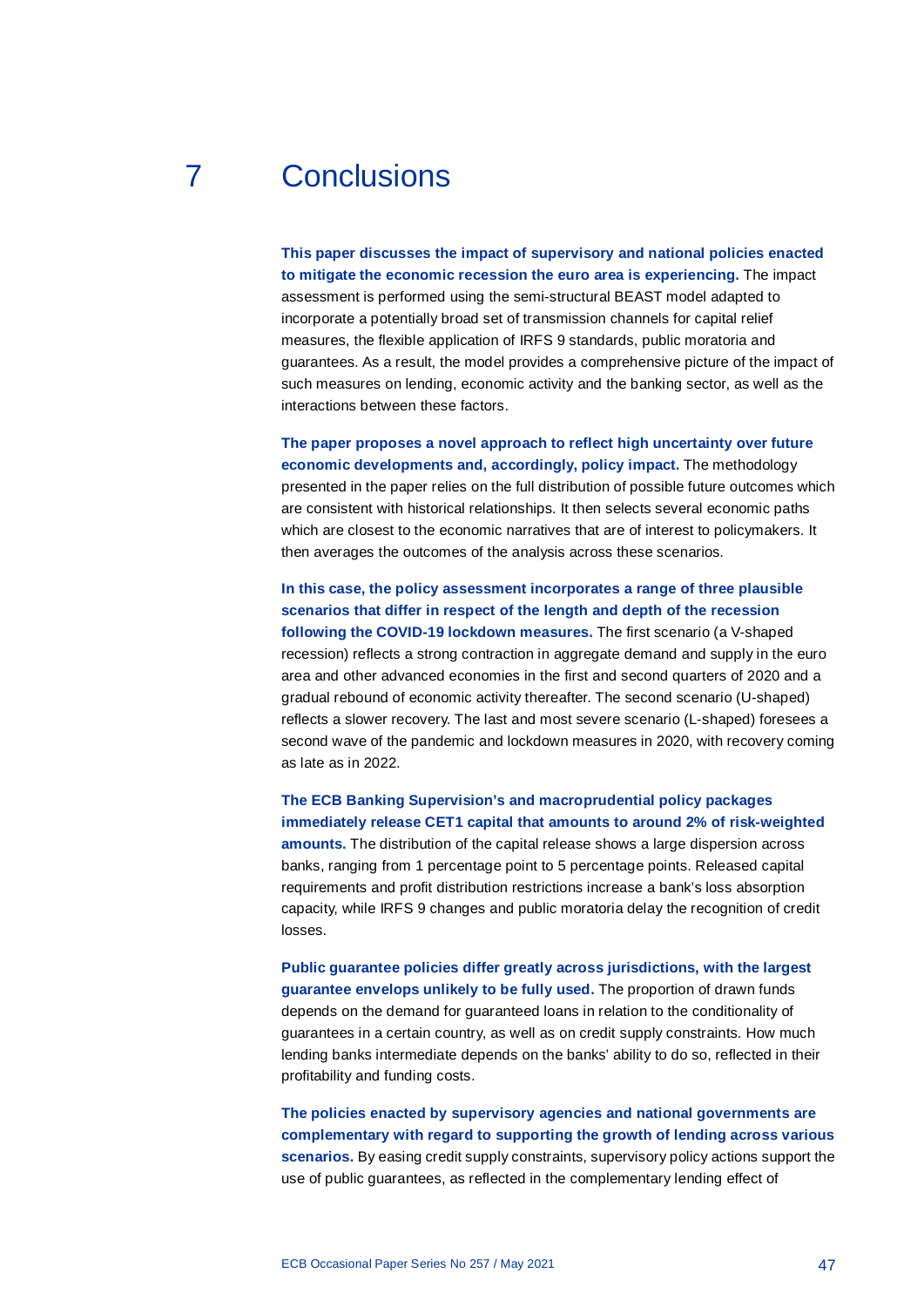supervisory actions and public guarantees in the analysis. The effectiveness of the policies depends on the severity and duration of the recession. Most of the policies considered in the analysis act by easing credit supply constraints, although a protracted economic slowdown could weaken credit demand and reduce the lending impact of policies targeting the banking sector, or that of public moratoria and guarantees.

**Banks with a larger share of NFC loans in their portfolios show a greater lending effect of policies.** This holds for supervisory measures as well as for public guarantees, for which the impact is particularly intensified as the share of NFCs on banks' balance sheets increases.

# **Even though this policy assessment is comprehensive, it still leaves several gaps which will need to be filled by future or complementary analyses.** The

assessment largely abstracts from unconventional monetary policy actions taken by the ECB in response to COVID-19 developments. Although the model predicts endogenous monetary policy easing in response to the contraction in economic activity, it probably does not fully account for the beneficial effect of the ECB's TLTROs (recalibrated in March and April) and those of the PEPP (initiated in March 2020). Another factor is that the assessment was conducted in the early months of the COVID-19 crisis. Not all the information which continues to accumulate over time, such as updates on supervisory information or loan-level data, could be explored and used to inform the analysis. Finally, even though great care has been taken to accommodate scenario risk, the assessment is subject to model risks such as the instability of model parameters estimated based on historical data during the extraordinary circumstances of 2020.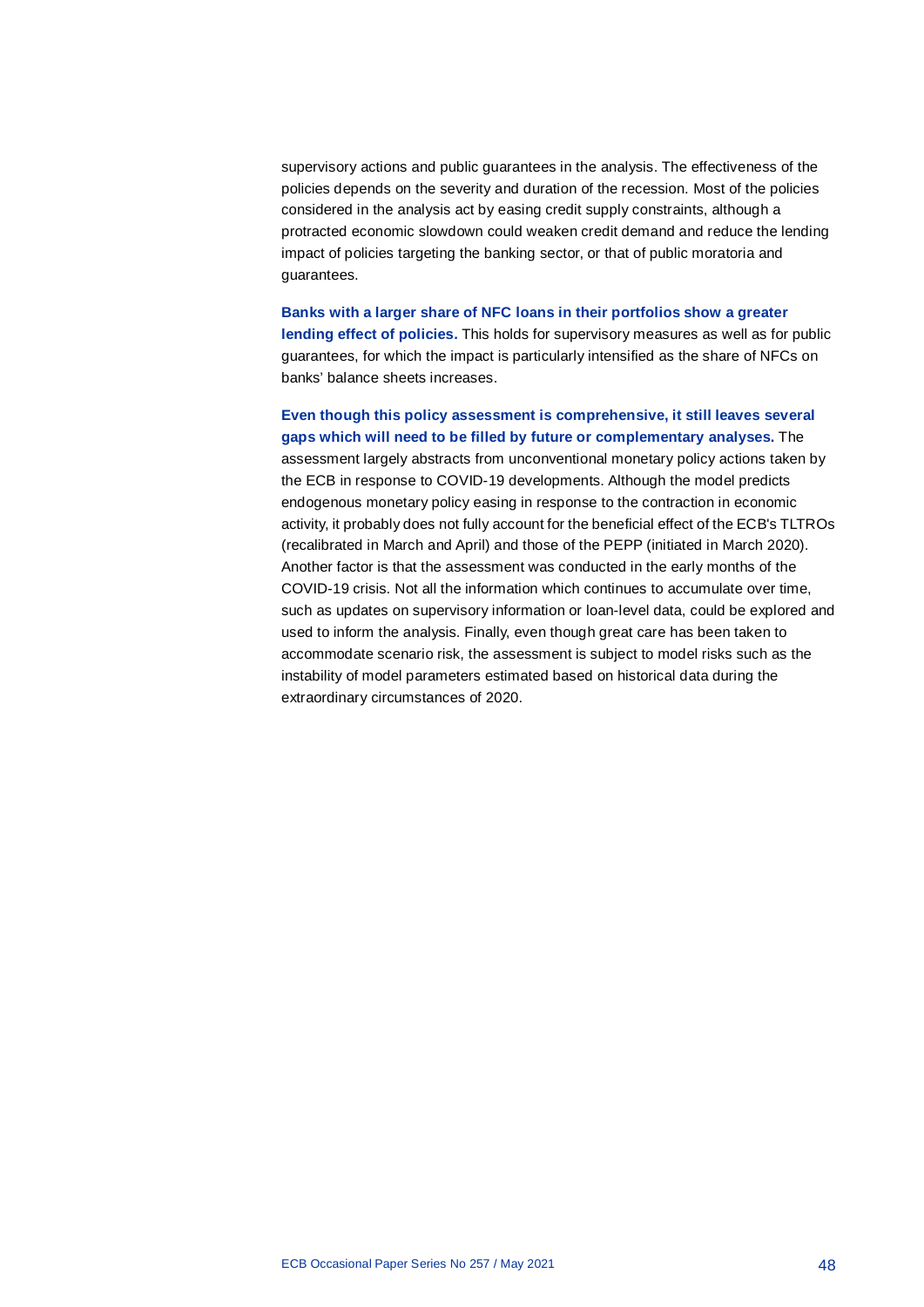# 8 References

<span id="page-49-0"></span>Altavilla, C., Barbiero, F., Boucinha, M. and Burlon, L. (2020), "The great lockdown: pandemic response policies and bank lending conditions", *Working Paper Series*, No. 2465, ECB, Frankfurt am Main, September.

Budnik, K., Balatti, M., Dimitrov, I., Groß, J., Hansen, I., di Iasio, G., Kleemann, M., Sanna, F., Sarychev, A., Siņenko, N. and Volk, M. (2019), "Macroprudential stress test of the euro area banking system", *ECB Occasional Paper Series*, No 226.

Budnik, K., Balatti, M., Dimitrov, I., Groß, J., Kleemann, M., Reichenbachas, T., Sanna, F., Sarychev, A., Sinenko, N. and Volk, M. (2020), "Banking Euro Area Stress Test Model", *Working Paper Series*, No 2469, ECB, Frankfurt am Main, September.

Budnik, K. and Bochmann P. (2017), "Capital and Liquidity Buffers and the Resilience of the Banking System in the Euro Area", *Working Paper Series*, No. 2120, December.

Budnik, K., Dimitrov, I., Groß, J., Kusmierczyk, P., Lampe, M. and Volk, M. (2021), "The economic impact of the NPL coverage expectations in the euro area", mimeo.

Hasan, I., Politsidis, P. and Sharma, Z. (2020), "Bank lending during the COVID-19 pandemic", *MPRA Paper 103565*, University Library of Munich, Germany.

Lagarde, C. (2020), ["The monetary policy strategy review: some preliminary](https://www.ecb.europa.eu/press/key/date/2020/html/ecb.sp200930%7E169abb1202.en.html)  [considerations"](https://www.ecb.europa.eu/press/key/date/2020/html/ecb.sp200930%7E169abb1202.en.html), speech at the "ECB and Its Watchers XXI" conference, September.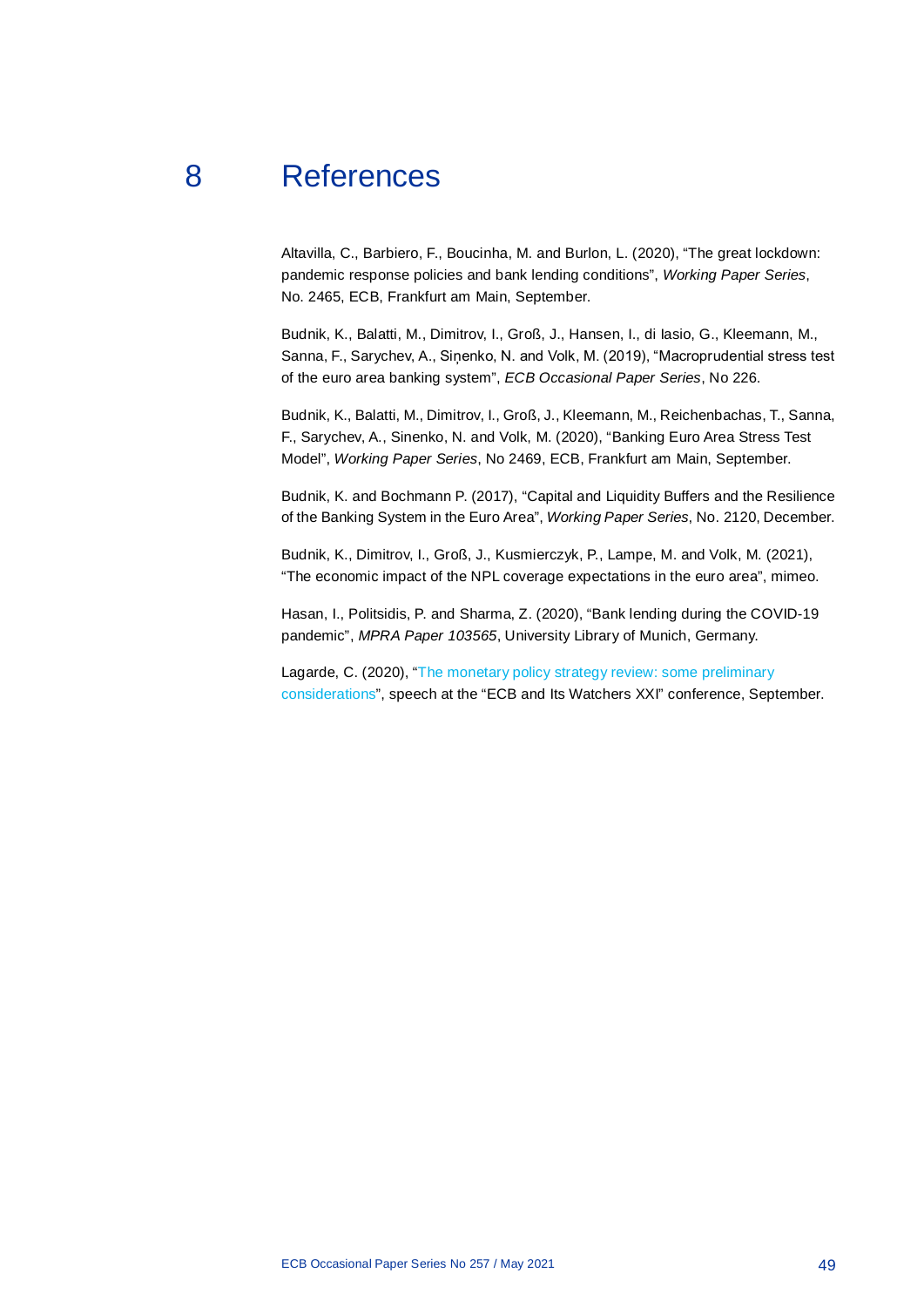# 9 Appendix: policies in the model

<span id="page-50-0"></span>**This appendix summarises main modifications of the BEAST that allow capturing the impact of COVID-19 mitigation policies.** The main model equations are presented and discussed in Budnik et al (2020), but the inclusion of public moratoria, of more lenient interpretation of IRFS 9 accounting standards and of public guarantees required some modifications (or extensions) of model equations.

# 9.1 National moratoria

<span id="page-50-1"></span>**Public moratoria launched in response to the pandemic crisis commonly apply only to performing obligors and to loan contracts granted before the announcement.** The suspension of interest payments is coupled with the proportional extension of the term of the contract. The accrued interest on loans under moratoria continue to be accounted for in the profit and loss as interest income.<sup>[28](#page-50-2)</sup>

**The model assessment of public moratoria focuses on their impact on default flows.** The two dimensions of public moratoria captured in the calibration are their sectoral scope and duration. The effect of deferred payments has been implemented as an overlay on the IRFS 9 transition matrices, and more specifically:

- 1. In quarters for which the moratorium policy is in place, we assume moderated default flows (into Stage 3) for the eligible share of the asset classes
- 2. In following quarters the default flows remain as predicted by the original IFRS 9 transition rates equations.

**The sectoral calibration distinguishes between household debt (broken down into housing and consumption incl. other loans) and corporate credit (broken down into SME and non-SME).** For the relevant loan segments of banks, and for the duration of public moratoria, the evolution of transitions into default under IRFS 9 gets largely decoupled from the evolution of real economy by introducing a high degree of inertia of default probabilities. This form of an ad hoc inertia effectively 'freezes' the default probabilities at levels close to observed before the COVID-19 pandemic.

# **The calibration of the duration of public moratoria has been based on the**

**following principle.** If public moratoria enters into force on 1 April and closes on 30 June, with individual loans remaining under the moratoria not longer than 3 months (not longer than until 30 June), it has been assumed that any loan which would hit the limit of 90 days due (and be classified in Stage 3) between April and June, will instead default between 1 July and 30 September. Furthermore, any loan which would default between 1 July and 30 September in the absence of public moratoria, will also default also a quarter later. Accordingly, in the case at hand, the effect of public moratoria will

1

<span id="page-50-2"></span><sup>&</sup>lt;sup>28</sup> In cases where the impact of the moratoria on the cash flow is large, i.e. the moratoria lasts very long, banks would need to de-recognize such loans and re-recognize them again with the new payment schedule.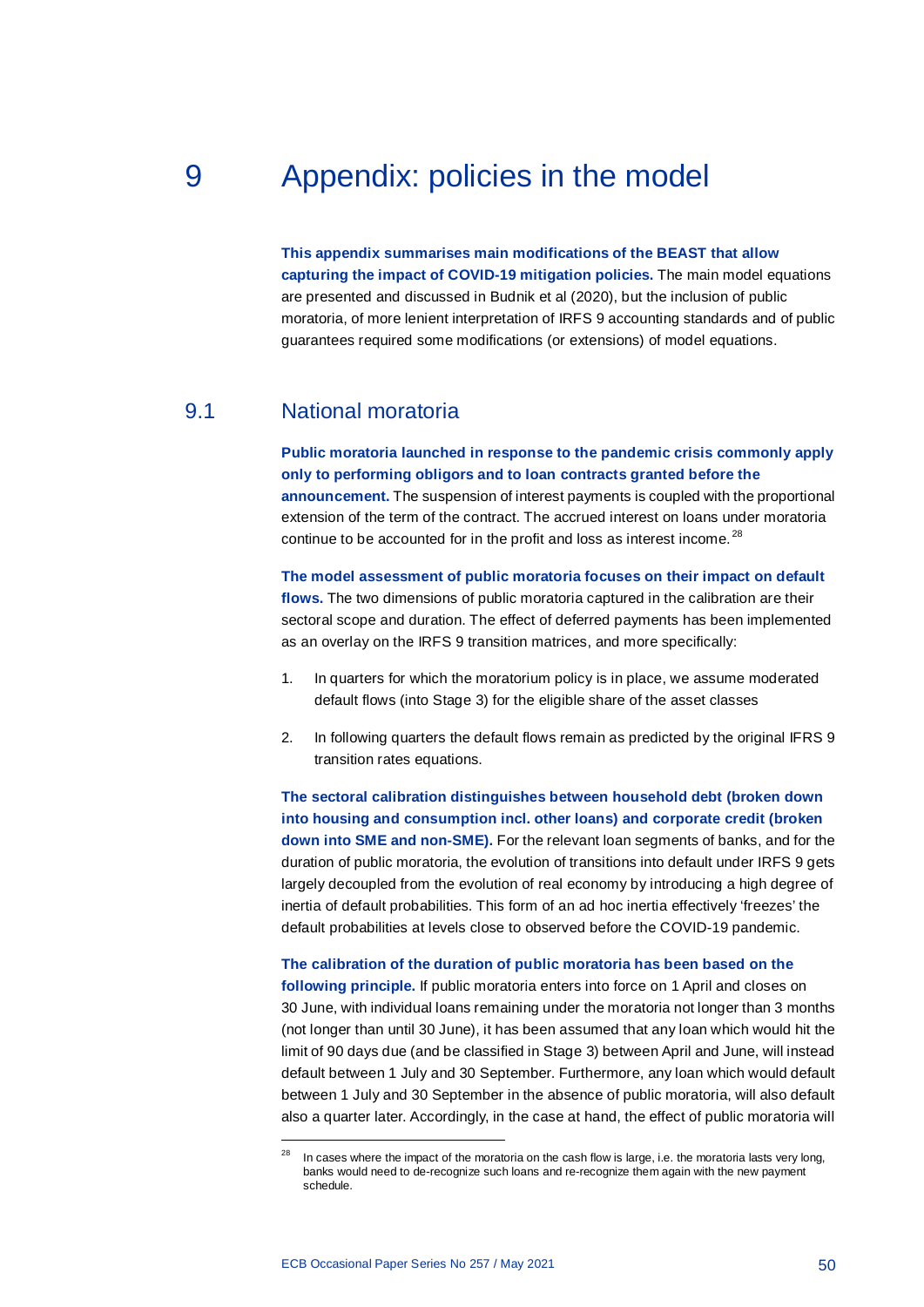be captured by two quarter (2 and 3Q) assumption of extraordinary inertia in default rates.

**The calibration of moratoria will use the information about the duration of the programme (timeframe for applicants) and the maximum payment deferral they would be eligible for.** For simplicity all public moratoria are assumed to enter starting from 2Q 2020 included. Table 1a shows the sector involved and the duration of the measure by country.

## **Table A.1**

|                         |                  |                    | <b>Country</b>           |                          |                |                          |    |           |                          |                          |                |
|-------------------------|------------------|--------------------|--------------------------|--------------------------|----------------|--------------------------|----|-----------|--------------------------|--------------------------|----------------|
|                         |                  |                    | <b>AT</b>                | <b>BE</b>                | CY             | <b>DE</b>                | EE | <b>ES</b> | FI                       | <b>FR</b>                | <b>GR</b>      |
| <b>Targeted sectors</b> | <b>Household</b> | <b>Consumption</b> | Y                        | N                        | Y              | Y                        | Y  | Y         | N                        | N                        | Y              |
|                         |                  | <b>Housing</b>     | Y                        | Y                        | Y              | N                        | Y  | Y         | N                        | N                        | Y              |
|                         |                  | <b>SME</b>         | Y                        | Y                        | Y              | Y1                       | Y  | Y         | Y                        | Y                        | Y              |
|                         |                  | <b>Non SME</b>     | N                        | Y                        | Y              | Y1                       | Y  | Y         | N                        | Y                        | Y              |
| <b>Number of</b>        | <b>Household</b> | <b>Consumption</b> | 3                        | $\overline{\phantom{a}}$ | $\overline{4}$ | 3                        | 3  | 3         | $\overline{\phantom{a}}$ | $\overline{\phantom{a}}$ | 2              |
| affected quarters       |                  | <b>Housing</b>     | 3                        | 3                        | $\overline{4}$ | $\overline{\phantom{a}}$ | 5  | 5         | $\overline{\phantom{a}}$ | $\overline{a}$           | 2              |
|                         |                  | <b>SME</b>         | 3                        | 3                        | $\overline{4}$ | 2                        | 3  | 3         | 5                        | 3                        | $\overline{4}$ |
|                         |                  | <b>Non SME</b>     | $\overline{\phantom{a}}$ | 3                        | $\overline{4}$ | 2                        | 3  | 3         | $\overline{\phantom{a}}$ | 3                        | $\overline{4}$ |

Key features of moratoria in euro area economies

Sources: ESRB[, Policy measures in response to the COVID-19 pandemic](https://www.esrb.europa.eu/home/search/coronavirus/html/index.en.html) an[d IMF Policy Tracker.](https://www.imf.org/en/Topics/imf-and-covid19/Policy-Responses-to-COVID-19#S) Note: Legend: 1 Insolvency moratorium.

#### **Table A.2**

Key features of moratoria in euro area economies

|                         |                  |                    | <b>Country</b> |                          |                          |    |                          |    |                          |                |                |            |
|-------------------------|------------------|--------------------|----------------|--------------------------|--------------------------|----|--------------------------|----|--------------------------|----------------|----------------|------------|
|                         |                  |                    | IE             | П                        | LU                       | LT | <b>LV</b>                | МT | <b>NL</b>                | PT             | <b>SK</b>      | SI         |
| <b>Targeted sectors</b> | <b>Household</b> |                    | Y              | N                        | N                        | Y  | N                        | Y  | N                        | Y              | Y              | Y          |
|                         |                  | <b>Housing</b>     | N              | Y                        | N                        | Y  | N                        | Y  | N                        | Y              | Y              | Y          |
|                         | <b>NFC</b>       | <b>SME</b>         | Y              | Y                        | Y                        | Y  | N                        | Y  | Y                        | Y              | Y              | Y          |
|                         |                  | <b>Non SME</b>     | Y              | N                        | Y                        | Y  | N                        | Y  | N                        | Y              | Y              | Y          |
| <b>Number of</b>        | <b>Household</b> | <b>Consumption</b> | 2              | $\overline{\phantom{a}}$ | $\overline{\phantom{a}}$ | 3  | $\overline{\phantom{a}}$ | 5  | $\overline{\phantom{a}}$ | $\overline{7}$ | $\overline{4}$ | $\sqrt{5}$ |
| affected quarters       |                  | <b>Housing</b>     | 2              | 5                        | $\overline{\phantom{a}}$ | 5  | $\overline{\phantom{a}}$ | 5  | $\overline{\phantom{a}}$ | $\overline{7}$ | $\overline{4}$ | 5          |
|                         | <b>NFC</b>       | <b>SME</b>         | 2              | $\overline{4}$           | 3                        | 3  | $\overline{\phantom{a}}$ | 5  | 3                        | $\overline{7}$ | $\overline{4}$ | 5          |
|                         |                  | <b>Non SME</b>     | $\overline{2}$ | $\overline{\phantom{a}}$ | 3                        | 3  | $\overline{\phantom{0}}$ | 5  | $\overline{\phantom{a}}$ | $\overline{7}$ | $\overline{4}$ | 5          |

<span id="page-51-0"></span>Sources: ESRB[, Policy measures in response to the COVID-19 pandemic](https://www.esrb.europa.eu/home/search/coronavirus/html/index.en.html) an[d IMF Policy Tracker.](https://www.imf.org/en/Topics/imf-and-covid19/Policy-Responses-to-COVID-19#S) Note: Legend: 1 Insolvency moratorium.

# 9.2 IRFS 9 interpretation in early 2020

**On April 1, the ECB Banking Supervision asked banks to avoid excessively procyclical assumptions in their IFRS 9 models to determine their provisions.** It further indicated that we would provide significant institutions with central macroeconomic scenarios to be used for IFRS 9 modelling purposes. In its earlier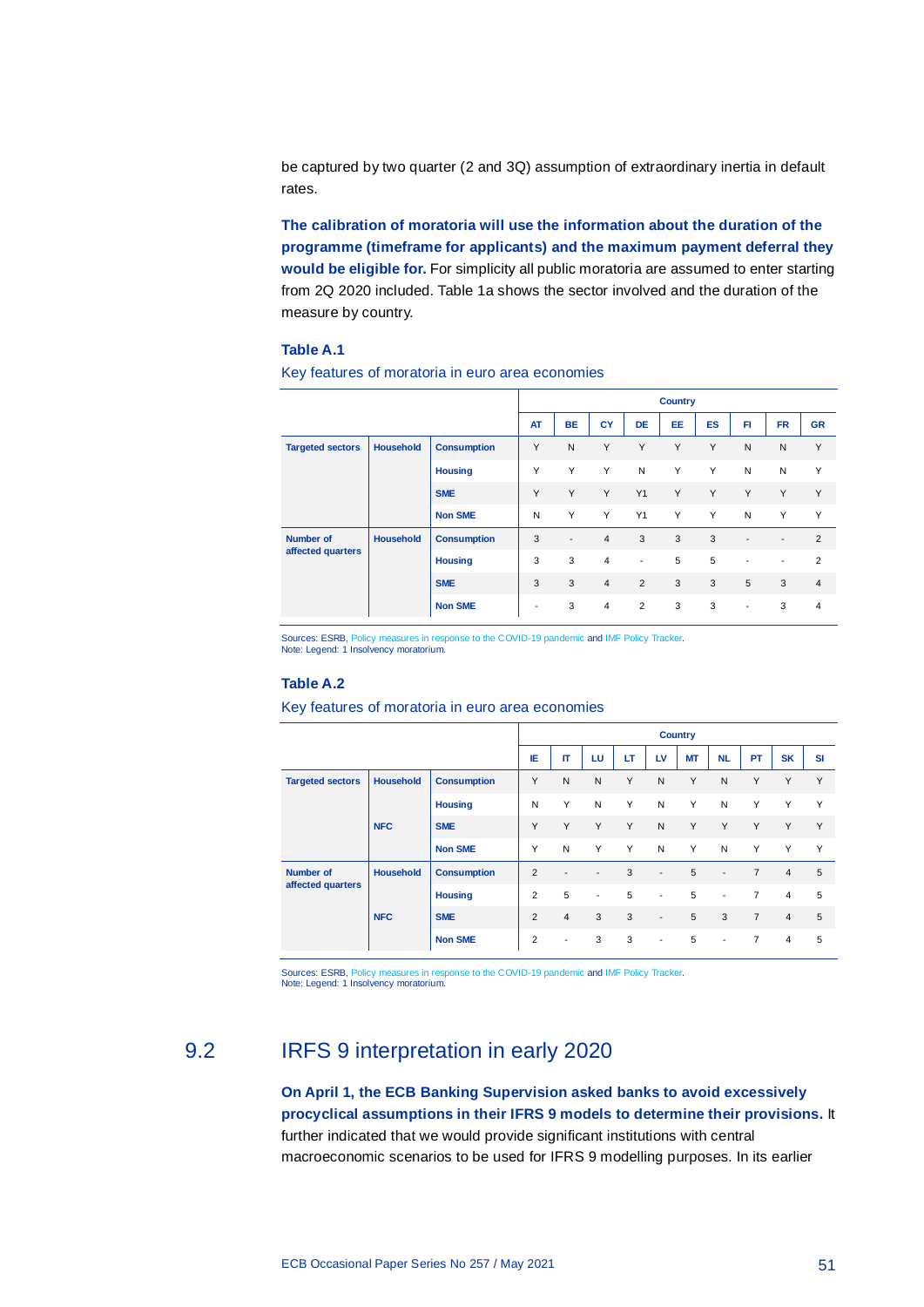communication the ECB Supervision encouraged more over-the-cycle interpretation of IRFS 9 forecasting inputs.

**The model replicates the postulated reduction in volatility of expected credit losses by increasing the stickiness of flows between Stage 1 and Stage 2.** The approach is like that applied in case of moratoria, i.e. the transition rates between performing states are assumed to have extraordinary degree of inertia until the end of 2020 and are accordingly partially decoupled from real economic developments. The adjustment concerns only flows between Stage 1 and Stage 2, as the transitions to Stage 3 (governed by 90 days past due principle) are least likely to be affected by economic forecasts.

# 9.3 Public guarantees

<span id="page-52-0"></span>**The EC Temporary Framework from 19 March 2020 put forward a set of restrictions on state aid for companies affected by the coronavirus outbreak.** The guarantees under the framework were to be granted by 31 December 2020 at the latest and may relate to both investment and working capital loans (i.e. loans used to pay wage bills, suppliers and other forms of circulating capital in a recurrent manner usually via open credit lines from banks). The duration of the guarantee is limited to a maximum of six years and the public guarantee does not exceed:

- 90% of the loan principal where losses are sustained proportionally and under same conditions, by the credit institution and the state; or
- 35% of the loan principal, where losses are first attributed to the state and only after that to the credit institutions (i.e. a first-loss guarantee).

In both above cases, when the size of the loan decreases over time, e.g. because the loan starts being reimbursed, the guaranteed amount must decrease proportionally.

**Public guarantees are only provided on performing loans.** This limits the

usefulness of guarantees for those parts of the corporate sector that continue to face a debt overhang from the previous crisis. The share of the loan that is guaranteed varies based on the size of a firm and the seniority of the state in the case of a credit loss. The EC framework recommends loss absorption of up to 90% of the loan, although in Italy a limited amount of credit is available with full coverage.

**In the model, each national public guarantee program is characterised by a set of parameters.** These include *the overall size of public guarantee programme*, which will relate to the overall envelope i.e. funds made available by the governments to the purpose, *the duration of the programme*, which will correspond with the last quarter in which loans backed by the guarantees can be granted. The two limits will limit the maximum aggregate use of public guarantees. The majority of countries set the duration of the program along with the guidance provided by the EC, with two exceptions: Spain, where the last public guarantees were to be granted end of September, and the Netherlands, where the scheme was designed to last until end March 2021.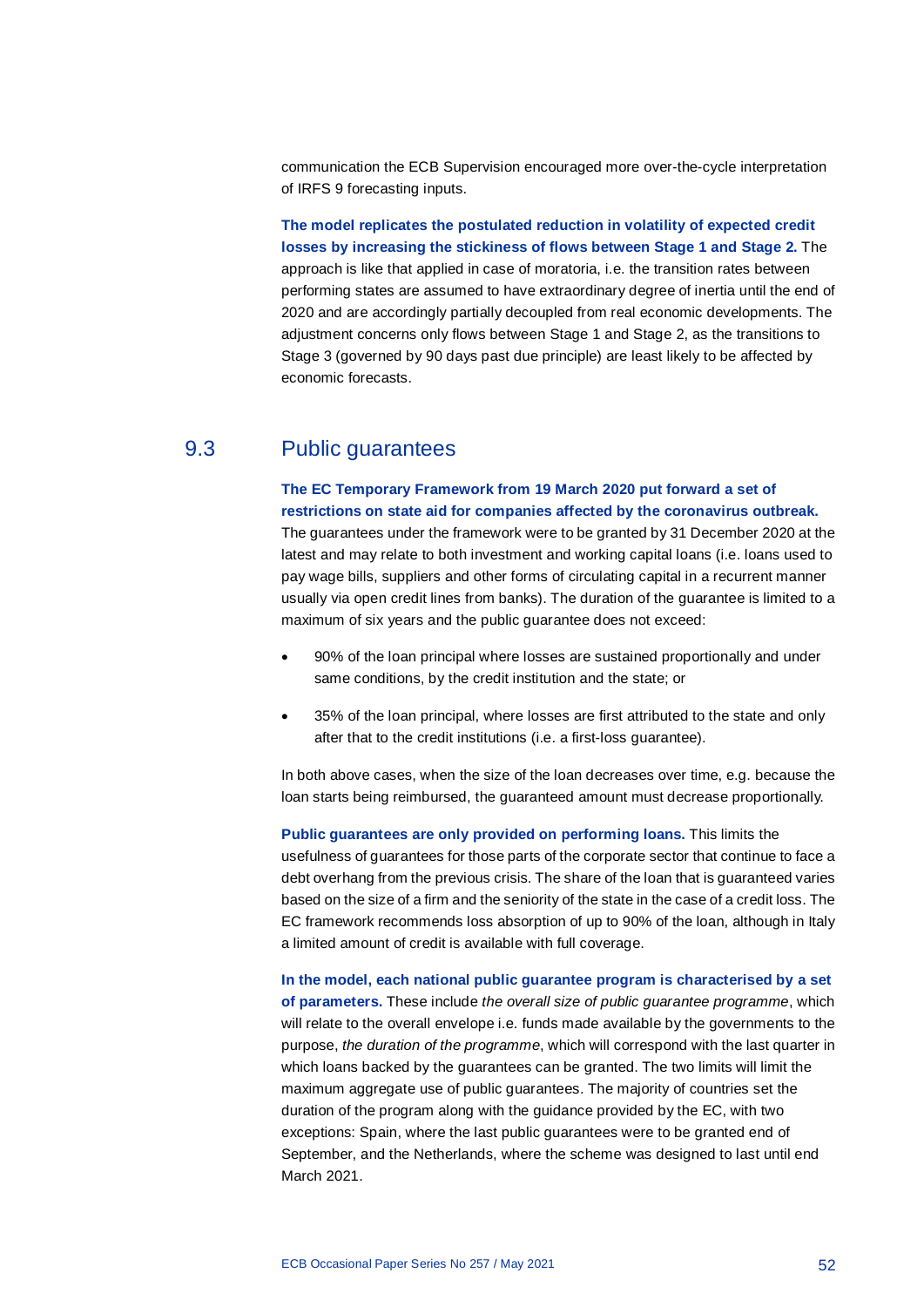**Two other parameters govern the coverage of loans granted under the national schemes with a public guarantee.** The coverage with a public guarantee is calibrated separately for SME and non-SME, and the calibration is informed by the maximum coverage of loans for SMEs (and self-employed) and for large (or other) enterprises under national programmes. The mapping is not always straightforward as most of national programs provide loans with different coverage under different conditions (or at different point of time). Tables A.3 and A.4 summarises the calibration with the legend providing additional information on calibration choices.

**The lion's share of national schemes applies to new loans, with additional restrictions on loan refinancing in selected jurisdictions**. In many countries, a borrower fulfilling general criteria for receiving a loan backed by public guarantees (such as solvency ahead of COVID-19 developments) can request a new line of credit which substitutes (refinances) earlier loans. In Belgium and Germany this possibility is restricted, by limiting the scope of the public guarantee programme to new lending excluding refinancing credits and reinstatements of credits granted before the date of entry into force of public guarantees. In the model it is assumed (arbitrarily) that 75% lending due in the reference period will be eligible to be renewed under public guarantee schemes in all countries but these where additional restrictions apply. For the later countries the corresponding coefficient is set to 0%.

#### **Table A.3**

|                                                            |                   | <b>Country</b>         |                        |                          |                        |                        |                                               |                        |                        |                        |  |  |
|------------------------------------------------------------|-------------------|------------------------|------------------------|--------------------------|------------------------|------------------------|-----------------------------------------------|------------------------|------------------------|------------------------|--|--|
|                                                            |                   | <b>AT</b>              | <b>BE</b>              | <b>CY</b>                | DE                     | EE                     | <b>ES</b>                                     | FI.                    | <b>FR</b>              | <b>GR</b>              |  |  |
| <b>Size</b><br>(EUR billions)                              |                   | 15                     | 50                     | $\overline{a}$           | 822                    | 1.8                    | 100                                           | 12                     | 300                    | 2                      |  |  |
| <b>Targeted</b>                                            | Self employed     | Y                      | Y                      | $\overline{a}$           | Y                      | N                      | Y                                             | $\mathsf{N}$           | Y                      | N                      |  |  |
| sectors                                                    | <b>SME</b>        | Y                      | Y                      | $\overline{\phantom{a}}$ | Y                      | N                      | Y                                             | Y                      | Y                      | Y                      |  |  |
|                                                            | <b>Corporates</b> | Y                      | Y                      | $\overline{\phantom{a}}$ | Y                      | Y                      | Y                                             | Y                      | Y                      | Y                      |  |  |
| <b>Duration of the</b><br>programme                        |                   | 4Q 20<br>(31)<br>Dec.) | 4Q 20<br>(31)<br>Dec.) | $\overline{\phantom{a}}$ | 4Q 20<br>(31)<br>Dec.) | 4Q 20<br>(31)<br>Dec.) | 3Q 20<br>(30)<br>Sep.)                        | 4Q 20<br>(31)<br>Dec.) | 4Q 20<br>(31)<br>Dec.) | 4Q 20<br>(31)<br>Dec.) |  |  |
| Coverage                                                   | <b>SME</b>        | 901                    | 90                     | $\overline{\phantom{a}}$ | 90                     | 904                    | 80                                            | 80                     | 90                     | 80                     |  |  |
| (percentage)                                               | <b>Non-SME</b>    | 902                    | 803                    | $\overline{\phantom{a}}$ | 90                     | 904                    | 705                                           | 80                     | 758                    | 80                     |  |  |
| <b>Restrictions on</b><br>refinancing of<br>earlier credit |                   | N                      | Y                      | $\overline{\phantom{a}}$ | Y                      | N                      | N <sub>5</sub>                                | Y                      | $\mathsf{N}$           | N                      |  |  |
| Guarantee<br>premium                                       |                   | EU                     | EU                     | $\overline{a}$           | EU                     | EU                     | Lower<br>for SME<br>and<br>non-<br><b>SME</b> | EU                     | EU                     | EU                     |  |  |

#### Key features and calibration of the national public guarantee schemes

Sources: ESRB[, Policy measures in response to the COVID-19 pandemic,](https://www.esrb.europa.eu/home/search/coronavirus/html/index.en.html) EBA, List of public guarantees schemes in response to the<br>COVID-19 pandemic, and European Commission, For Germany: Bundesfinanzministerium mic, and European Commission. For Germany: Bunde

Notes: Legend: 1 Under AWS and OeHT SME can receive loans with 80, 90 or 100% coverage. 2 As under OeKB for 'large

enterprises'. 3 The general (available also to non-SMEs) state guarantee system is applied at portfolio level (waterfall system): a bank will bear the first 3% losses on the portfolio level, for portfolio losses between 3-5% the bank and the state will bear each 50% of the losses, for losses above 5%, the state will bear 80% of the losses and the bank 20% of the losses. 4 The Estonian programmes applied a substantial degree of differentiation by sector. For construction sector and retail or wholesale trade enterprises, guarantees could have covered up to 60% a loan (or even 50% for real estate developers). At the same time, Estonian authorities set up programmes with 100% coverage for some other service sectors. 7 70% in new operations and 60% for renewals. 8 The coverage depends on the company's turnover: 1.5-5b€: 80%, >5b€: 70%operations.

**Another aspect regulated by the EC Temporary Framework from 19 March 2020 are guarantee premiums.** The minimum levels of guarantee premiums for SME are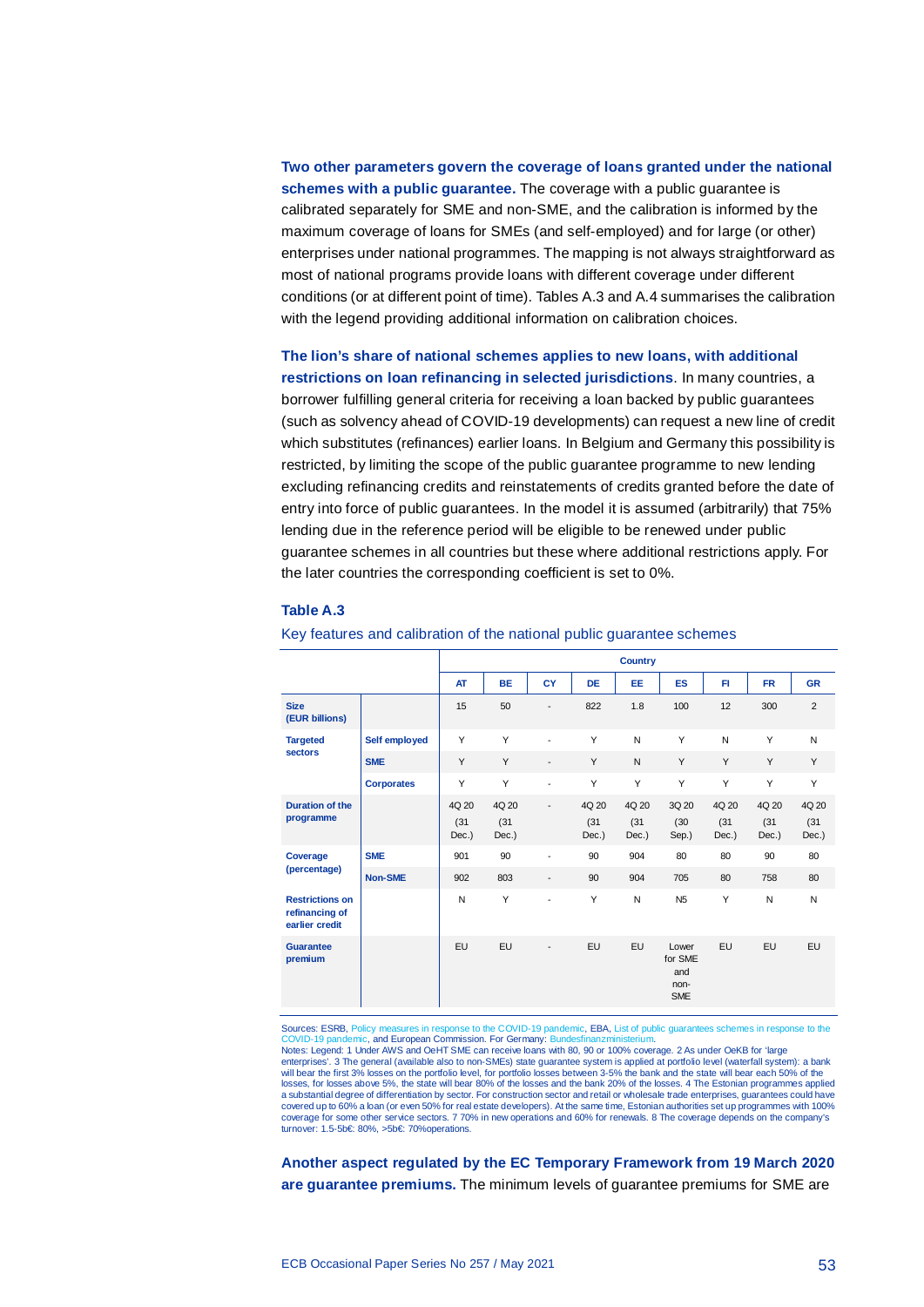set at 25bps for a 1 year maturity loan, 50bps for 2-3 year maturity loan, and 100bps for longer maturity loans. For non SMEs the premium are double that high. In most of jurisdictions the guarantee premiums follow this or very similar scheme, however there is no guarantee premium is charged in Italy. In some countries e.g. Spain guarantee premiums are generally lower (therein, 20bps, 30bps and 60 bps for SMEs and 30bps, 60bps and 120bps for largest borrowers) and the calibration will reflect this lower level of premium. In other countries, e.g. Finland or Lithuania, the exact mechanism of calculating the premium deviates from the EC Temporary Framework but will provide similar ranges of outcomes (and in this cases we apply the general 'EU' calibration).

**In the model a guarantee premium is dependent on the duration of a loan in a linear fashion.** The model assumes that all loans granted under national programmes have the average maturity of banks' corporate loans (i.e. does not account for limits imposed in many national schemes on the duration of a loan) and the premium on such loan will be calculated based on the fitted linear regressions informed by the minimum levels of guarantees with 1 to 5 years maturity.

#### **Table A.4**

#### Key features and calibration of the national public guarantee schemes

|                                                               |                   | <b>Country</b>                         |               |               |               |               |                                                                            |                                         |                                     |               |                |
|---------------------------------------------------------------|-------------------|----------------------------------------|---------------|---------------|---------------|---------------|----------------------------------------------------------------------------|-----------------------------------------|-------------------------------------|---------------|----------------|
|                                                               |                   | IE                                     | п             | LU            | LT            | <b>LV</b>     | МT                                                                         | <b>NL</b>                               | <b>PT</b>                           | <b>SK</b>     | <b>SI</b>      |
| <b>Size</b><br>(EUR billions)                                 |                   | $\overline{2}$                         | 307           | 2.5           | 0.7           | 0.25          | 0.35                                                                       | 12.8                                    | 4.2                                 | 4.51          | $\overline{2}$ |
| <b>Targeted</b>                                               | Self employed     | N                                      | N             | N             | N             | Y             | Y                                                                          | N                                       | N                                   | Y             | Y              |
| sectors                                                       | <b>SME</b>        | Y                                      | Y             | Y             | Y             | Y             | Y                                                                          | Y                                       | Y                                   | Y             | Y              |
|                                                               | <b>Corporates</b> | N                                      | Y             | Y             | Y             | Y             | Y                                                                          | Y                                       | N                                   | N             | N              |
| <b>Duration of</b>                                            |                   | 4Q 20                                  | 4Q 20         | 4Q 20         | 4Q 20         | 4Q 20         | 4Q 20                                                                      | 1Q 21                                   | 4Q 20                               | 4Q 20         | 4Q 20          |
| the<br>programme                                              |                   | (31)<br>Dec.)                          | (31)<br>Dec.) | (31)<br>Dec.) | (31)<br>Dec.) | (31)<br>Dec.) | (31)<br>Dec.)                                                              | (31)<br>Mar.),                          | (31)<br>Dec.)                       | (31)<br>Dec.) | (31)<br>Dec.)  |
| Coverage                                                      | <b>SME</b>        | 80                                     | 90            | 85            | 804           | 504           | 905                                                                        | 67.56                                   | 90                                  | 90            | 80             |
| (percentage)                                                  | <b>Other</b>      | 802                                    | 753           | 85            | 804           | 504           | 905                                                                        | 80                                      | 80                                  | 80            | 70             |
| <b>Restrictions</b><br>on refinancing<br>of earlier<br>credit |                   | N                                      | N             | N             | N             | N             | N                                                                          | N                                       | N                                   | N             | N              |
| Guarantee<br>premium                                          |                   | Lower<br>for<br><b>SME<sub>s</sub></b> | $\Omega$      | EU            | EU            | <b>EU</b>     | Lower<br>for<br><b>SME<sub>s</sub></b><br>and<br>non-S<br>ME <sub>s7</sub> | Higher<br>for<br><b>SME<sub>s</sub></b> | Lower<br>for<br>non-S<br><b>MEs</b> | EU            | EU             |

Sources: ESRB[, Policy measures in response to the COVID-19 pandemic,](https://www.esrb.europa.eu/home/search/coronavirus/html/index.en.html) EBA, List of public guarantees 19 pandemic, and European Commission, and European Commission.

Notes: Legend: 1 The Act 67/2020 foresees that the total amount of bank guarantees provided by the Slovak Government as financial assistance should be EUR 500 million per month. The maximum amount set as 9-month equivalent of the maximum monthly amount. 2 Available only to small mid-caps (defined as businesses with up to 499 employees). 3 The average of 80% for enterprises with a turnover value between € 1.5 billion and € 5 billion and with more than 5000 employees in Italy and 70% for enterprises with turnover value above € 5 billion. 4 An additional cap of 20% applies at a portfolio level for the guaranteed amount. 5 An additional cap of 50% applies at a portfolio level for the guaranteed amount. 6 As under BMKB-C, very small SMEs can also benefit from 95% coverage under KK-C or 90% under GO-C. 7 Reflects effectively lower premium due to lower premium on loans with lower duration.

#### **The calibration does not account for other factors distinguishing national**

**schemes.** These include the maximum duration of a loan (e.g. 3 year maturity), the maximum loan per company covered by a state loan guarantee (e.g. 25% of turnover in 2019), whether a guarantee applies on principal amount or on principal and interest jointly. The implementation also assumes that public guarantees apply to new (even if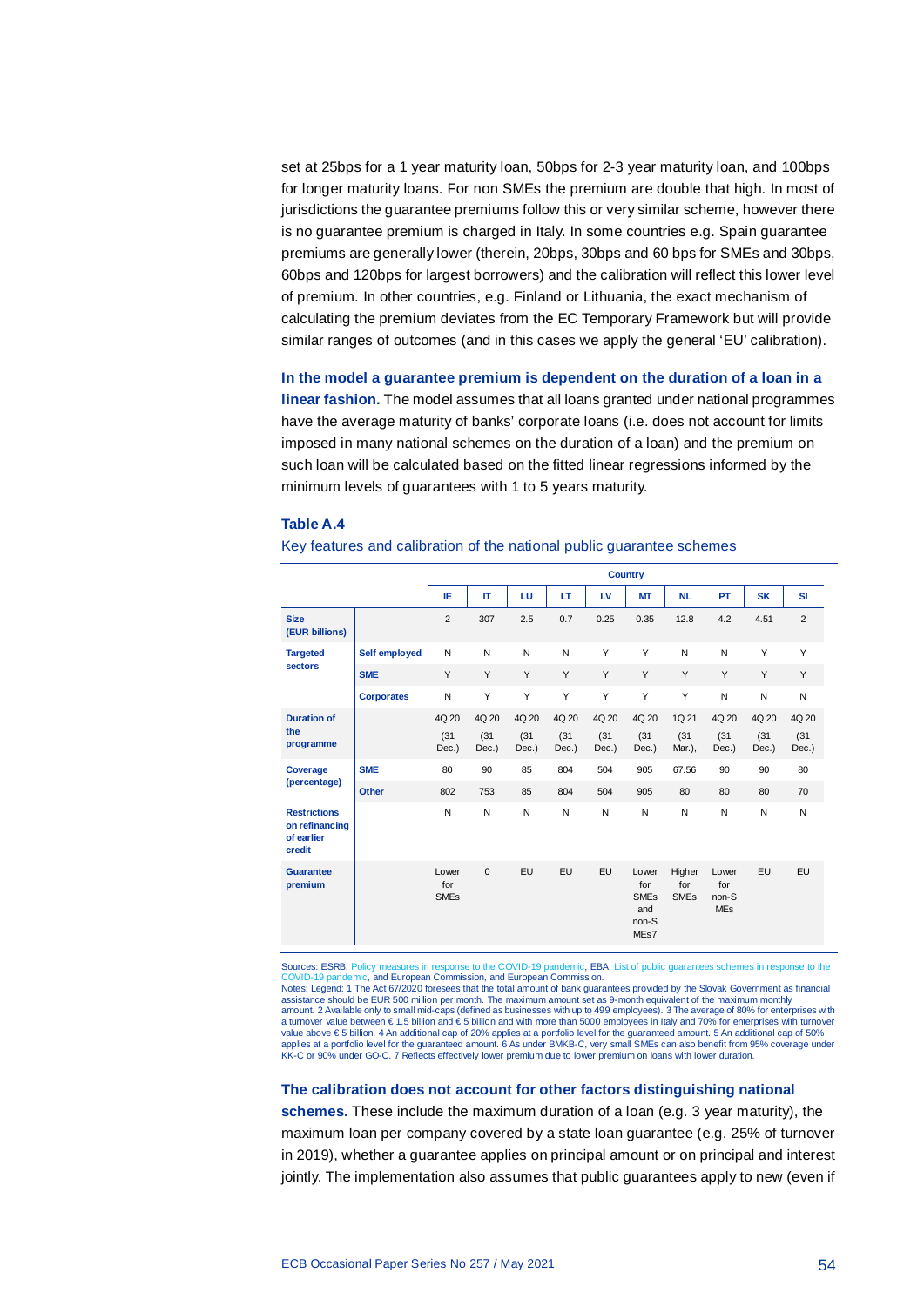refinanced) credit, and abstracts from programmes, such as in Estonia or Italy, that provide guarantees for existing credit.